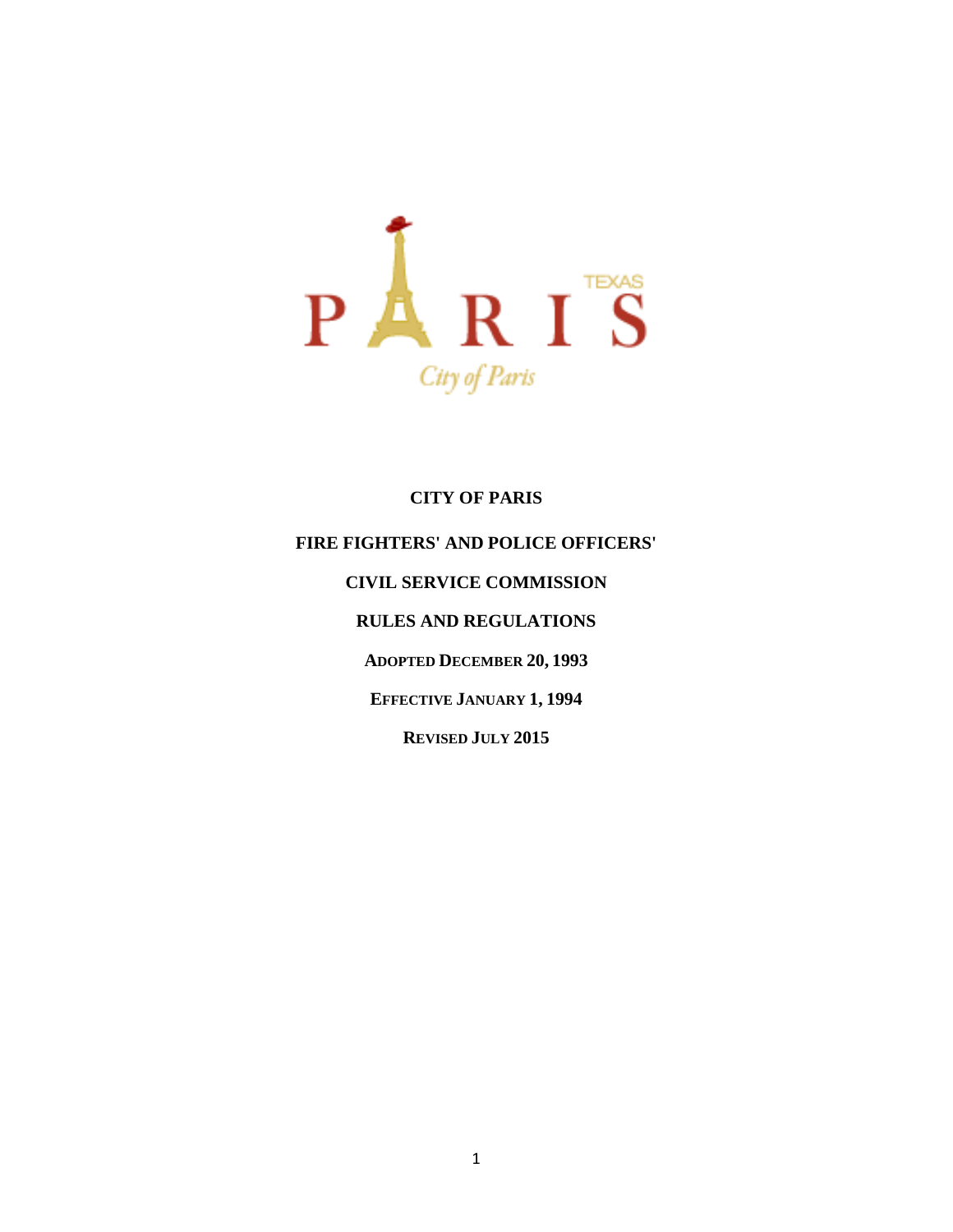| <b>TABLE OF CONTENTS</b> |
|--------------------------|
|--------------------------|

| Section 143.014 - Appointment and Removal of Person Classified Immediately Below |
|----------------------------------------------------------------------------------|
|                                                                                  |
|                                                                                  |
|                                                                                  |
| Section $143.018 - 143.020 -$ (Reserved for Expansion)                           |
|                                                                                  |
|                                                                                  |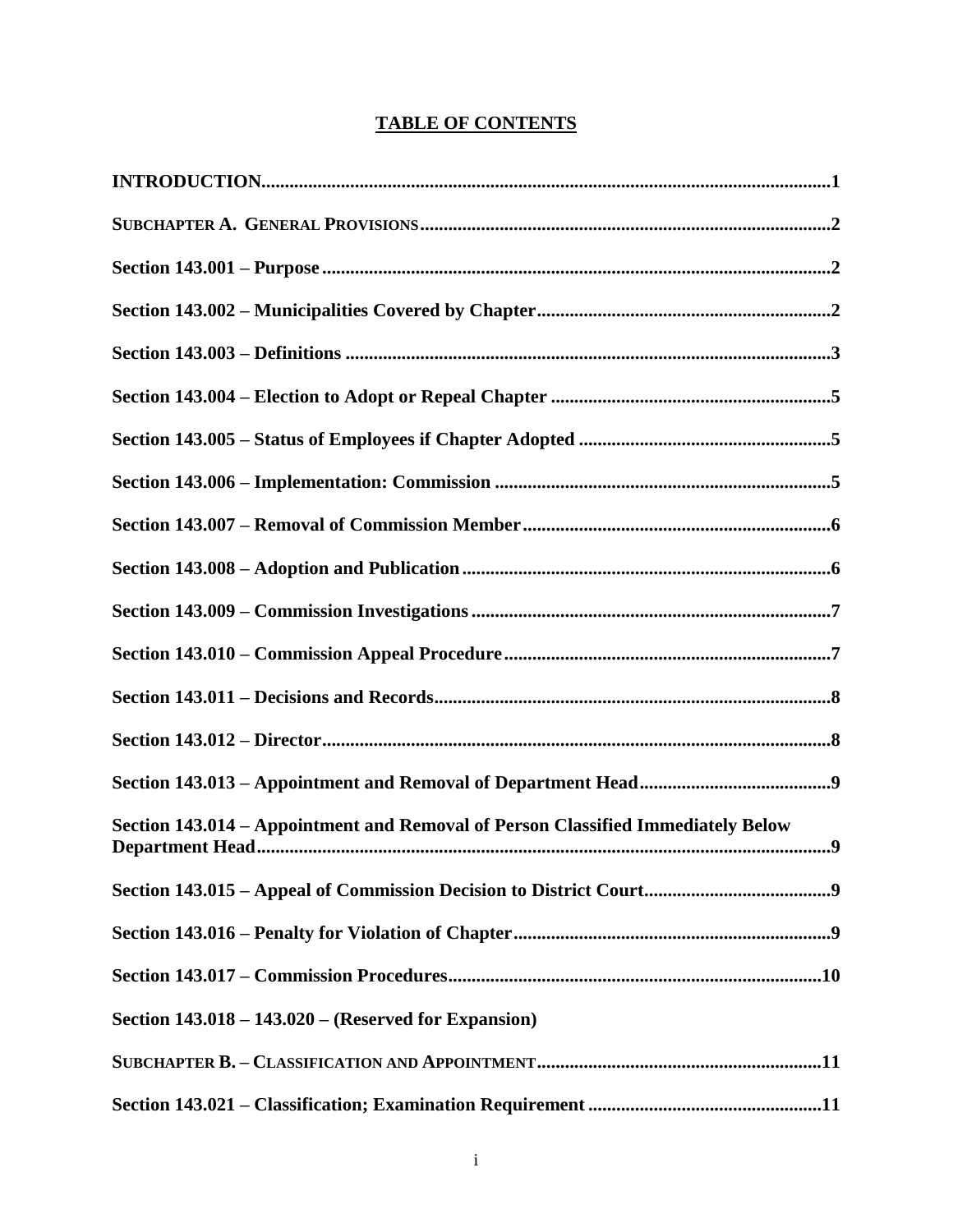| Section 143.030 - Eligibility for Fire Department Promotional Examination 22  |
|-------------------------------------------------------------------------------|
| Section 143.031 – Eligibility for Police department Promotional Examination23 |
|                                                                               |
|                                                                               |
|                                                                               |
| Section 143.035 - Alternate Promotional System in Police Department 26        |
|                                                                               |
|                                                                               |
|                                                                               |
|                                                                               |
|                                                                               |
|                                                                               |
|                                                                               |
|                                                                               |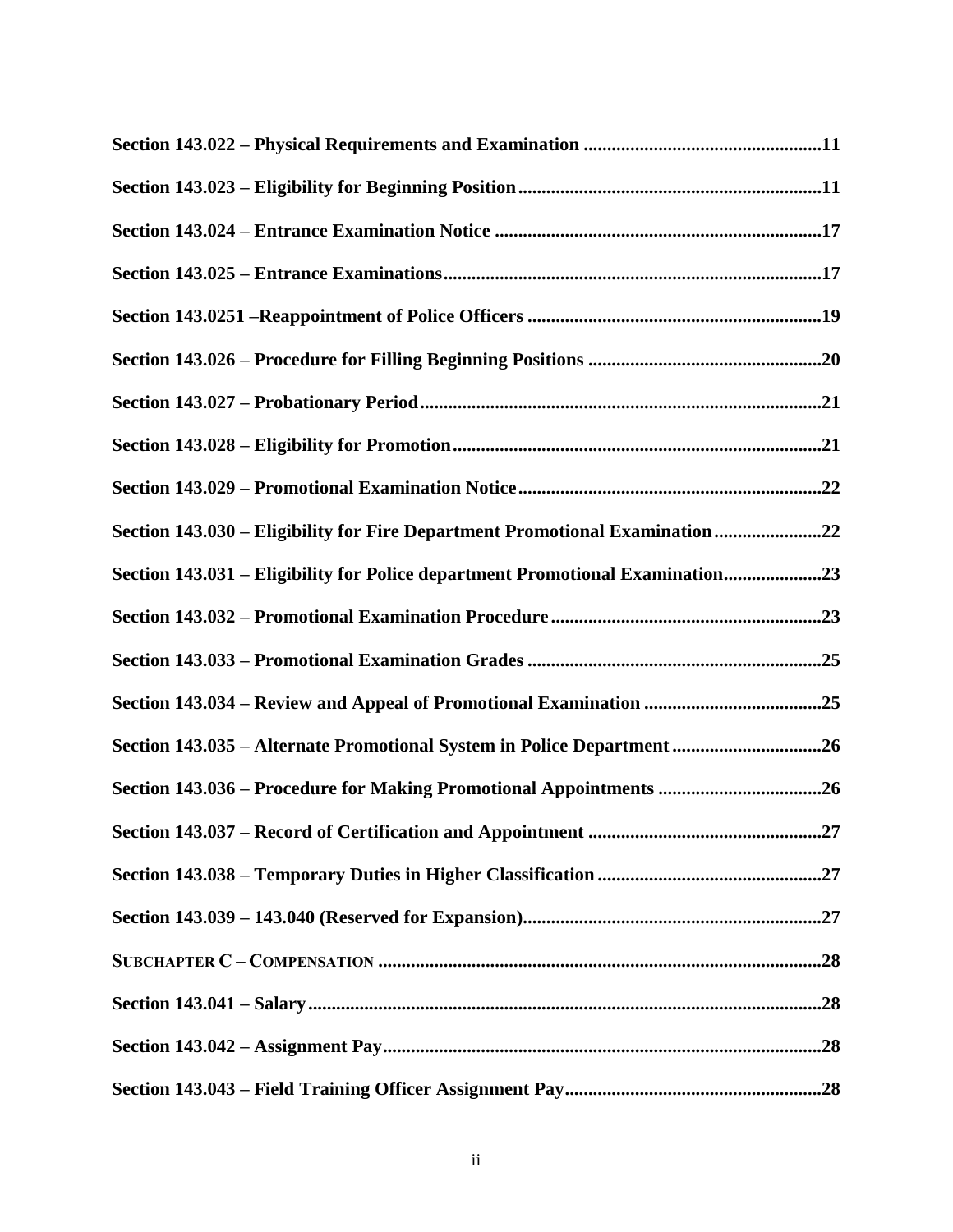| Section 143.056 – Procedures After Felony Indictment or Misdemeanor Complaint39 |  |
|---------------------------------------------------------------------------------|--|
|                                                                                 |  |
|                                                                                 |  |
|                                                                                 |  |
|                                                                                 |  |
|                                                                                 |  |
|                                                                                 |  |
|                                                                                 |  |
|                                                                                 |  |
|                                                                                 |  |
|                                                                                 |  |
|                                                                                 |  |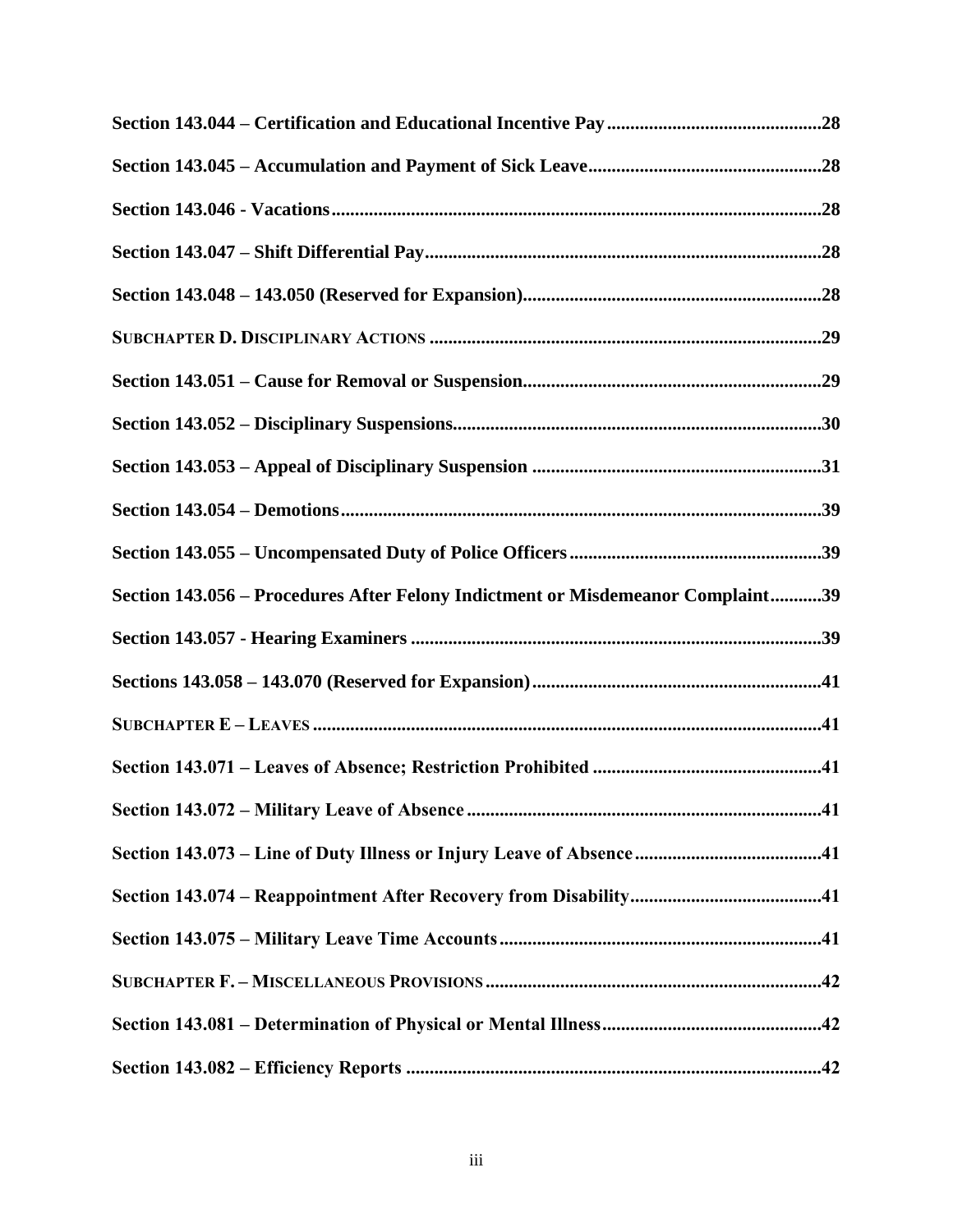| Section 143.083 – Emergency Appointment of Temporary Firefighters and                     |  |
|-------------------------------------------------------------------------------------------|--|
| Section 143.084 – Civil Service Status and Pension Benefits for Certain Fire Fighters and |  |
|                                                                                           |  |
|                                                                                           |  |
|                                                                                           |  |
|                                                                                           |  |
|                                                                                           |  |
|                                                                                           |  |
|                                                                                           |  |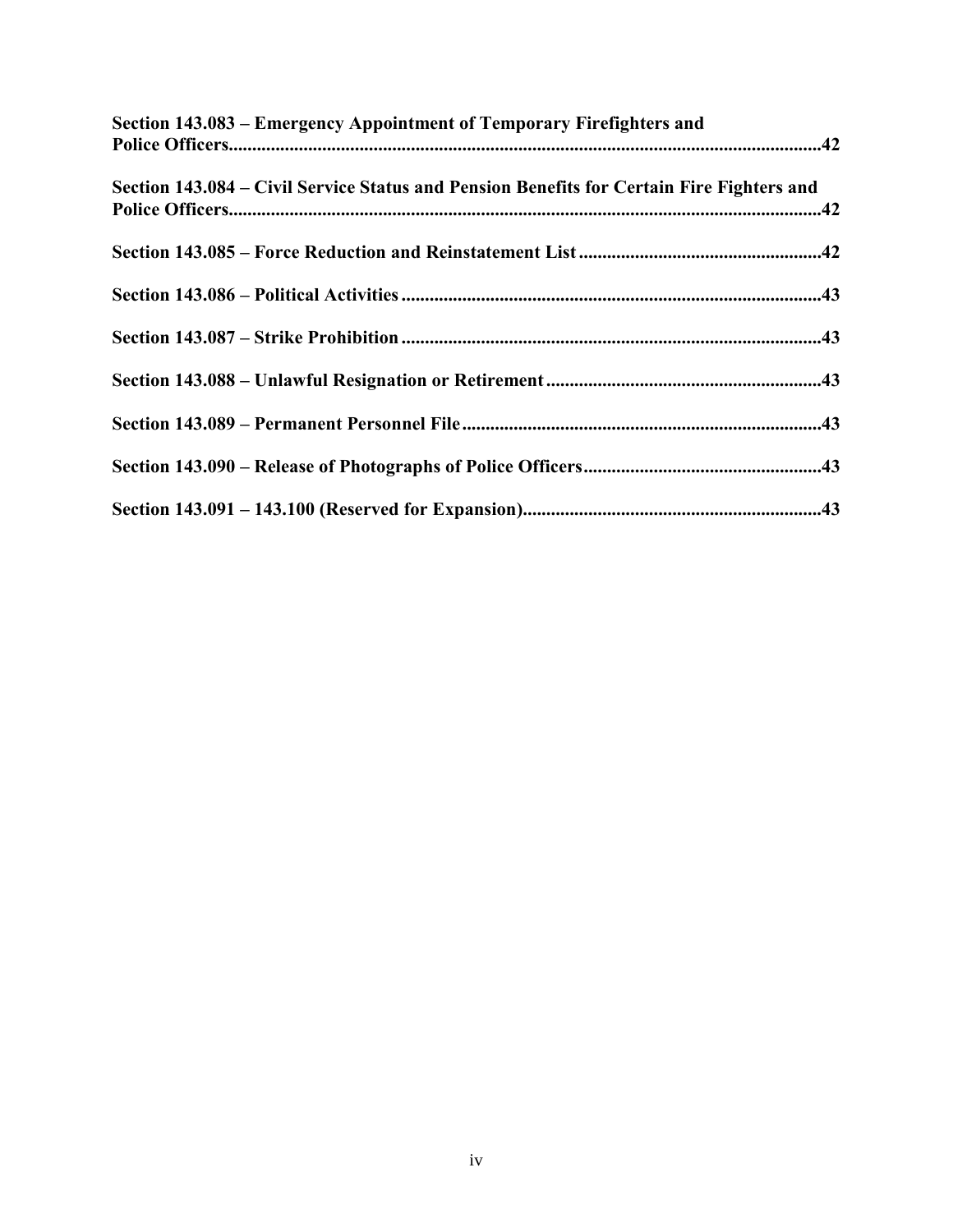#### **CITY OF PARIS CIVIL SERVICE RULES AND REGULATIONS**

#### **INTRODUCTION**

- (1) The purpose of Chapter 143 of the Local Government Code is to secure efficient Fire and Police Departments composed of capable personnel, free from political influence.
- (2) These Rules are promulgated in compliance with Chapter 143 of the Local Government Code, which is incorporated herein for all purposes. It is intended that these Rules shall complement Chapter 143 not conflict with it in any manner. No set of rules can be so precise as to provide for every employment situation; therefore, it is intended that the Civil Service Commission administer these Rules in the best interests of the Fire and Police Departments.
- (3) The Rules hereinafter set forth represent a revision of the City of Paris Firefighters' and Police Officers' Civil Service Commission Rules and Regulations. These rules completely repeal and replace all prior rules and regulations as have been adopted by the Civil Service Commission. These rules are made in accordance with Chapter 143 of the Texas Local Government Code, hereinafter referred to as "Chapter 143," and specifically pursuant to Section 143.008 of Chapter 143 and legal precedent interpreting the provisions of Chapter 143.
- (4) If any part, segment, section, work, phrase, subchapter or other portion of these Rules shall be declared to be unenforceable, vague, unconstitutional or contrary to public policy, then the remainder of these Rules shall be continued in full force and effect as if the offending portions of these Rules were never included herein.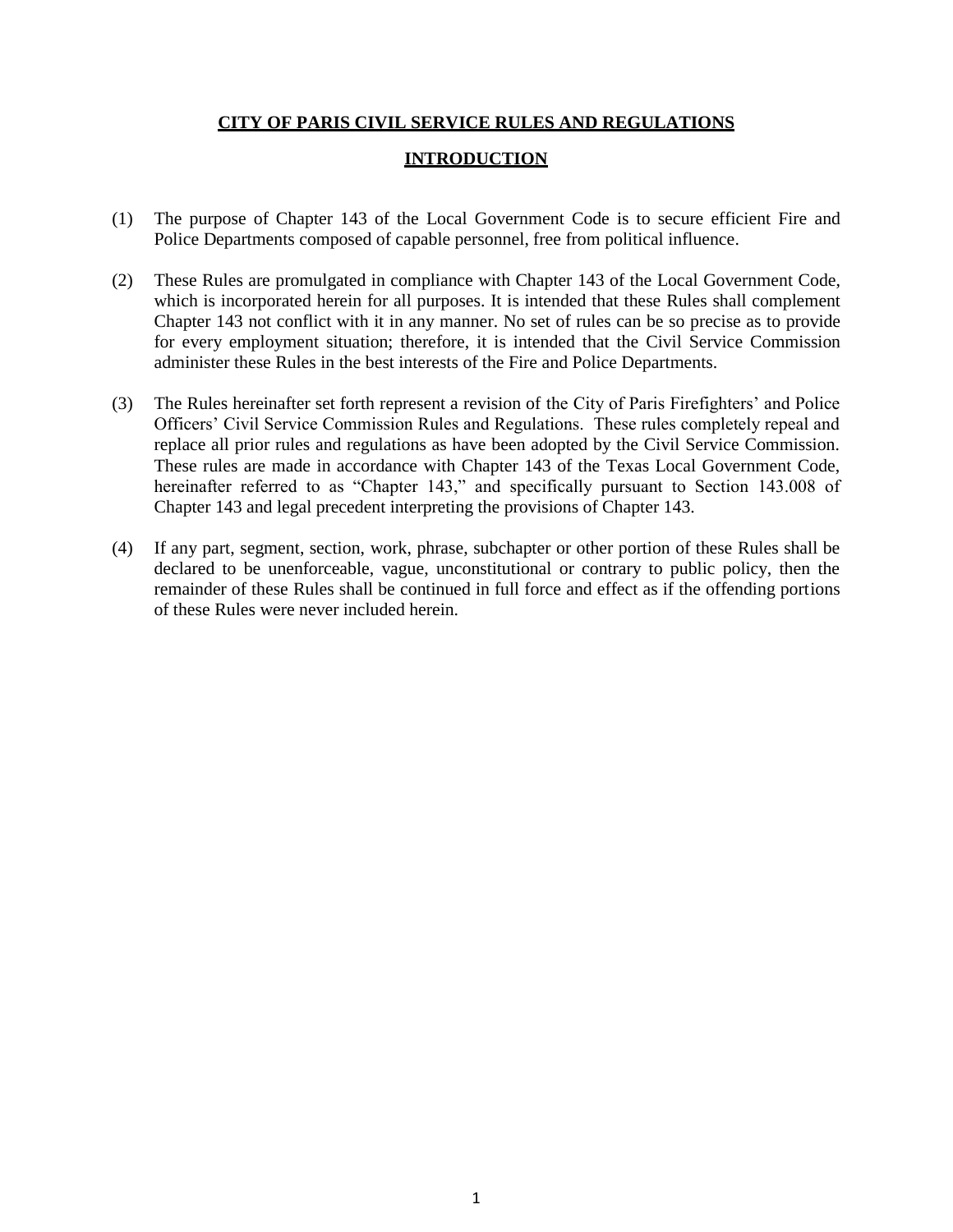## **SUBCHAPTER A. GENERAL PROVISIONS**

#### **SECTION 143.001—PURPOSE**

There is hereby established the City of Paris Fire Fighters' and Police Officers' Civil Service with the adoption of these Rules and Regulations, in compliance with Chapter 143, as amended, of the Texas Local Government Code. The captions used in these local Rules are not intended to convey any legal meaning or benefit but are included solely to aid in the organization of the Rules.

The scope and construction of the Rules hereinafter set forth shall be interpreted and applied within the spirit and intent of Chapter 143. It is intent of these Rules to cover situations not mentioned in Chapter 143 or which are ambiguous in Chapter 143. All situations that are not expressly covered by Chapter 143 or these Rules shall be resolved in accordance with the City Charter and ordinances, City of Paris Personnel Policies or the residual discretionary authority vested in a department head. These Rules shall apply to all of the classified, non-probationary employees covered under Chapter 143.

The Commission, acting in compliance with Chapter 143, has the authority to adopt, publish and enforce rules relating to:

- (1) The proper conduct of Commission business meetings;
- (2) The proper conduct of examinations for entry level and promotional eligibility;
- (3) The proper conduct of appeals of testing and examination scoring;
- (4) The prescribed cause or causes for the removal or suspension of a civil service employee;
- (5) The procedures for the hearing of disciplinary appeals concerning suspensions without pay, indefinite suspensions, promotional pass over; recommended demotions; or written promotional examinations; and
- (6) Such other matters reasonably related to the selection, promotion and discipline of civil service employees, not otherwise vested in the discretion or managerial authority of the City Council, City Manager, Director of Civil Service, or Department Heads.

## **SECTION 143.002—MUNICIPALITIES COVERED BY CHAPTER**

See Section 143.002 of Chapter 143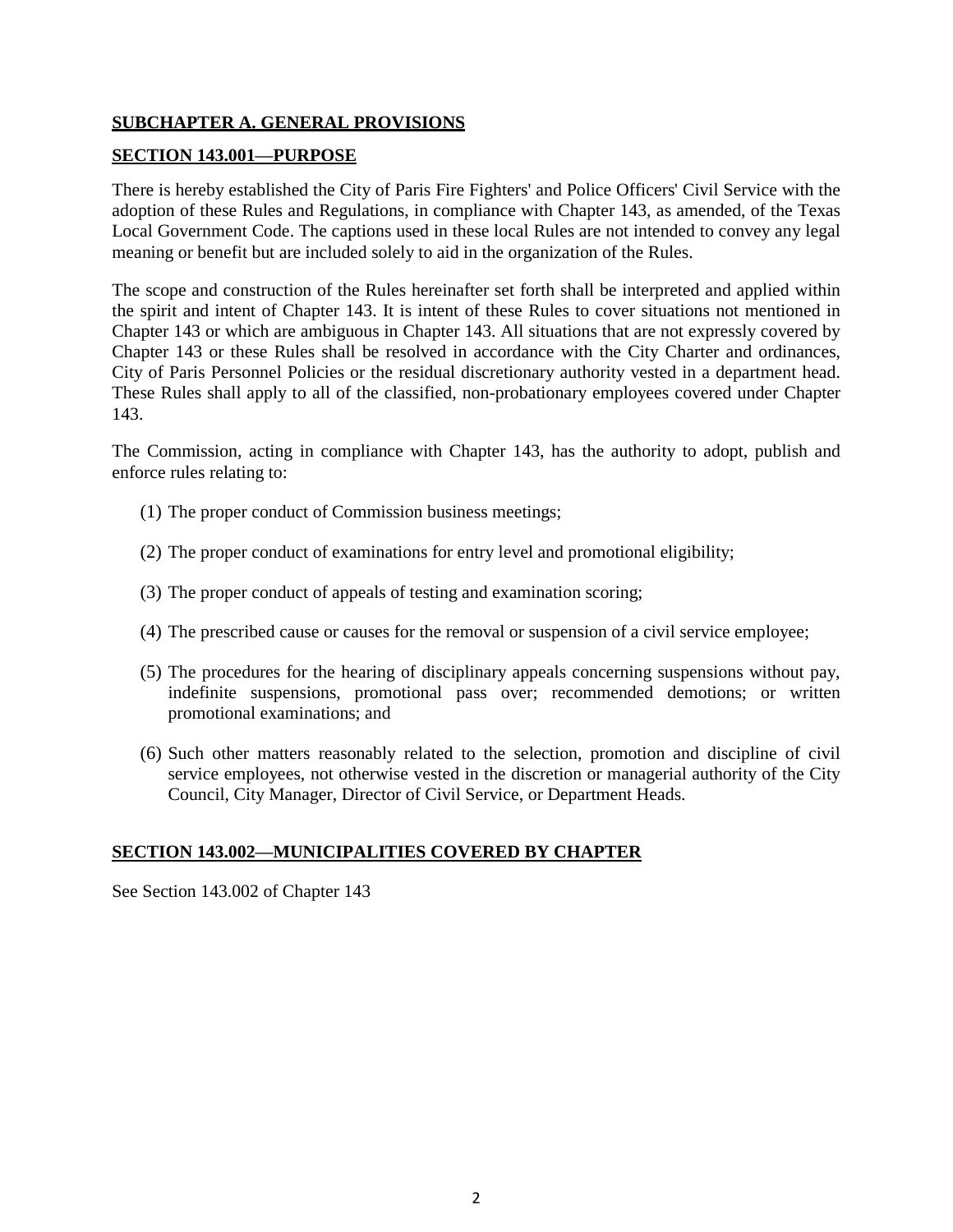## **SECTION 143.003—DEFINITIONS**

See Section 143.003, Chapter 143

[Subject to additions, deletions or modifications as additional rules are adopted.]

The words and phrases used in these Rules and Regulations shall have the meaning assigned to such words as may be used by reasonable people in the conduct of their own affairs, except as provided hereinafter.

Any word or phrase that is defined in Chapter 143 shall be defined in the same manner for the purpose of interpreting these Rules and Regulations.

Whenever a dispute arises about the meaning of a word, group of words or a phrase, the construction given to such word or phrase shall be determined by reference to the latest available edition of Webster's Dictionary, unless the Courts of the State of Texas shall have determined the meaning of the disputed word, group of words or phrase, in which event such construction of the word, group of words or phrase shall control.

- (1) **APPOINTMENT** The designation of a person by the City Manager to become an employee in a classified civil service position.
- (2) **BUSINESS DAY**  Any day City Hall is customarily open for normal business. "Business Day" does not refer to the employee's workday or holidays observed by the City.
- (3) **CHIEF EXECUTIVE**  The City Manager of the City of Paris.
- (4) **CHAPTER 143** The portion of the Texas Local Government Code containing the civil service provisions.
- (5) **CLASSIFICATION** A position or group of positions that involve similar duties and responsibilities and require similar qualifications.
- (6) **COMMISSION** The Paris Civil Service Commission.
- (7) **CONVICTION OR CONVICTED** A person is convicted if he/she has pled guilty, no contest (nolo contendere), or been found guilty in a trial, regardless of whether:
	- The sentence is subsequently probated and the person is discharged from probation;
	- The defendant has received an unajudicated or deferred adjudication probation, or similar deferred disposition, for a criminal offense;
	- The case has been made the subject of a expunction order; or
	- The person is pardoned, unless the pardon is expressly granted for subsequent proof of innocence.
- (8) **DAY**  Calendar day, unless otherwise specified.
- (9) **DEPARTMENT HEAD**  The Fire or Police Chief of the City of Paris.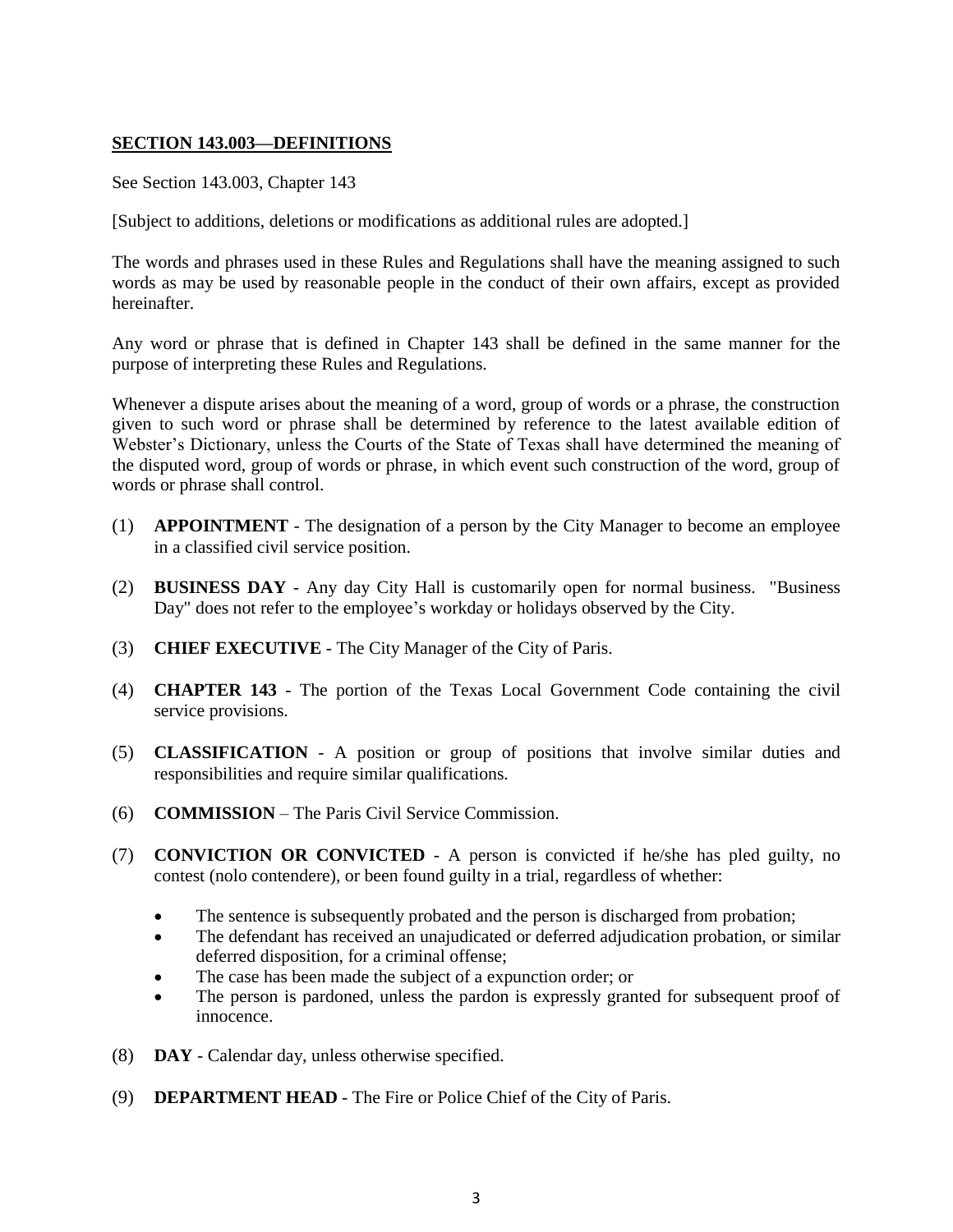- (10) **DEMOTION** The transfer of an employee from a position in one classification to a position in another classification for which the maximum rate of pay is lower.
- (11) **DIRECTOR** The Director of Civil Service as designated by the City of Paris Civil Service Commission to act in the capacity of Secretary to the Commission and Director of Civil Service, and includes his/her designee.
- (12) **ELIGIBILITY LIST** A list of applicants for a classified civil service position who have taken the examination and passed and are ranked on the eligibility list in order of the score received, including tiebreakers. Applicant shall successfully pass additional steps in the selection process conducted by the respective Department prior to any offer of employment being extended.
- (13) **MILITARY SERVICE CREDIT** The points added to the passing score of an entrance examination taken by a qualified veteran.
- (14) **RAW SCORE**  The numerical grade based upon the questions correctly answered on an examination.
- (15) **SENIORITY** Years of service as a full-time peace officer or fire fighter within the Department, whether interrupted or uninterrupted. Seniority points shall be awarded only for whole years of service.
- (16) **VETERAN** A person who has served a minimum of 180 days of active duty in the armed forces of the United States of America and who has received a DD-214 that reflects an honorable discharge. A person who receives a discharge other than honorable is not a veteran for the purpose of this section.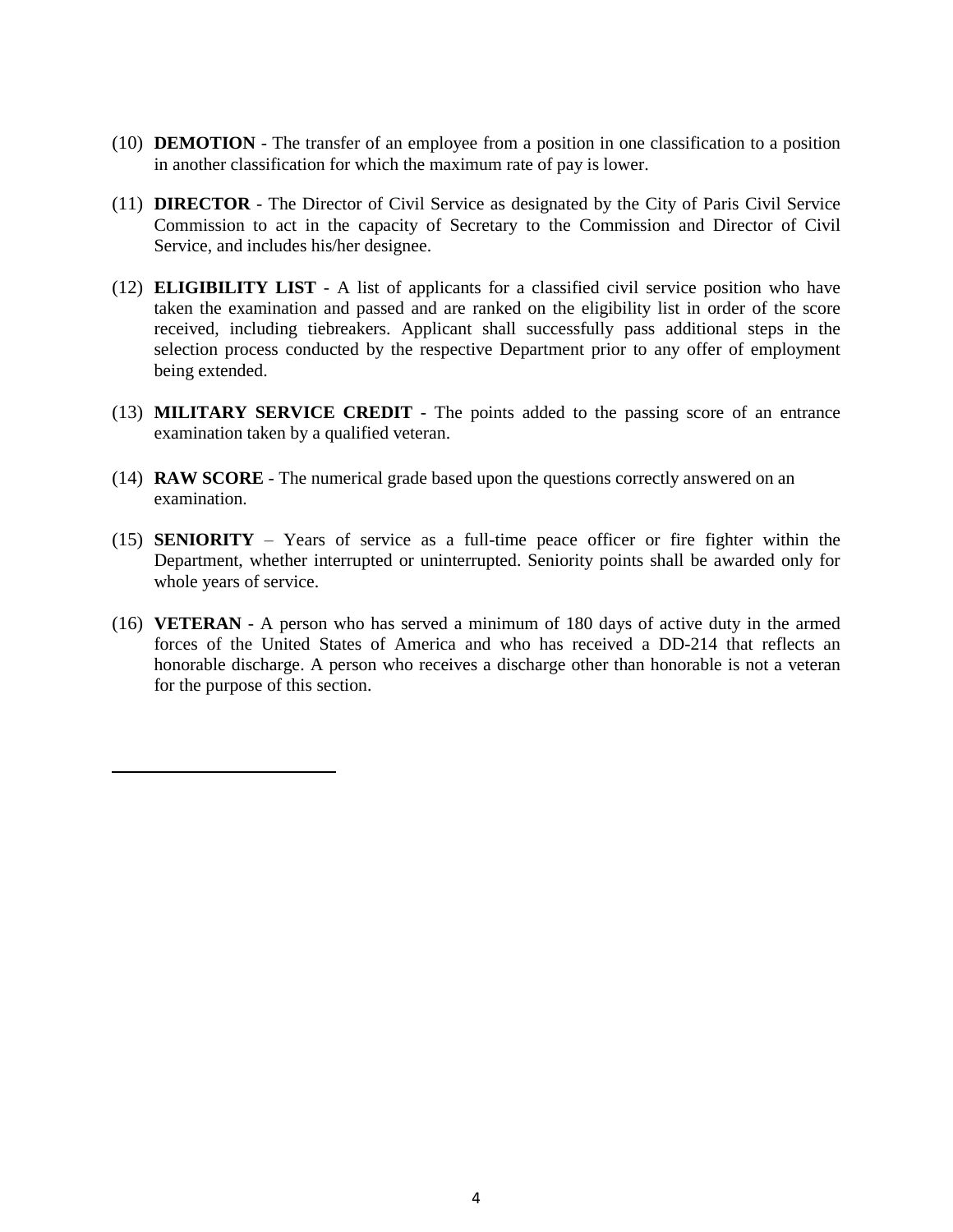## **SECTION 143.004—ELECTION TO ADOPT OR REPEAL CHAPTER**

See Section 143.004, Chapter 143

## **SECTION 143.005—STATUS OF EMPLOYEES IF CHAPTER ADOPTED**

See Section 143.005, Chapter 143

## **SECTION 143.006—IMPLEMENTATION: COMMISSION**

See Section 143.006, Chapter 143

(1) **MEETINGS** - The Commission shall conduct its meeting in such place as designated in the "Notice of Meeting." The Commission shall conduct all meetings in compliance with the provisions of Section 551.001 et seq. of the Government Code (Open Meetings Act).

A meeting shall be called by the Director at the request of the Chairperson, or at the written request of any two (2) Commissioners. Notice of meeting of the Commission shall be given by the Director to the members of the Commission at least seventy-two (72) hours preceding the day of the meeting, except in case of emergency or urgent public necessity, in which case two (2) hours' notice shall be given in accordance with the provisions of the Government Code.

In all matters of procedure not controlled by the provisions of the Local Government Code, the order of business and conduct of meetings shall be in conformity with Robert's Rules of Order. The Commission may, by majority vote, make rules of procedure for the administration of Chapter 143 of the Local Government Code.

(2) **RULES OF THE COMMISSION** -The rules of the Commission currently in effect are only those contained herein. These Rules have been approved by the Commission and shall remain in effect until officially amended, revised or repealed by the Commission.

Amendment to these Rules may be made at any meeting of the Commission and such amendment shall become effective on the date of compliance with the posting and notice requirements of Chapter 143 and of these Rules. All rules and amendments shall be printed and made reasonably available for access by all civil service employees.

(3) **APPOINTMENT, VACANCY AND TERM OF COMMISSIONER** - The City Manager shall appoint and the City Council shall confirm the appointment of the three members of the Commission who meet the required statutory qualifications. The members shall elect one member to serve as Chairperson and one to serve as Vice-Chairperson.

When a vacancy on the Commission occurs, the replacement of Chairperson and Vice-Chairperson shall be handled as follows: 1) in the event of a vacancy in the Chairperson position, the Vice- Chairperson shall assume the role of Chairperson and an interim election shall be held to elect a new Vice-Chairperson: and 2) in the event of vacancy in the Vice-Chairperson position, an interim election shall be held to fill that office.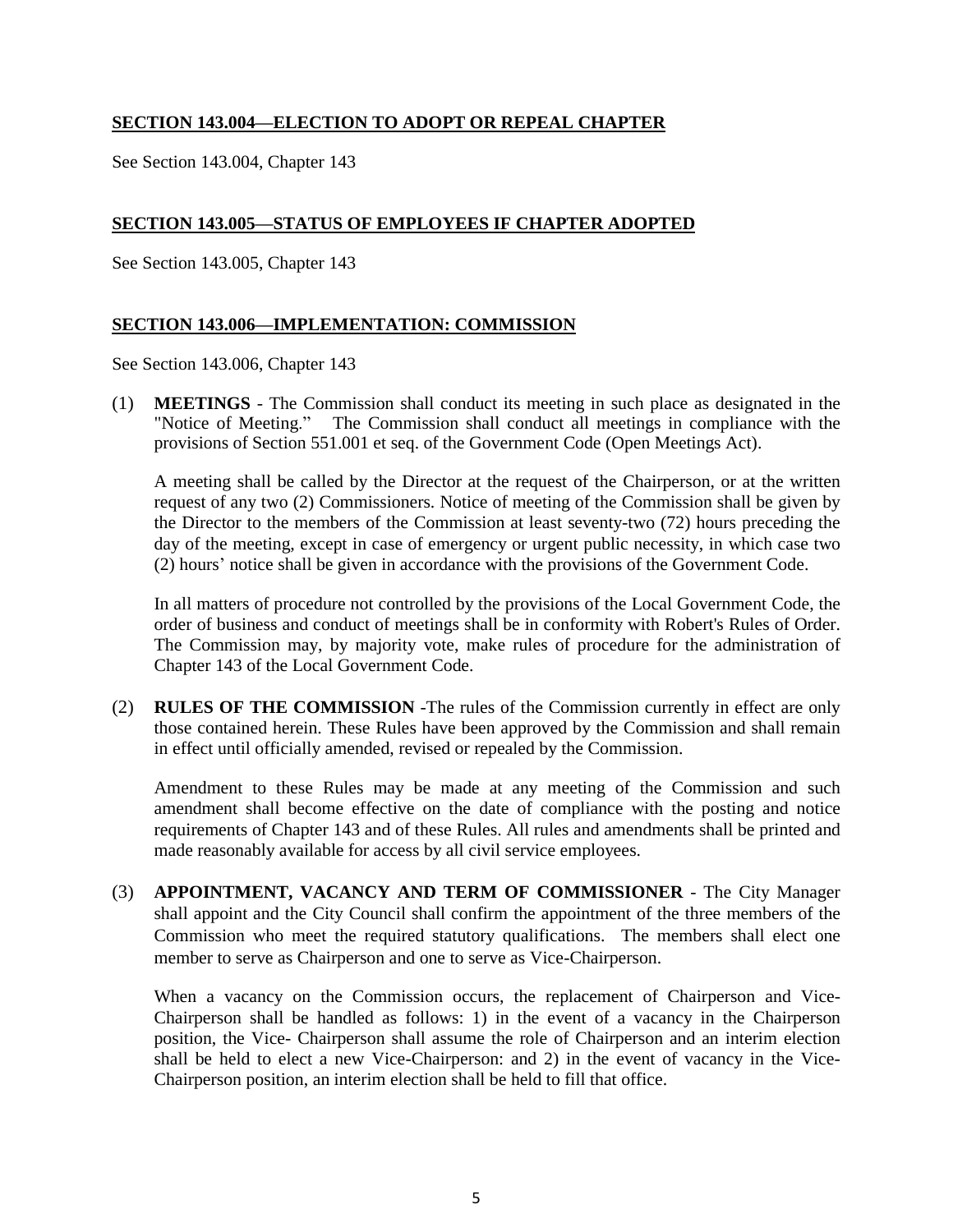During the first regularly scheduled meeting in January of each year, the Commission shall select from among its members a Chairperson and Vice-Chairperson. In the event that a vacancy occurs in the position of Chairperson, the Vice-Chairperson will assume the duties of Chairperson, and an interim election will be held to fill the position of Vice-Chairperson. Should the position of Vice-Chairperson become vacant, an interim election will be held to fill that office. Any member of the Commission elected in an interim election to fill a vacant position shall hold such office until the next regularly scheduled election under these Rules.

Each member of the Commission holds office for a staggered three-year term and thereafter until a successor is appointed and confirmed. An interim vacancy on the Commission shall be filled by appointment of the City Manager and confirmed by the City Council for the unexpired term of the member whose position has been vacated.

## **SECTION 143.007—REMOVAL OF COMMISSION MEMBER**

See Section 143.007, Chapter 143

A member of the Commission may tender his/her resignation in writing at any time to the City Manager. A Commission member may be removed from office by the City Council for misconduct in office or otherwise in accordance with Chapter 143 of the Texas Local Government Code.

If a Commission member is absent three (3) meetings during a twelve (12) month period without good and reasonable cause, the absent member may be automatically deemed to have submitted a resignation, and if accepted by the City Manager, the position shall be deemed vacant without further action. Upon the occurrence of any of these events, a request shall be made by the Director to the City Manager for a replacement of such member.

## **SECTION 143.008—ADOPTION AND PUBLICATION OF RULES**

See Section 143.008, Chapter 143

All Fire Fighters and Police Officers will be provided a copy of these Rules and Regulations free of charge. Copies of these Rules will be kept available for distribution to members of the public.

Where there is a conflict between these Rules and other rules pertaining to civil service employees of the City, then these Rules shall take precedence. If any section, subsection, paragraph, sentence, clause, phrase or word contained in these Rules shall be held by the courts to be unconstitutional or invalid, such holding shall not affect the validity of the remaining portion of these Rules.

These Rules and Regulations are subject to revision, amendment, supplementation, and repeal as deemed necessary and appropriate by the Commission. Any change made to such Rules shall be made only after consideration of such change during an open public meeting, followed by a vote of the Commission.

These Rules are enacted by the Commission pursuant to the statutorily delegated authority of Chapter 143. These Rules were not acted upon in any official manner by the City Council. Therefore, these Rules do not constitute any form of "policy" nor any other official act of the City Council.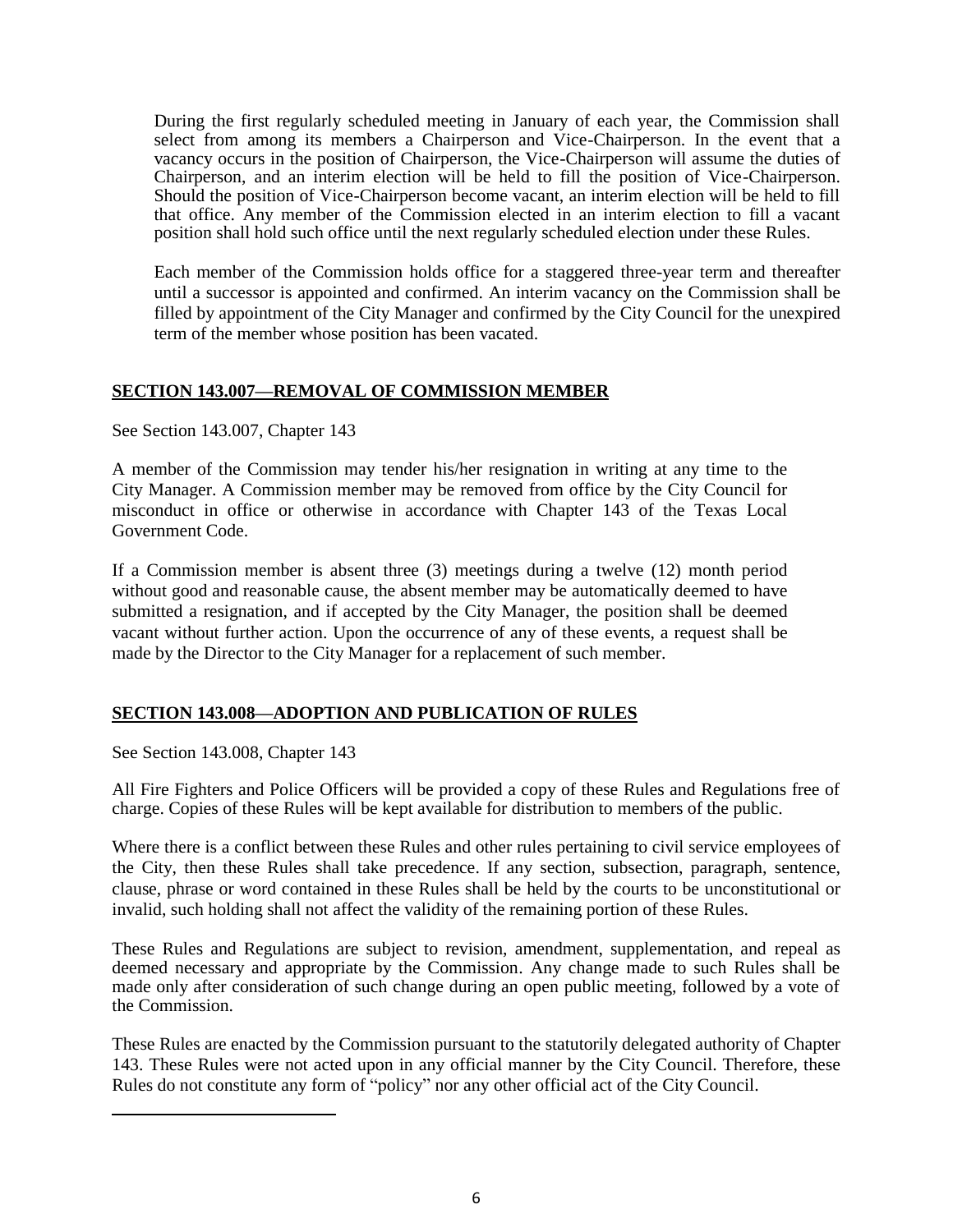## **SECTION 143.009—COMMISSION INVESTIGATIONS**

See Section 143.009, Chapter 143.

The Commission will not allow its investigative authority to be utilized for the purpose of resolving routine employee grievances that should be resolved by the Department.

#### **SECTION 143.010—COMMISSION APPEAL PROCEDURE**

See Section 143.010, Chapter 143

(1) **ORIGINAL NOTICE OF APPEAL—**The employee's notice of appeal shall be filed in writing with the Director within 240 hours after receiving the Notice of disciplinary action from the Department Head. An employee may withdraw his/her request for an appeal at any time, and thereby terminate the appeals process.

The employee's notice of appeal and request for hearing shall set forth the employee's basis for appeal in compliance with Chapter 143.

- (2) **FAILURE TO TIMELY FILE AN APPEAL OR SET FORTH BASIS FOR APPEAL—** There shall be no right to an appeal hearing in a situation where an employee either (i) fails to file a notice of appeal of a disciplinary action with the Director within the 240 hour period allowed in Chapter 143 or (ii) fails to properly state the basis of appeal. This shall result in an appeal in the matter not being established. If the appeal is untimely or does not properly state the basis for appeal, the Director shall notify the employee that the appeal shall not be considered.
- (3) **SUBPOENA-**Before requesting a subpoena duces tecum for the production of documents, a party shall first make a request for the documents directly to the other party and allow a reasonable time for a response. If the request is refused or otherwise not produced, then a request may be filed with the Director requesting the Commission to issue a subpoena duces tecum, This request shall be filed with the Director at least ten (10) days prior to the hearing date, and the party requesting the documents shall also serve the opposing party with a copy of the subpoena duces tecum at least ten (10) days prior to the hearing date. If the opposing party wishes to object to the request for the issuance of a subpoena duces tecum, the opposing party shall file its written objections with the Director at least six (6) days prior to the hearing. If the Commission receives written objections to the issuance of a subpoena duces tecum from the opposing party, the Commission shall meet no later than the third day before the hearing to determine whether to issue, quash or modify the requested subpoena. This meeting may be convened by conference call, at the discretion of the Chairman. The Director shall then notify the parties verbally and in writing of the Commission's decision. Because of the short time frame permitted in this process, all written materials may be served by facsimile or email with confirmation required by the parties to each other and to the Director.

A request for subpoena to compel the attendance of a witness shall be coordinated through the Director. A request for a subpoena shall be submitted at least ten (10) days prior to the scheduled hearing date in order to be processed in a timely manner. The Director shall issue a subpoena on behalf of the Commission.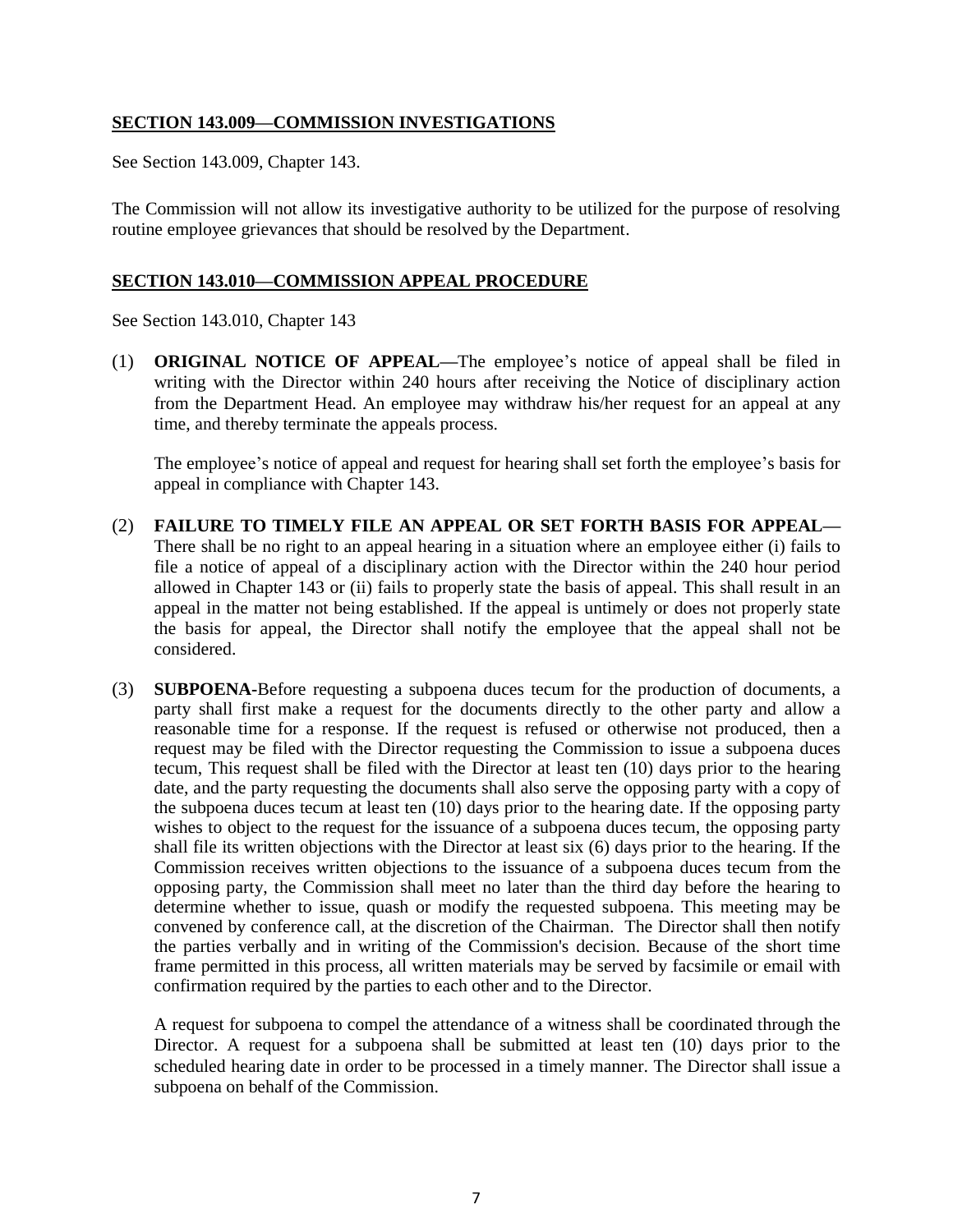- (4) In appeals to the Commission, the "rules of evidence" shall not be observed.
- (5) The Commission shall base its decisions on "substantial evidence."

"Substantial evidence" is evidence which a reasoning mind would accept as sufficient to support a particular conclusion and consists of more than a mere scintilla of evidence but may be somewhat less than a preponderance.

Under the substantial evidence rule, as applied in administrative proceedings, evidence is competent and may be considered, regardless of its source and nature, if it is the kind of evidence that "a reasonable mind might accept as adequate to support a conclusion." Proof beyond a reasonable doubt is never required to sustain a charge appealed to the Commission or any hearing examiner.

#### **SECTION 143.011—DECISIONS AND RECORDS**

See Section 143.011, Chapter 143

Each commission meeting shall be duly recorded. All hearings and controversies shall be preserved by verbatim records that are available for subsequent review. All Commission decisions, orders and findings shall be in writing and signed by all concurring Commissioners. Such decisions, orders and findings shall be retained by the Commission. All records of the Commission are public and are available to the public for inspection or purchase at actual cost, during normal business hours, or at a time set by the Commission or the Director.

#### **SECTION 143.012—DIRECTOR**

See Section 143.012, Chapter 143

The Director shall perform work incidental to the Civil Service System as required by the Commission. All communications or requests to the Commission shall be made in writing to the Director. The Director shall also act as Secretary to the Commission. The Director's duties include, but are not limited to:

- (1) Supervising all entry level and promotional examinations, including the preparation, scheduling, administration scoring and security of test materials, and maintenance of all eligibility lists; the Director is authorized to purchase a commercially marketed examination, if such examination meets the criteria established by the Commission.
- (2) Coordinating the recruitment and examination of applicants;
- (3) Assisting in the classification of Fire and Police Department positions;
- (4) Assisting the Chairperson in setting the agenda for the Commission meetings;
- (5) Acting as liaison and providing staff support to the Commission and to other City officials;
- (6) Determining whether any matter is appropriately brought before the Commission in a reasonable and timely fashion;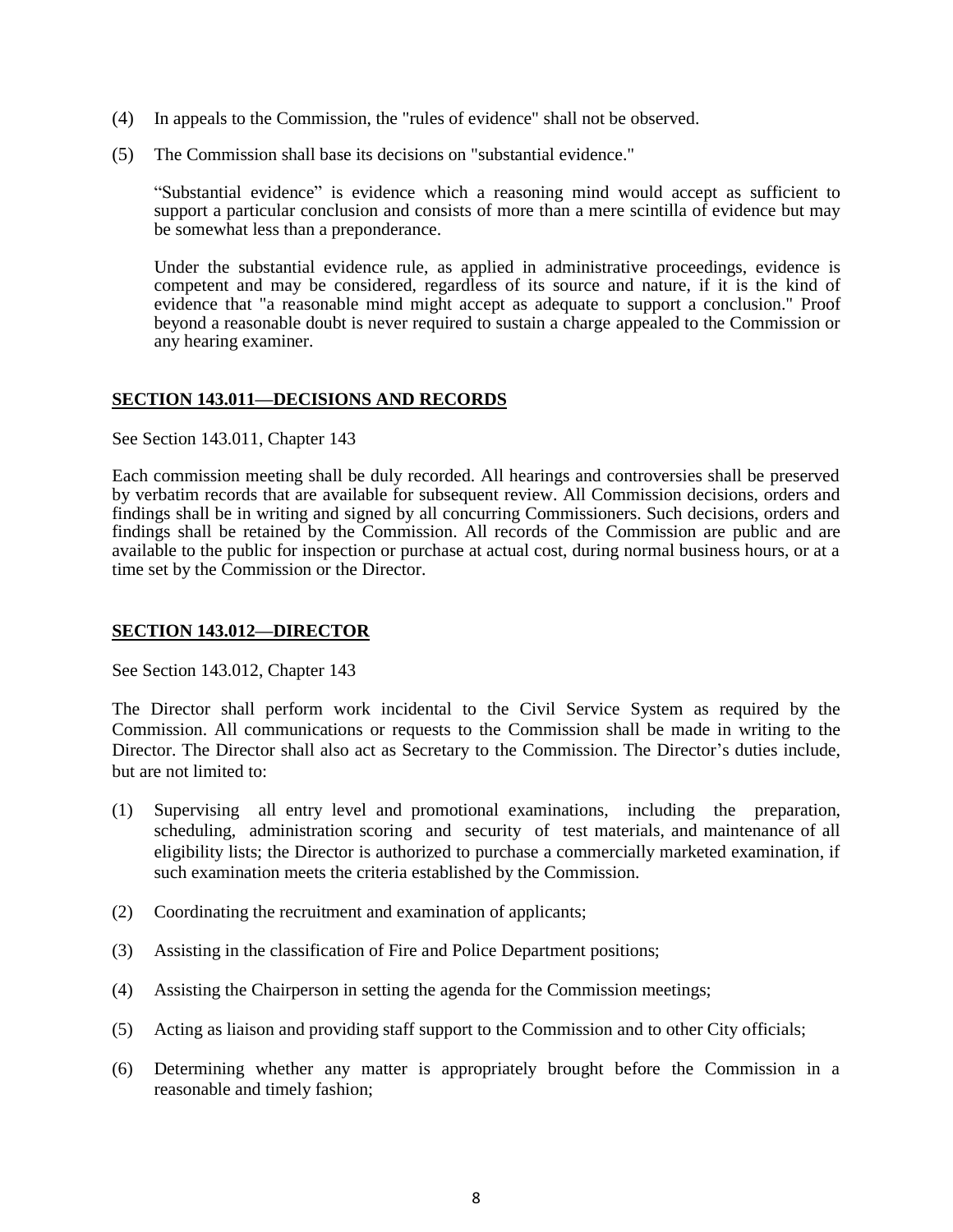- (7) Calling, scheduling, posting, rescheduling, and canceling meetings of the Commission; attending all Commission meetings;
- (8) Receiving all documents and filings to the Commission and acting as records custodian as provided by Chapter 143 with retention as specified by State laws and regulations;
- (9) Acting on behalf of the Commission for actions and issues not specifically addressed in Chapter 143 or these Rules;
- (10) Establishing and monitoring procedures for the discipline and termination of civil service employees;
- (11) When a specific Rule does not address a particular question or issue, interpreting the Rules based on circumstances, facts and issues, and taking appropriate action;
- (12) Coordinating of Commission inspections and investigations;
- (13) Performing such other functions as may be deemed reasonably necessary in regard to the efficient and effective administration of the civil service system of the City; and
- (14) The Director is to take all necessary actions to ensure that the administration of examinations under these Rules complies with all relevant portions of the American with Disabilities Act.

## **SECTION 143.013—APPOINTMENT AND REMOVAL OF DEPARTMENT HEAD**

See Section 143.013, Chapter 143

## **SECTION 143.014—APPOINTMENT AND REMOVAL OF PERSON CLASSIFIED IMMEDIATELY BELOW DEPARTMENT HEAD**

See Section 143.014, Chapter 143

## **SECTION 143.015—APPEAL OF COMMISSION DECISION TO DISTRICT COURT**

See Section 143.015, Chapter 143

## **SECTION 143.016—PENALTY FOR VIOLATION OF CHAPTER**

See Section 143.016, Chapter 143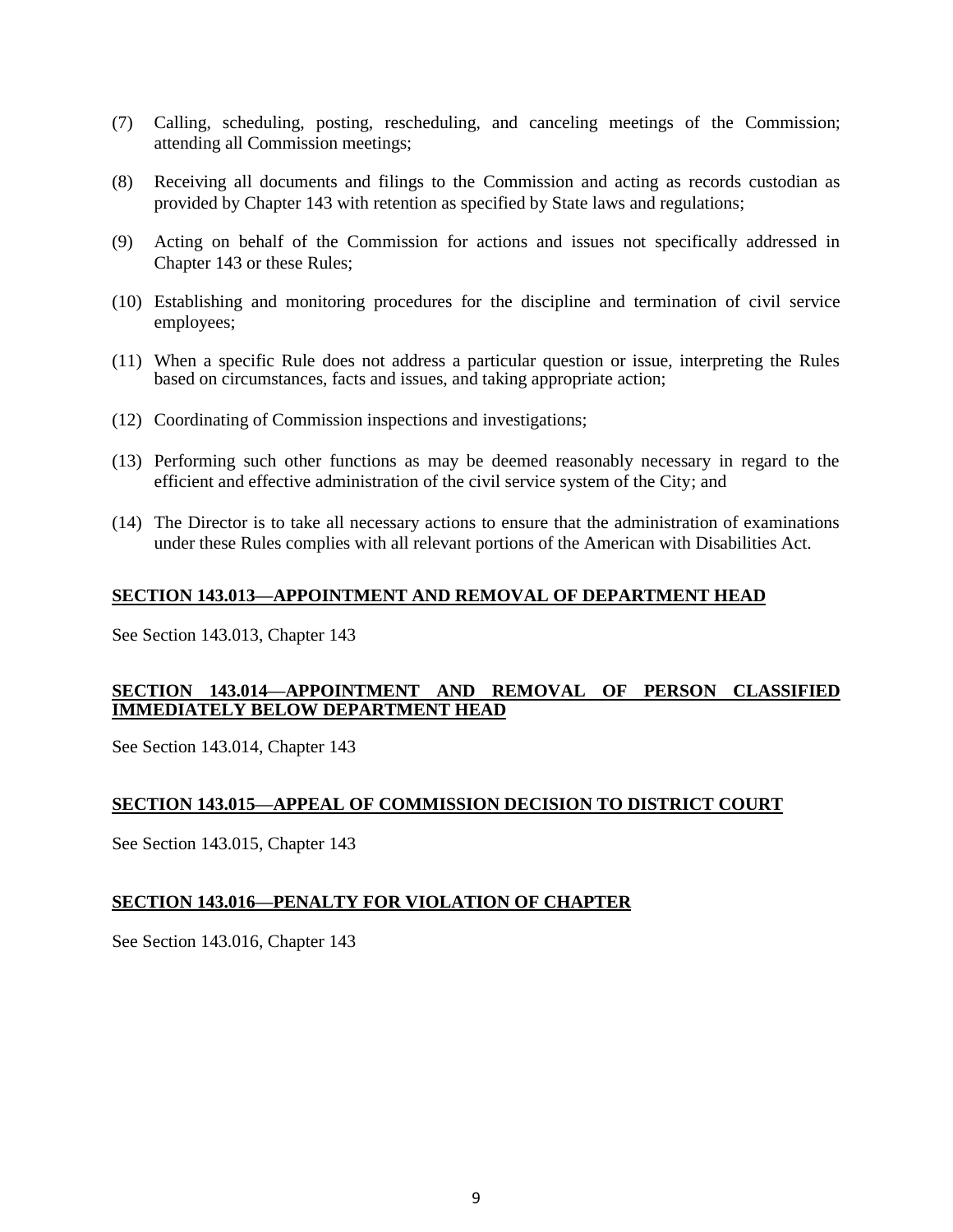## **SECTION 143.017—COMMISSION PROCEDURES**

See Section 143.017, Chapter 143

- (1) **RULE OF CONDUCT—**In the discharge of their duties, members of the Commission act as a body and not as individuals. An individual Commission member shall not speak for the Commission unless specially authorized in advance to do so by action of the Commission.
- (2) **AGENDA—**The Director shall assist the Chairperson in preparing an agenda for a Commission meeting. If a Commission member wants an item placed on an agenda, he/she shall submit a written request to the Director for consideration by the Chairperson.
- (3) **QUORUM—**Two members of the Commission constitute a quorum sufficient to conduct business meetings and hearings.
- (4) **CONDUCT OF REGULAR BUSINESS MEETINGS**—The Commission shall set reasonable rules and procedures for proper and efficient conduct of business. The Chairperson shall conduct meetings in an orderly and timely fashion.

The normal order of business at non-disciplinary or non-appeal hearings shall be generally:

- (a) Call to Order
- (b) Approval of Minutes
- (c) Action Items
- (d) Miscellaneous Matters from the Director
- (e) New Business Commission members may suggest items for future agendas
- (f) Adjourn

The Chairperson may alter the order of business at his/her discretion.

(4) **MINUTES**—The Secretary of the Commission shall prepare the minutes of each meeting. The minutes of a meeting shall be presented for approval at a subsequent meeting of the Commission. The minutes, other than matters discussed in executive session, upon approval by the Commission, shall be kept open for public inspection as governed by applicable State law. A Commission member may record in the minutes an approval of, or objection to, any act of the Commission together with the Commissioner's reasons. A copy of the minutes and records may be obtained from the Director for the standard fee charged by the City for similar official record duplication. The minutes of the Commission shall be signed by the Chairperson, or in the Chairperson's absence, the Vice-Chairperson.

(Sections 143.018 - 143.020 reserved for expansion)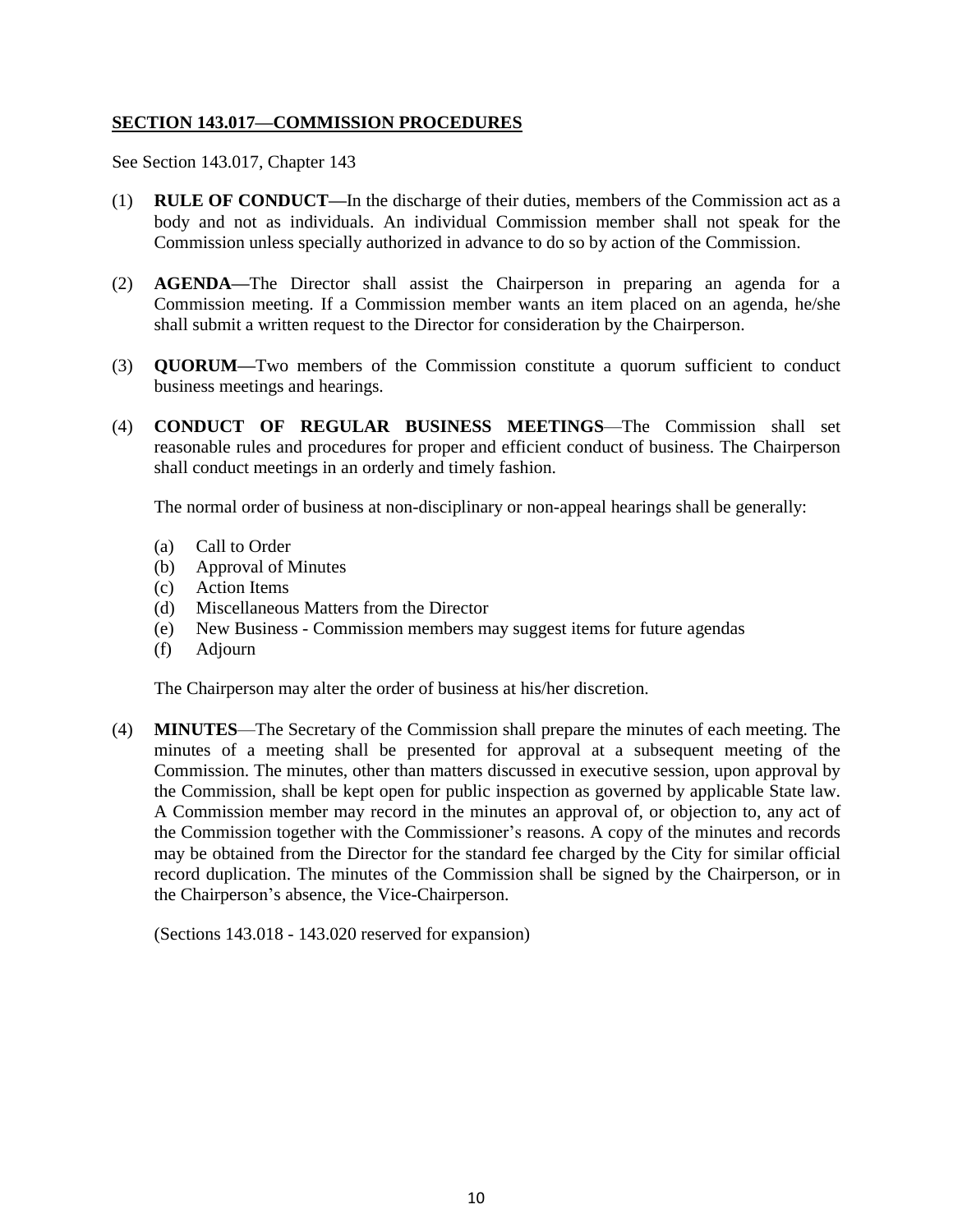## **SUBCHAPTER B. CLASSIFICATION AND APPOINTMENT**

#### **SECTION 143.021—CLASSIFICATION; EXAMINATION REQUIREMENT**

See Section 143.021, Chapter 143

The civil service positions in the Fire and Police Departments are classified on the basis of similarity in duties and responsibilities. The Paris City Council shall prescribe by ordinance the number of authorized positions and the salary rate for each classification.

## **SECTION 143.022—PHYSICAL REQUIREMENTS AND EXAMINATION**

See Section 143.022, Chapter 143

- (1) **GENERAL REQUIREMENTS**—Each applicant for entry-level positions shall be required to submit to such physical and mental tests as determined by the respective Department Heads to be reasonably necessary and proper to determine the physical and mental ability of the applicant to perform the essential functions required for the position sought. An applicant who is not capable of performing the essential job functions with or without reasonable accommodation shall not be appointed.
- (2) **ENTRY LEVEL APPEALS**—If an applicant is not appointed due to failure to successfully pass the medical or psychological examination, the applicant may appeal to the Commission.
- (3) **PROMOTIONAL REQUIREMENTS—** Any candidate for promotion shall successfully complete an appropriate medical examination. An official Department examination taken within six (6) months of promotion test date may be used for this requirement.

## **SECTION 143.023—ELIGIBILITY FOR BEGINNING POSITION**

See Section 143.023, Chapter 143

**(1) EMPLOYMENT STANDARDS—**To the extent that employment standards for an entry-level fire fighter and police officer as provided in the Civil Service Classification Plan exceed the requirements of Chapter 143 and other applicable State laws, any of such entry-level employment requirements not prescribed by State laws may be waived by the Fire Chief or Police Chief with the concurrence of the Director and consent of the City Manager, when such waiver would be in the best interests of the Fire Department or Police Department and provided further that such waiver of requirements shall not substantially lower the high standards sought by the City. Any changes under this Section shall be based on each hiring process.

## **(2) MINIMUM QUALIFICATIONS FOR A CIVIL SERVICE ENTRY LEVEL FIREFIGHTER ARE ESTABLISHED AS FOLLOWS:**

a) Be at least 21 years of age and less than 36 years of age at time of hire, or at least 18 with 60 semester-hours at an accredited college or university or an honorable discharge from US military service (after at least 2 years of service*).* Any applicant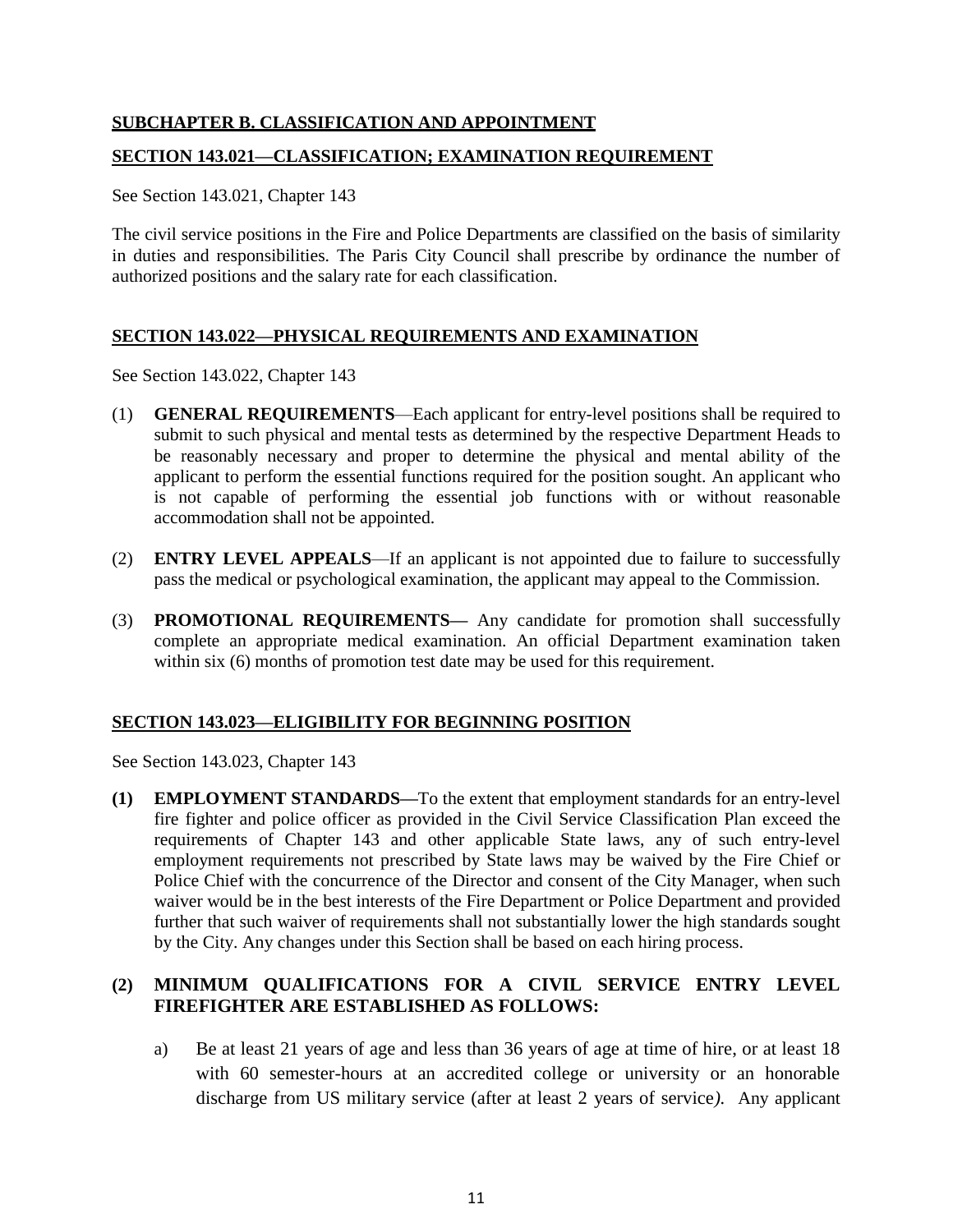appointed to an entry level position with the Fire Department shall have attained the age necessary to obtain licensure or certification by the appropriate State agency charged with the responsibility of licensing or certifying Fire Fighters.

- b) Must be a citizen of the United States by birth or naturalization;
- c) Must have a High School Diploma or GED.
- d) Must be able to read, write and speak English language.
- e) Must have or be able to obtain: a) a Basic Firefighter Certification with the Texas Commission on Fire Protection and b) at least an EMT-B Certification from the Texas Department of State Health Services.
- f) Must be able to successfully complete other required certifications.
- g) Must correctly complete the Application Process for Employment.
- h) Must be able to validate identity and provide picture ID when requested.
- i) Must pass a thorough criminal background investigation and credit check. The applicant must not have been, either in a civilian or military court: **1)** convicted of, pleaded guilty to or nolo contendere, or be currently under indictment for a felony offense; **2)** convicted of, pleaded guilty to or nolo contendere, or be currently charged by complaint or information with a misdemeanor of a Class A or any misdemeanor involving moral turpitude or crimes of violence; **3)** convicted of, pleaded guilty to or nolo contendere, or be currently charged by complaint or information with a misdemeanor of Class B, within the last 10 years.
- j) Must successfully complete a Written Entrance Examination with a minimum score of seventy (70) percent.
- k) Must successfully complete Oral Interview Process.
- l) Must successfully complete a Physical Ability Evaluation which includes the SCBA Mask Fit Test.
- m) Must successfully complete medical examination and a Drug and Alcohol Screening.
- n) Must agree to, sign, and comply with the City of Paris Training Reimbursement Agreement.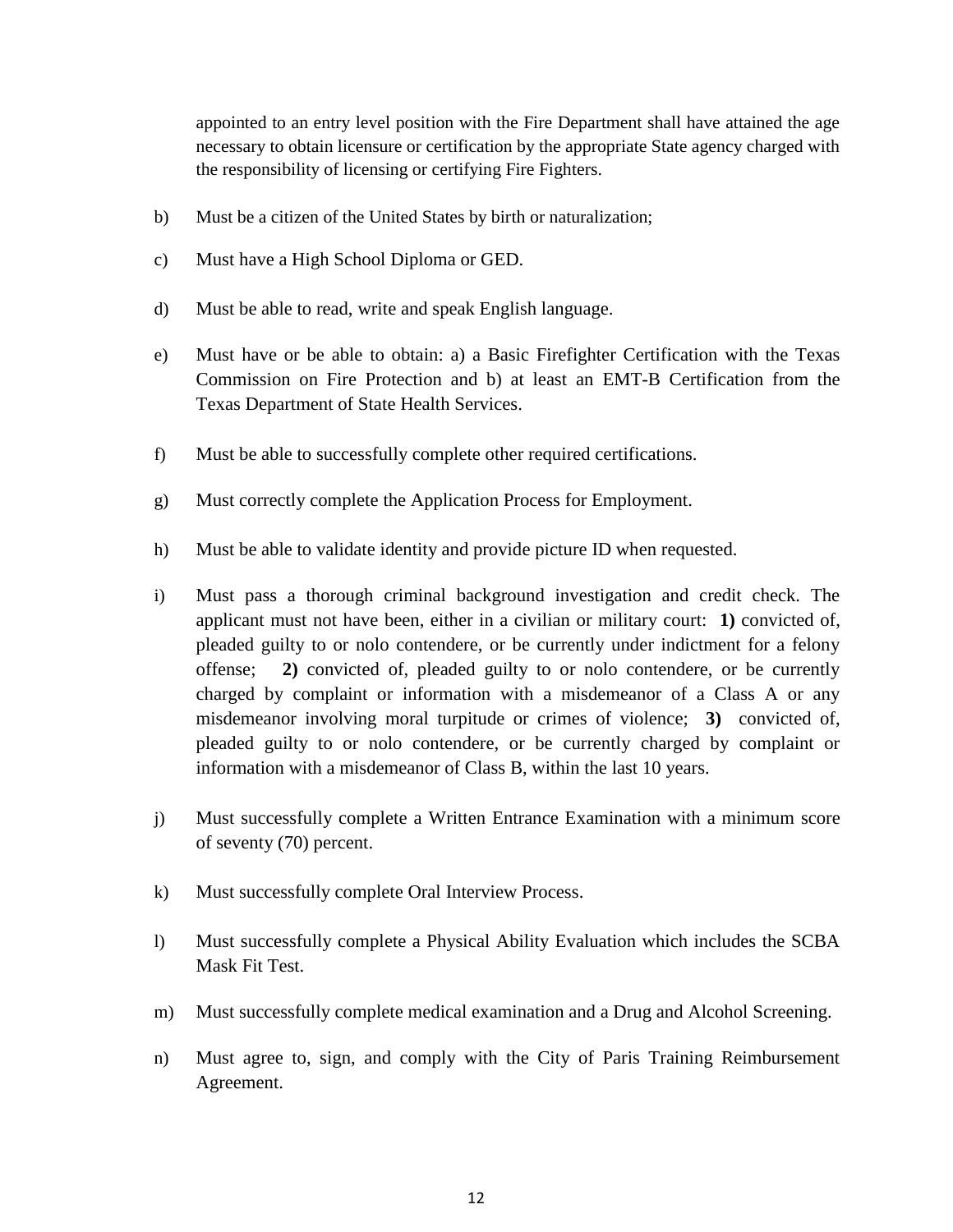- o) Must possess at least, a valid Texas Class C and be able to obtain a Texas Class B exempt driver's license.
- p) Must not have been discharged from any military service under less than honorable conditions including, specifically: **a)** Under other than honorable conditions, b) bad conduct, **c)** dishonorable; and **d)** any other characterization of service indicating bad character; **e)** must be able to provide continued good service documentation, if currently in military service.
- q) Must be of good moral character.

## **(3) MINIMUM ELIGIBILITY REQUIREMENTS FOR POLICE OFFICERS**

An applicant for police officer shall meet the following criteria in order to be considered for an entrylevel position:

- (a) Achieve a minimum passing score of seventy (70) percent on the written examination;
- (b) Pass a criminal and related background investigation;
- (c) Successfully complete the physical fitness and/or physical ability test.
- (d) Pass oral interviews;
- (e) Successfully complete a post-job offer psychological examination and medical examination that includes passing a visual acuity test, and physician certification that the applicant is not dependent on and does not use illegal drugs;
- (f) Any applicant appointed to an entry level position with the Police Department shall have attained the age necessary to obtain licensure or certification and be at least twenty-one (21) years of age and not more than forty-four (44) years of age at the time of hire; or
- (g) TCOLE: 21 years of age, or 18 years of age if the applicant has received an associate's degree or 60 semester hours of credit from an accredited college or university or has received an honorable discharge from the armed forces of the United States after at least two years of active service
- (h) Be a graduate of an accredited high school or have an equivalency certificate;
- (i) Have a valid Texas driver's license at the date of hire;
- (j) Be a citizen of the United States by birth or naturalization;
- (k) Be able to read, write, and speak the English language;
- (l) Be of good moral character;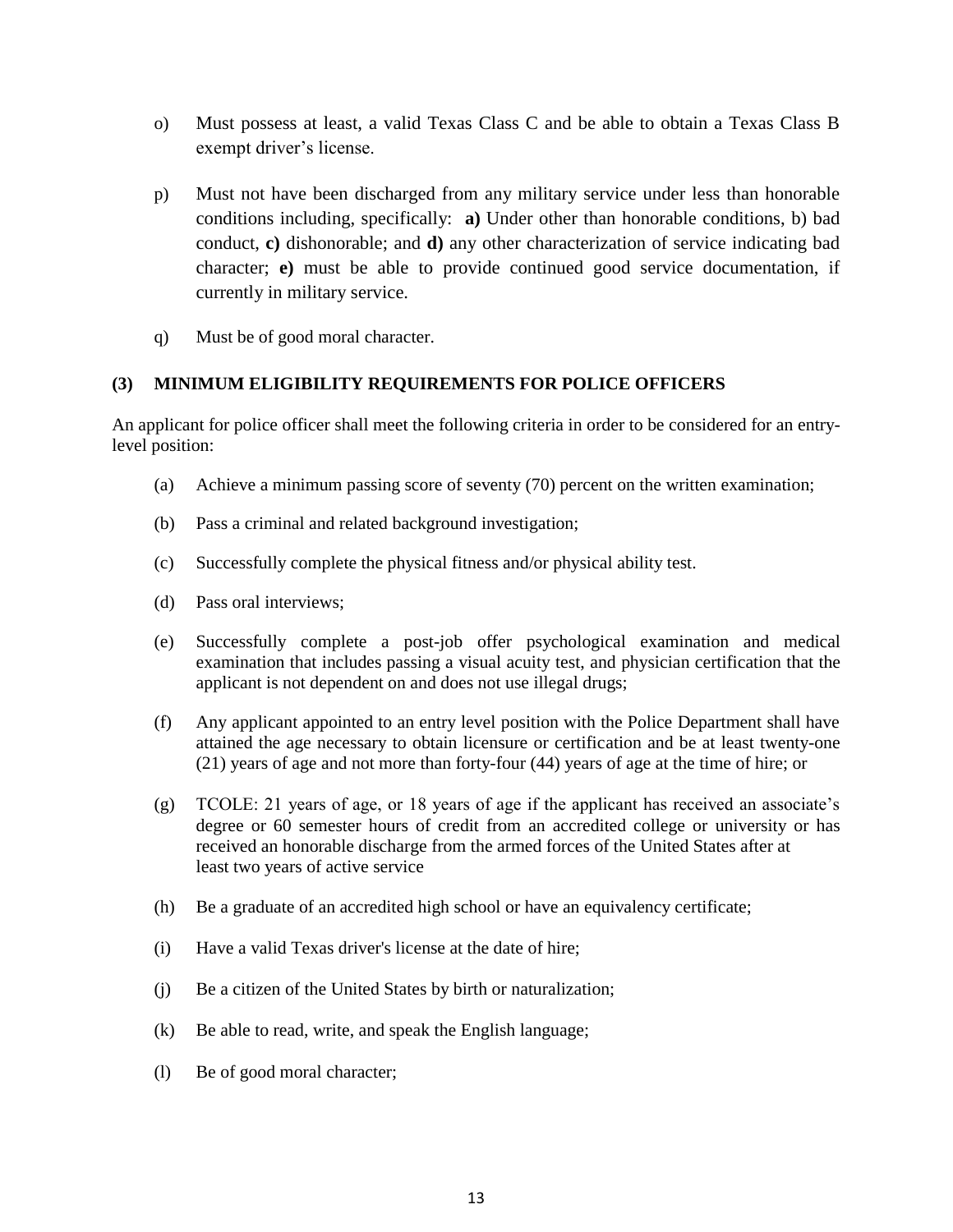- (m) Shall not be prohibited from carrying a firearm or possessing ammunition by court order or law; and
- (n) Meet all requirements to attain a peace officer license as established by the Texas Commission on Law Enforcement at time of examination.
- (o) Successfully pass a polygraph examination.

The Commission has determined that preference in entry level hiring will be given to persons on the eligibility list who are certified by the Texas Commission on Law Enforcement (TCOLE) at the basic level or have passed the basic peace officer (TCOLE) licensing examination. Applicant shall provide evidence of license on or before date of entrance examination.

#### **(4) CAUSE FOR REJECTION FOR FIRE FIGHTERS AND POLICE OFFICERS**

- (a) Prior to the time that a vacancy may be filled from an eligibility list, the Department Heads of the respective Departments shall be entitled to inquire into the backgrounds of the successful applicants. Such inquiry may include a background investigation, criminal record check' and such other inquiries that the Head of the respective Departments desires to make prior to appointment.
- (b) Applicant fails to pass any part of the entrance examinations.
- (c) Applicant fails to make application in the manner prescribed in the notice of examination, and/or fails to file the application with the Director within the time limits prescribed in the notice of examination.
- (d) Applicant fails to meet Minimum Standards for Initial Licensure as set forth by Texas Commission on Law Enforcement for peace officer candidates or fails to meet any of the minimum requirements expressed in the rules of the Texas Commission on Fire Protection and the Texas Department of Health for fire fighter candidates.
- (e) Applicant is not a citizen of the United States of America by birth or naturalization. The applicant shall be considered disqualified until citizenship is obtained in compliance with federal laws.
- (f) Applicant fails to demonstrate his/her ability to read, write, and fluently speak the English language. The applicant shall be disqualified until the deficiency is corrected.
- (g) Applicant is unable to perform the essential functions of the position to which he/she seeks appointment, with or without reasonable accommodation.
- (h) Applicant has been convicted of or admitted to conduct that constitutes a Class A or Class B Misdemeanor under the Penal Code or equivalent under federal law, to include the Uniform Code of Military Justice (UCMJ), within the past ten (10) years. Conviction of or admission to conduct that constitutes a Class A or Class B Misdemeanor shall result in a temporary rejection. Crimes involving moral turpitude may result in permanent disqualification and shall be considered on a case-by-case basis with appropriate consideration of circumstances and recency.

Applicant has been convicted of or admitted to conduct which constitutes a felony under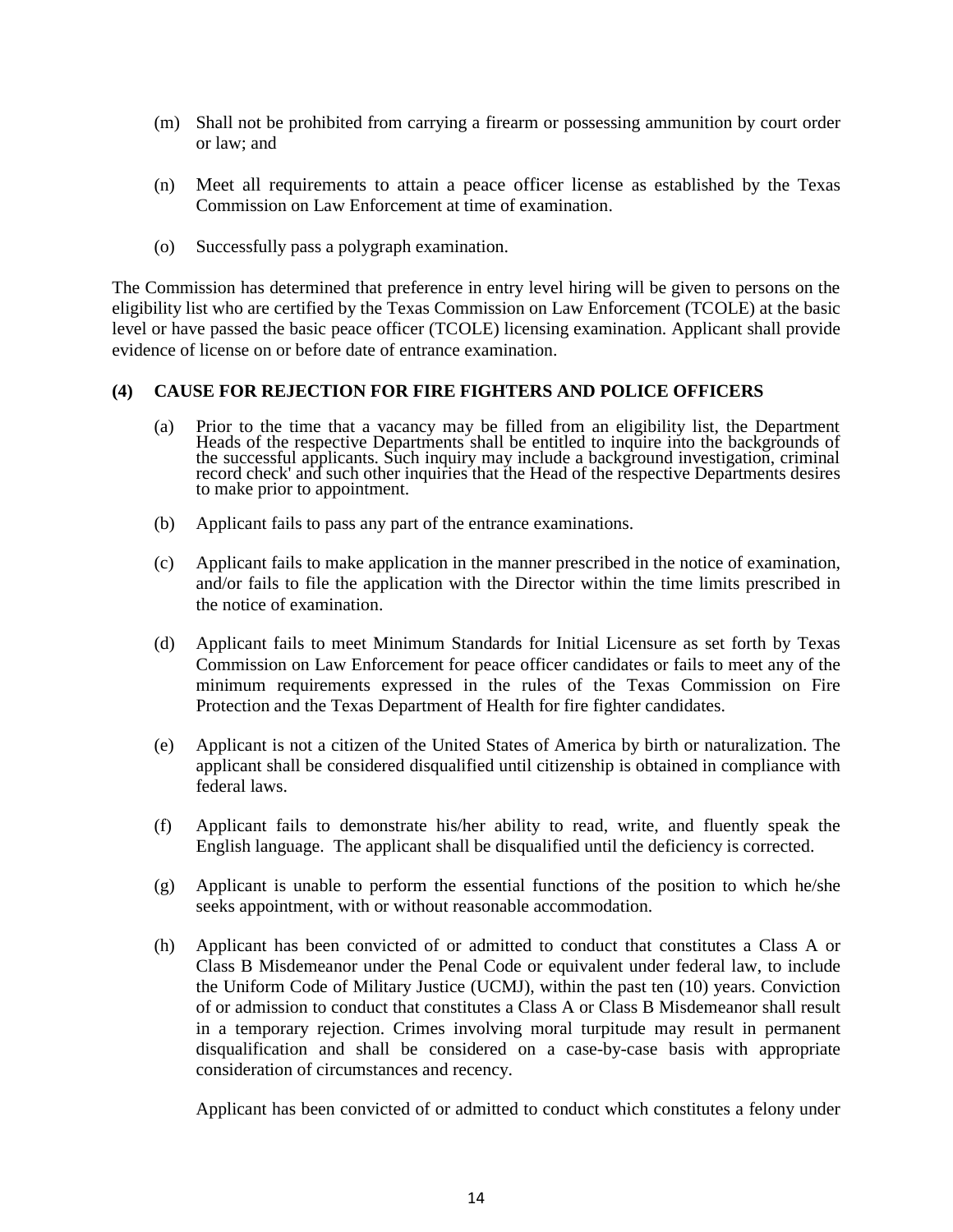state or federal law, to include the UCMJ. Conviction of or admission to conduct that constitutes a felony shall result in permanent disqualification.

An applicant shall not be considered for employment while charges are pending for any criminal offense or while he/she is currently on probation for any offense.

- (i) Applicant has made any false statement in any material fact; withheld information, practiced or attempted to practice any deception or fraud in his/her application, examination or appointment. Depending on the variables involved, rejection may be either permanent or temporary.
- (j) Applicant fails to complete or satisfactorily meet the employment process requirement of the respective Department, including missed appointments, failure to return necessary paperwork, failure to notify Department of changes in address or telephone numbers, failure to properly complete any or all application materials, or who otherwise fails to complete application process.
- (k) Applicant fails to satisfactorily complete the oral interview process. An applicant shall be disqualified for failure to verbally communicate effectively and appropriately; failure to demonstrate an understanding of the roles and responsibilities of a fire fighter or police officer; failure to present the maturity expected of a fire fighter or police officer; or failure to accurately and precisely respond to the questions of the interviewers.
- (l) Applicant has used illicit substances as indicated by the following guidelines:

An applicant may be temporarily or permanently disqualified if it has been determined by the City that, or he/she has admitted to conduct which constitutes excessive and/or recent use of illicit substance(s) or excessive use of intoxicants. Conduct involving excessive and/or recent use of illicit substance or excessive use of intoxicants shall be considered on a case-by-case basis with consideration given to circumstances and recency.

An applicant may be temporarily or permanently disqualified if it has been determined by the City that, or he/she has admitted to, conduct which constitutes abuse of legally obtained prescription medication(s), or illegal use of the prescription medication(s) of another person. Conduct involving the abuse and/or misuse of prescription medication(s) shall be considered on a case-by-case basis with consideration given to circumstances and recency.

An applicant shall be permanently disqualified if it has been determined by the City that, or he/she has admitted to, conduct which constitutes illegal use of felony grade substances as defined in the Texas Penal Code.

(m) Applicant's entire driving record will be examined on a case by case basis, but these facts will result in automatic disqualification: 3 or more citations within the last 12 months, 5 moving violations within in the past 3 years, 2 or more at fault accidents within the past 3 years, a driver's license that is currently suspended, revoked, or expired, hit and run (leaving the scene of an accident) within the last 10 years, a suspension of the driver's license for any reason within the last five (5) years, a conviction for failing to maintain financial responsibility within the last 12 months (disqualifies applicant for 3 years from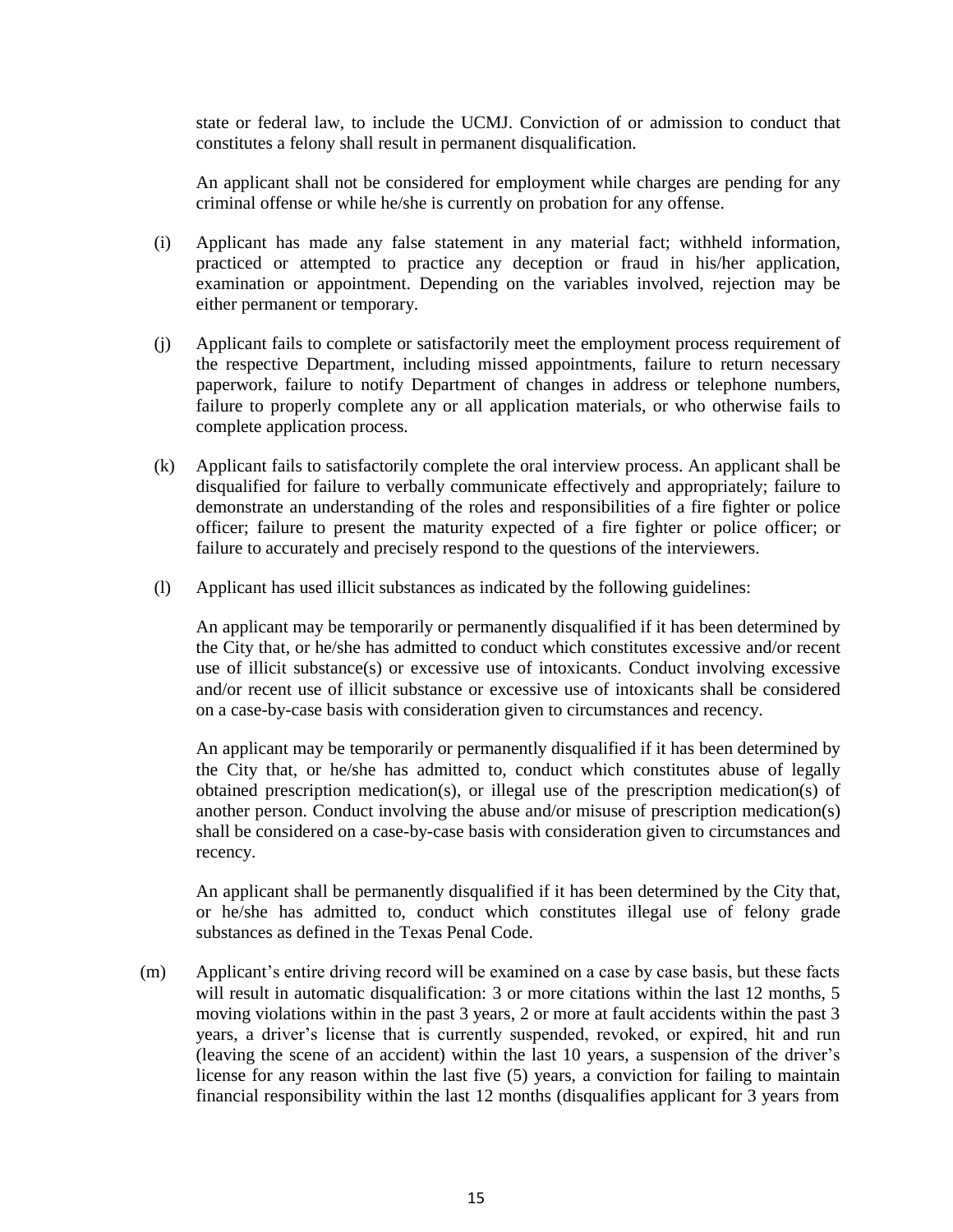the date of conviction), currently on probation for any traffic offense.

Lesser, but more severe, violations which tend to indicate driving habits that are not compatible with the operation of emergency vehicles and present potential liabilities to the City shall be temporary disqualifications. Reapplication shall be permitted when the applicant can meet the above standards.

- (n) Applicant has been dismissed or resigned in lieu of dismissal from any employment for inefficiency, delinquency, or misconduct. Said dismissal or termination shall be considered on a case-by-case basis. Rejection under this provision shall be considered permanent.
- (o) Applicant has demonstrated a failure to pay just debts. Due to the variables involved, each situation shall be considered on a case-by-case basis. Factors which shall be considered include, but are not limited to: type and number of debts, reasons for the bad credit, extenuating circumstances, and the potential for the credit-related problems impacting the applicant's judgment and integrity. Resolution of bad credit may result in requalification
- (p) Applicant has exercised poor judgment skills within the past five (5) years. The applicant has demonstrated either immaturity or poor judgment in the applicant's decision-making process. Examples of such conduct would include, but is not limited to: attendance at a party or social function at which controlled substances or dangerous drugs are consumed, and such activity is known or should have been known by the applicant; silent acceptance of known illegal conduct by others in his/her presence; workplace behavior/decisions that adversely affect the business or associates, with little or no objectively justifiable need for such behavior. Rejection for this cause shall be temporary until the applicant can demonstrate that his/her judgment skills have developed.
- (q) Applicant has a history of unstable work, i.e., including short terms of employment over his/her employment history; or has a history of employment in an illegal occupation. Rejection under this provision shall be temporary in nature and an applicant shall be eligible for reapplication after a five (5) year period. Due to the variables involved, each situation shall be considered on a case-by-case basis. Rejection for employment in an illegal occupation shall be permanent in nature.
- (r) Applicant has failed to meet all legal requirements necessary for future licensing and certification as required by the Texas Commission on Law Enforcement or the Texas Commission on Fire Protection. Rejection for this cause shall be temporary until applicant can meet those standards.
- (s) Applicant has been discharged from any military service under less than honorable conditions, including specifically:
	- i. Under other than honorable conditions;
	- ii. Bad conduct;
	- iii. Dishonorable; or
	- iv. Any other characterization of service indicating bad character.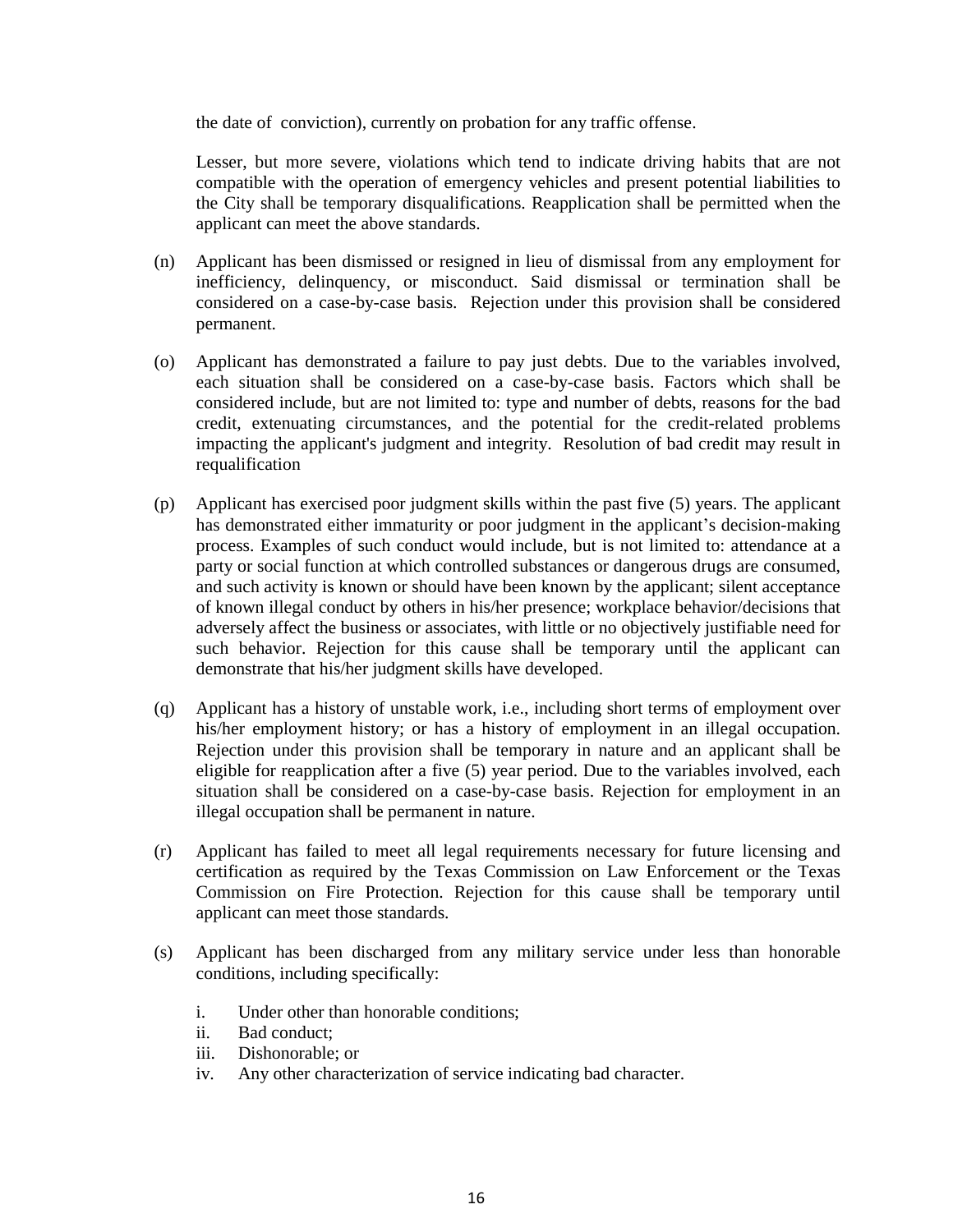- (t) Applicant fails to return a completed Personal History Statement at a time designated by the Department Head.
- (u) Applicant fails post-offer physical and/or psychological examinations.

## **SECTION 143.024—ENTRANCE EXAMINATION NOTICE**

See Section 143.024, Chapter 143

An applicant shall complete a City of Paris Application for Employment and other forms as prescribed by the Director in order to take an entrance examination. Failure to pre-register in the manner and within the time limit prescribed in the "Notice of Entrance Examination," and/or failure to file the application or other supporting documents with the Director by the specified deadline, shall render an applicant ineligible to take the examination as determined solely by the Director. An applicant shall make the application in his/her own handwriting or in typed form and shall certify the correctness of the facts.

The Commission intends that the notice of such examination receive the widest and most diverse distribution as possible. The Director shall take all necessary steps to insure notices of examination have very widespread distribution to all portions of the population of the City and the surrounding areas.

Applicants may obtain an application from the Director at any time prior to the examination closing date and after the notice has been posted. The Commission, acting through the Director, may retain applications on file even though an entrance examination has not been or is not currently scheduled. Such persons shall be notified by the Director when an entrance examination is scheduled and be permitted to take such examination if all the requirements have been met and the information previously provided remains current and valid.

The Director shall screen all applications to determine that all the requirements of this Chapter have been met by the applicant. The willful failure of an applicant to comply with this Chapter will result in the termination of the process as to that applicant. No applicant may be considered for appointment to a beginning position if any part of the requirements of this Chapter has not been met by said applicant.

The Director may, because of the small number of candidates, or because of any other good and sufficient reasons, such as death in the immediate family, public emergency, unavailability of test site, etc., postpone an examination to a later date.

## **SECTION 143.025—ENTRANCE EXAMINATIONS**

See Section 143.025, Chapter 143

Application for employment shall be made to the Director on the appropriate application forms.

**(1) EXAMINATIONS—**The scheduling and conducting of every examination shall be under the direction of the Director who shall be responsible to the Commission. The Director shall have the authority to designate a Test Administrator, who shall be responsible for administering the examination. The Director may also select one or more persons as Test Monitor to assist in the administering, proctoring and grading of an entrance examination. An examination shall be conducted on an "as needed" basis.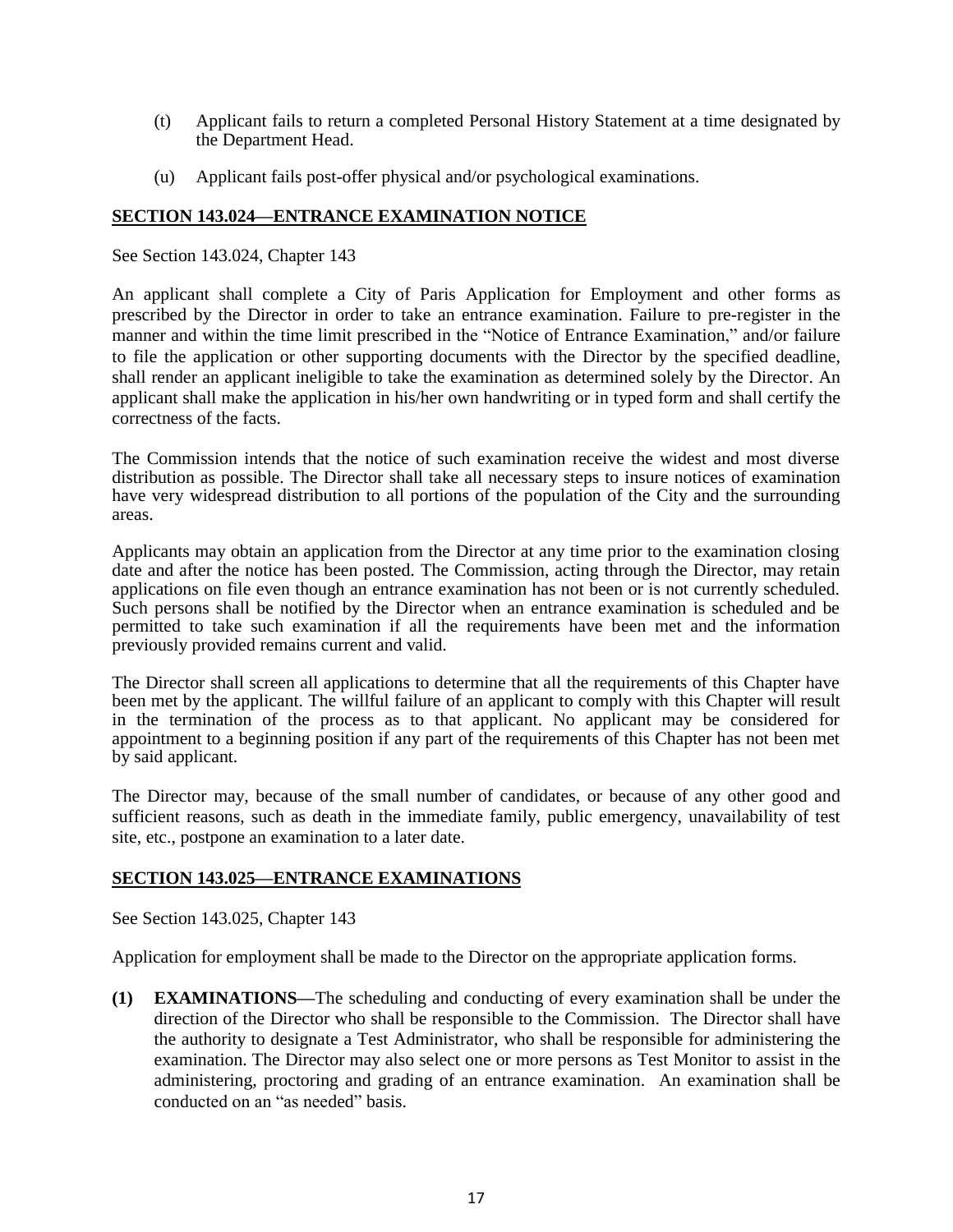No person shall deceive or obstruct any person in respect of his/her right of examination under the provision of these rules and the Local Government Code; or falsely mark, grade or report the examination or standing of any person examined hereunder; or aid or furnish any special information for the purpose of either improving or injuring the rating of any such person for appointment or promotion. No applicant may deceive the Commission for the purpose of improving his/her chance for appointment or promotion.

An applicant for an entry-level position shall achieve a passing score on the written examination as established by the Commission, in order to be placed on the Eligibility List.

## **(2) ENTRANCE EXAMINATION ADMINISTRATION PROCEDURES**

- (a) Check In An applicant shall be checked in and provide proof of identity with a valid Driver's License, military identification or other official form(s) of photographic identification. No applicant shall be admitted once test instructions start.
- (b) Military Service Credit An applicant who desires to have military service credit of five (5) points added to a passing test score of 70% or better, shall provide a DD-214 showing a minimum of 180 total days of active military service at the time of application and by the specified application deadline. Any discharge other than honorable discharge is not creditable for the purpose of this section.
- (c) Failure to Appear The application of an applicant who fails to appear for the entrance examination shall be voided and shall be disposed of by the Director.
- (d) Cancellation or postponement of entrance examination The Commission or Director may cancel or postpone a scheduled entrance examination for sufficient cause.
- (e) Dishonesty- An examinee taking an entrance examination who uses or attempts to use any dishonest means to answer a question on such an examination shall have his/her examination confiscated and voided by the Test Administrator. The examinee will be removed from the testing site. The Test Administrator shall report the action to the Director.
- (f) Upon request, accommodations shall be provided to an applicant in accordance with the Americans with Disabilities Act. An applicant who needs special arrangements shall submit a request in writing to the Director at a time to be determined by the Director.
- **(3) TIE-BREAKERS**—Whenever two (2) or more competitors for an entry-level position attain the same grade, the tie shall be broken in the order listed below prior to the posting of the Eligibility List:
	- a) applicants with basic certification as a peace officer or firefighter, and for firefighters, EMT certification, as described shall be ranked first among ties;
	- b) the applicant, upon entering the testing location, shall draw a number;
	- c) after applying the tie-breaker of certification described in (a) above, if there is still a tie ,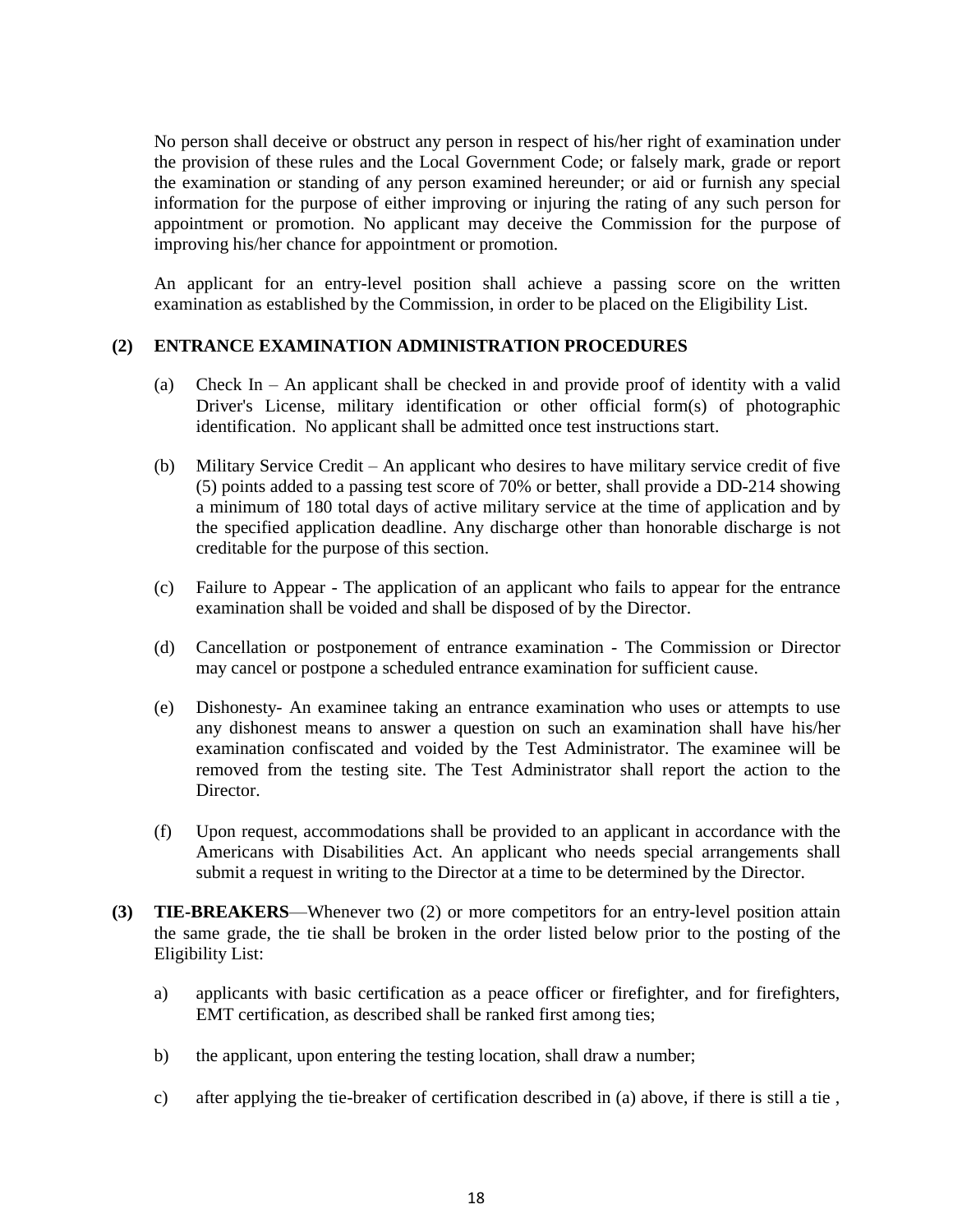the individual who drew the lowest number shall be placed on the eligibility list above any other person with the same numerical score; and

- d) such method shall be used until all ties have been broken*.*
- **(4) ELIGIBILITY LIST**—An Eligibility List shall be in effect for one (1) year from the date of examination unless exhausted before one year.

Each person on an Eligibility List shall notify the Director of any change in address. A notice sent to a person's last known address shall be considered sufficient notification.

## **(5) ELIGIBILITY OF CHILD OF FALLEN FIREFIGHTER**

Each applicant who is either a natural born or adopted child of a firefighter who previously suffered a line of duty death while serving as a civil service employee covered by Chapter 143 of the Local Government Code shall be ranked at the top of any eligibility list in which said applicant receives a minimum passing grade on that respective eligibility exam. The deceased firefighter's applicant child must otherwise satisfy all of the requirements for eligibility for a beginning position in the Fire Department as contained in Chapter 143, these Rules, or in the Rules and Regulations of the Fire Department. The Director shall include appropriate questions on the City's entry level application for firefighters to ascertain whether or not an applicant is eligible for the preferred ranking as specified herein.

## **SECTION 143.0251—REAPPOINTMENT OF POLICE OFFICERS**

See Section 143.0251, Chapter 143

A classified employee who has voluntarily resigned in good standing from the City of Paris Police Department may be reappointed as a Police Officer with the Department without taking another entrance examination or being placed on an Eligibility List. Reappointment of a classified employee is totally at the discretion of the Police Chief.

- (1) The former officer shall submit a written request to be reappointed, within twelve (12) months from the date of separation, to the Police Chief, who makes the final recommendation to the City Manager for reappointment. A candidate for reappointment shall not be considered unless recommended by the Police Chief. A candidate for reappointment may not appeal his/her rejection by the Police Chief.
- (2) Prior to recommending reappointment of a former classified employee to the department, the Police Chief may review past performance records of the officer, conduct a background investigation, require appropriate alcohol and drug tests and require any other portion of the employment process he/she deems appropriate.
- (3) Successfully complete the physical fitness and/ physical ability test.
- (4) Upon receiving an offer of reappointment, the Police Officer shall pass a pre-employment physical. A psychological examination will be administered at the discretion of the Chief of Police.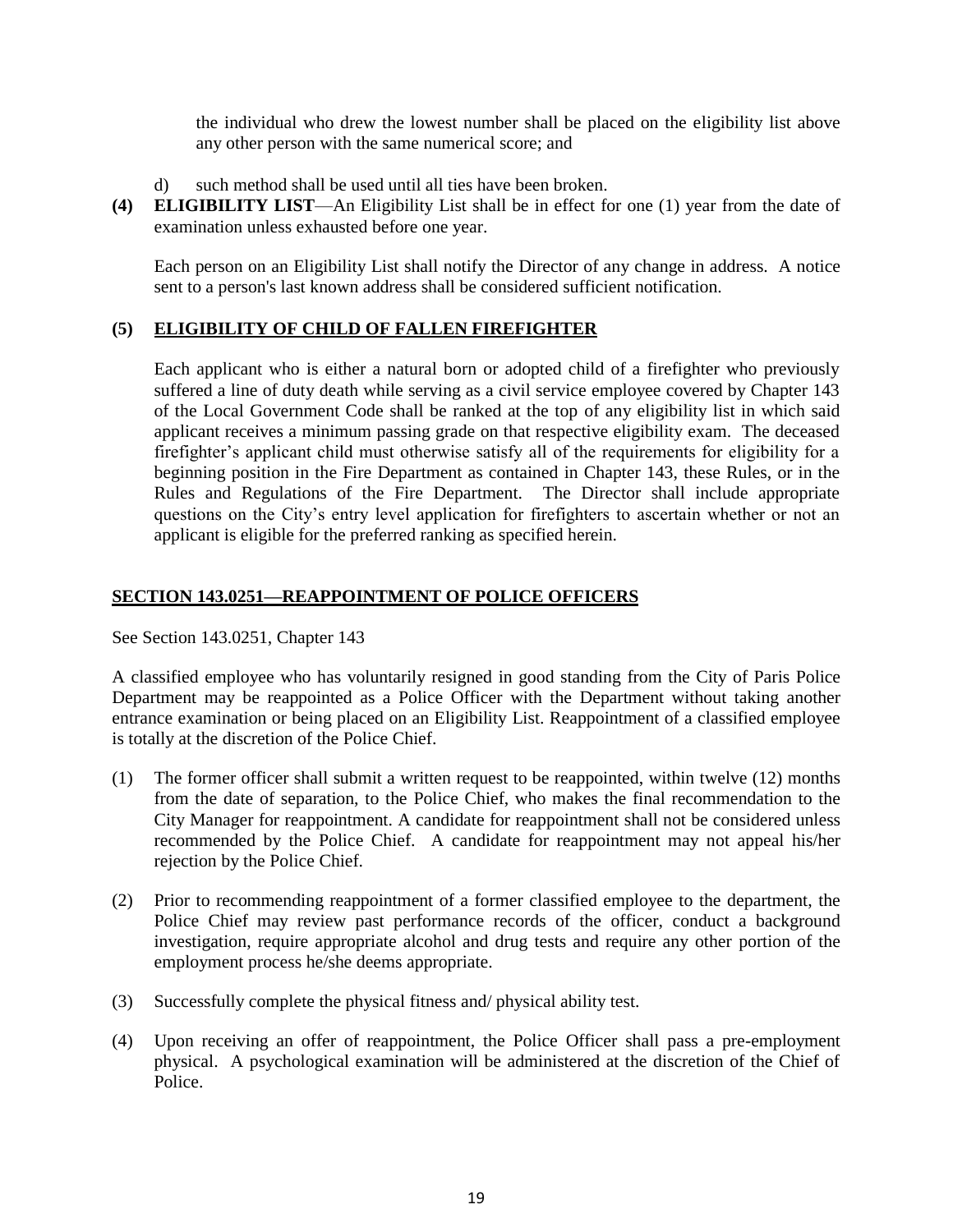- (5) A candidate for reappointment shall fully meet the requirements of the Texas Commission On Law Enforcement.
- (6) A candidate for reappointment may be appointed regardless of the availability of a list of eligible applicants. A candidate for reappointment has priority over candidates on a list of eligible applicants.
- (7) In addition to the reasons for rejection listed in Section 143.023, a candidate for reappointment may be rejected for reasons related to previous work performance as a Paris Police Officer.
- (8) Any candidate reappointed to the Police Department shall serve a one (1) year probationary period and prior service shall not count toward service for promotional eligibility.
- (9) The candidate's starting salary will be equal to that which was being earned at the time of separation, including any longevity or seniority pay that had been earned.
- (10) The candidate's years of prior service shall not count when bidding for shift placement or determining vacation eligibility and rate.
- (11) Age limitations, as provided under Section 143.023(c), do not apply to reappointments.
- (12) Reappointment candidates years of prior service shall not count for determining eligibility to take a promotional exam

#### **SECTION 143.026—PROCEDURE FOR FILLING BEGINNING POSITIONS**

See Section 143.026, Chapter 143

Except as otherwise described, the person with the highest grade shall be appointed to the position, unless a valid reason exists to appoint the persons with lower grades. The Commission has specifically approved that "a valid reason" for passing over an applicant on the eligibility list includes the possession of valid Police or Fire certifications.

Whenever a vacancy occurs in the entry level positions of the Fire or Police Departments, the Head of that Department shall make a written request to the Commission for a list of eligible persons from the existing eligibility list. The Director shall submit a list of the names of the top three persons on the existing eligibility list to the City Manager of the City. The Director shall submit a list of the names of the top three persons on the existing eligibility list to the City Manager of the City. The City Manager may make appointment from the three names submitted, or may ask for additional names from the eligibility list until all applicants who are certified or certifiable have been considered, and the eligibility list contains no more certified applicants. Prior to such appointment, the City Manager may consult with the appropriate members of the Departments with regard to the names submitted.

When a person is chosen to be appointed to an entry level position, the person will be notified in writing. The offer of employment shall include all necessary information to inform the applicant of the terms and conditions of the offer of employment including, but not limited to, the information necessary to advise the applicant with regard to the required physical examination. Each person receiving such written communication will have 48 hours to accept the offer of employment. The failure of the applicant to accept or reject the offer within 48 hours shall have the effect of a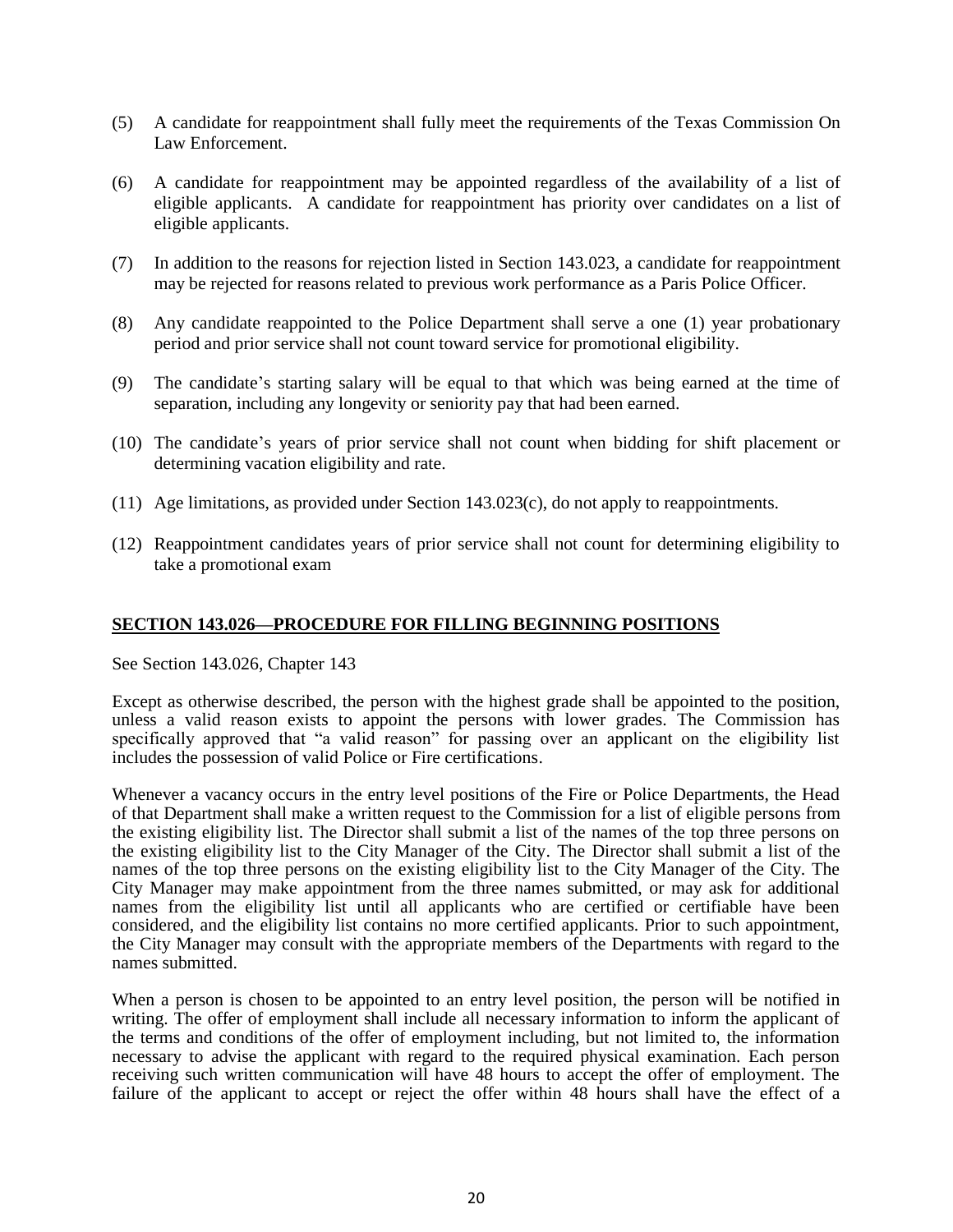declination of the offer. The Commission may extend the 48 hour period for good cause. The 48 hours shall include all days and times, but shall never expire on a Saturday, Sunday or legal holiday. A person who does not accept an offer of employment will not be offered another position during the life of the eligibility list. A person who does not successfully complete the medical examination shall not be employed*.*

## **SECTION 143.027—PROBATIONARY PERIOD**

See Section 143.027, Chapter 143

- (1) A person appointed to an entry level position in the Fire or Police Department who is not previously certified by the Texas Commission on Fire Protection or the Texas Commission on Law Enforcement and is required to attend a basic academy for such certification shall serve an eighteen (18) month probationary period as provided by Chapter 143. Otherwise, persons appointed to an entry level position in the Fire or Police Department shall serve a one (1) year probationary period, also as provided by Chapter 143. A person does not achieve Civil Service status until satisfactorily completing probation.
- (2) All persons employed in entry level positions shall be required to attend and successfully complete an approved in-service training school relating to work in the Fire Department or Police Department, as appropriate, prior to completing their probationary period.
- (3) During and upon completion of said school, entry level applicants shall be evaluated through use of a Field Training Program. In order to be certified for permanent status, all persons must receive a passing evaluation in the FTO program.
- (4) The results of such evaluation shall be furnished to the Head of the Fire or Police Department and maintained in the department (g) file. The Department Heads will use such result to evaluate the experience and training of the Fire Fighter or Police Officer participating in the field training program.
- (5) All aspects of the person's performance during probation shall be considered by the Department Head when determining whether or not to permit the employee to pass probation*.* It shall also be the duty of the head of the Fire Department or Police Department to carefully inspect and monitor the work of each probationer in the Department and remove from the payroll any Firefighter or Police Officer who does not demonstrate proper qualifications and fitness for the position to which he or she has been appointed. Before the probationary period has concluded, the Department Head shall make a determination as to whether or not the person should be retained as an employee. If no adverse determination is made, the person automatically achieves civil service status.

## **SECTION 143.028—ELIGIBILITY FOR PROMOTION**

See Section 143.028, Chapter 143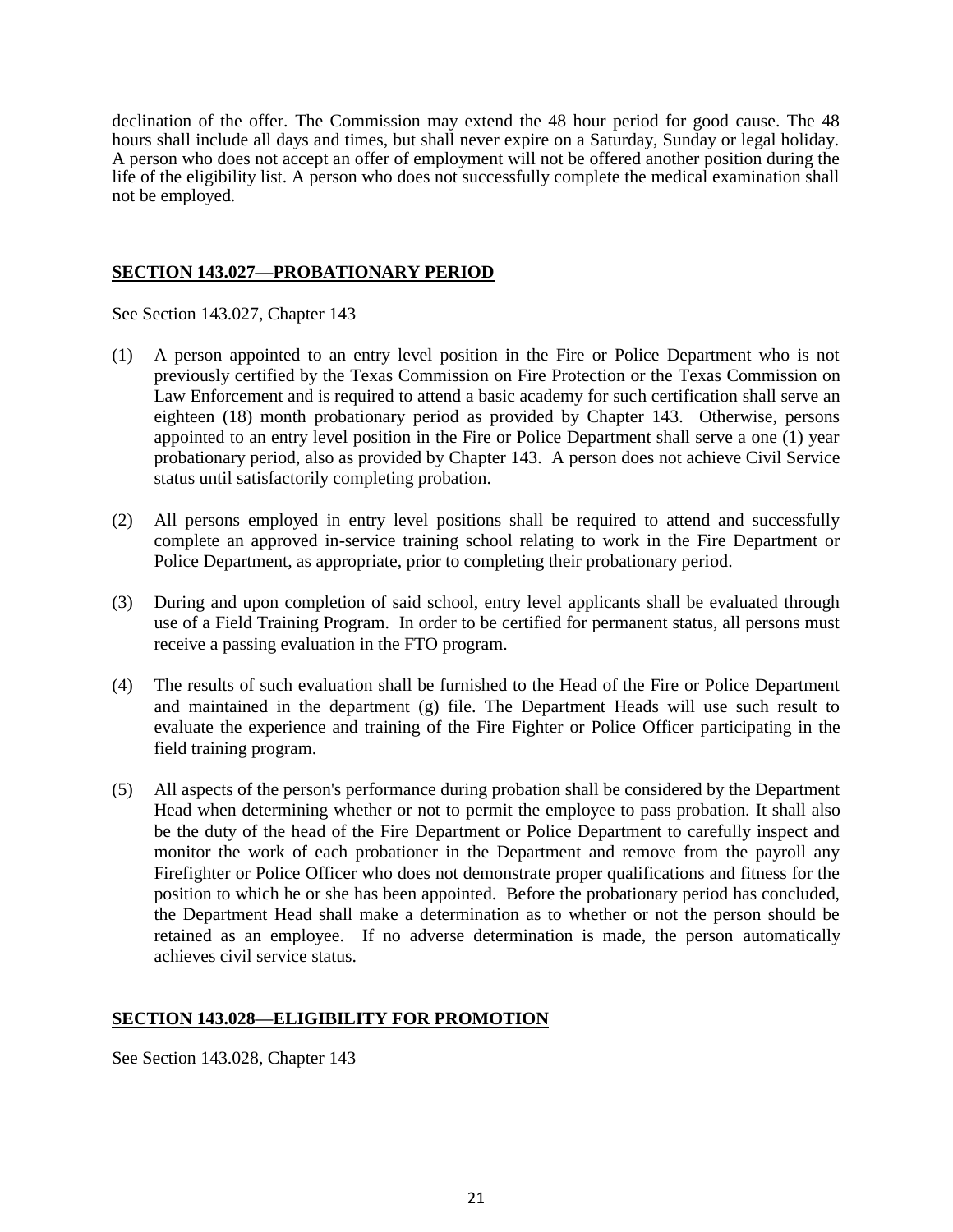## **SECTION 143.029—PROMOTIONAL EXAMINATION NOTICE**

See Section 143.029, Chapter 143

- (1) Notice of all promotional examinations shall be posted not later than 35 days prior to date selected for the examination. Persons desiring to take such examination shall give notice to the Director of their intent to take such examination no later than the 30th day after the notice of said examination has been posted.
- (2) The notice shall state the date, time and place for the examination. The notice shall state the deadline for an eligible promotional candidate to apply. The notice shall also contain such other information as may be deemed appropriate by the Commission or that is required by the provisions of Chapter 143.
- (3) Source materials shall be selected by the Commission or the Director as determined by the Commission. The Commission or the Director may enlist the aid of such experts and other experienced persons and entities as they may deem necessary and appropriate. The Director may use the resources of the Fire and Police Departments to establish the lists of source materials created under the authority of this section.
- (4) Lists of source materials will be maintained and posted by the Director.
- (5) The source materials shall be subject to review and approval by the Heads of the Fire and Police Departments. Such materials will be of reasonably current publication and be reasonably available to all members of the Fire and Police Department.
- (6) **NOTICE OF INTENT TO TEST—**An employee shall complete a Notice of Intent to Test, as prescribed by the Director, in order to take a promotional examination. Failure to make application in the manner prescribed in the "Notice of Promotional Examination" and failure to file the application with the Director within the time limits prescribed in the "Notice of Promotional Examination" shall render the employee ineligible to take the examination.

## **SECTION 143.030—ELIGIBILITY FOR FIRE DEPARTMENT PROMOTIONAL EXAMINATION**

See Section 143.030, Chapter 143

- (1) The length of service for determining the eligibility for taking a promotional examination shall include the probationary period in the Fire Department.
- (2) A fire fighter's prior service with the City does not count toward meeting the two (2) year requirement established in 143.030(b) and (e). A fire fighter rehired is not given credit for prior service to determine eligibility to take a promotional examination.
- (3) For purposes of determining years of service as they relate to eligibility for promotion and seniority, only complete years worked in the appropriate Department by a member of the Fire Department for the City shall be considered in computing eligibility and seniority.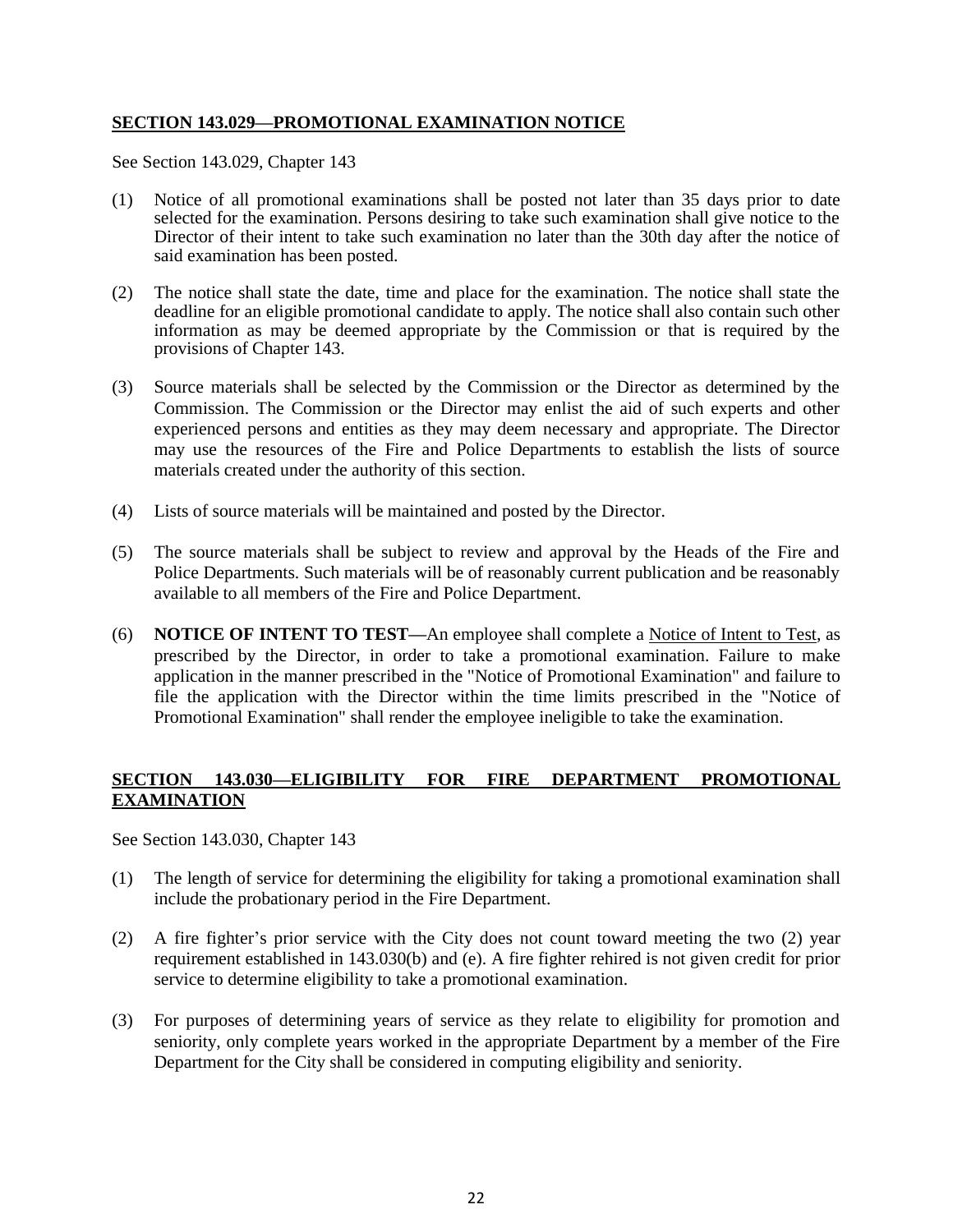(4) All employees promoted in the Fire Department must either (1) meet the educational requirements stated in the Job Description at the time of promotion or (2) complete the educations requirements within a period of three (3) calendar years from the date of promotion. Any Fire Department employee not meeting the educational requirements within three years of promotion shall be deemed automatically demoted, without the right of appeal to the Paris Civil Service Commission or a hearing examiner, due to the employee's failure to meet the essential job requirements as stated in the Job Description. All promoted employees who do not meet the educational requirements for their position at the time of promotion shall sign an "Acknowledgement of Understanding and Agreement" regarding the consequences of not timely completing the applicable education requirements.

## **SECTION 143.031—ELIGIBILITY FOR POLICE DEPARTMENT PROMOTIONAL EXAMINATION**

See Section 143.031, Chapter 143

For purposes of determining years of service as they relate to eligibility for promotion and seniority, only complete years worked in the appropriate Department by a member of the Police Department for the City shall be considered in computing eligibility and seniority. A police officer's prior service with the City does not count toward meeting the two (2) year requirement established in 143.030(b) and (c). A police officer rehired is not given credit for prior service to determine eligibility to take a promotional examination.

## **SECTION 143.032—PROMOTIONAL EXAMINATION PROCEDURE**

See Section 143.032, Chapter 143

**(1) EXAMINATIONS**— All promotional examinations administered under the provisions of these rules shall be conducted in a manner that is consistent with the provisions of Chapter 143. An examination shall be of such nature that it will test the relative capacity and fitness of the person examined to discharge the duties of the particular position to which he/she seeks appointment.

The actual conduct of every examination shall be under the direction of the Director who shall be responsible to the Commission. The Director shall have the authority to designate a Test Administrator, who shall be responsible for administering the examination. The Director may also select one or more persons as Test Monitor to assist in the administering, proctoring and grading of an entrance examination. An examination shall be conducted on an "as needed" basis.

The Commission or Director may, because of the small number of eligible promotional candidates for any position, or because of any other good and sufficient reasons, such as death in the immediate family, public emergency, unavailability of test site, etc., postpone an examination to a later date.

To provide for a competitive promotional examination so as to better serve the public, each promotional examination shall be competitive. The Commission has determined that for an examination to be competitive, at least one (1) person more than the number of vacancies must actually take the examination and attempt to secure the promotion. If there are not the required number of candidates in the next lower position, the Commission shall follow the procedures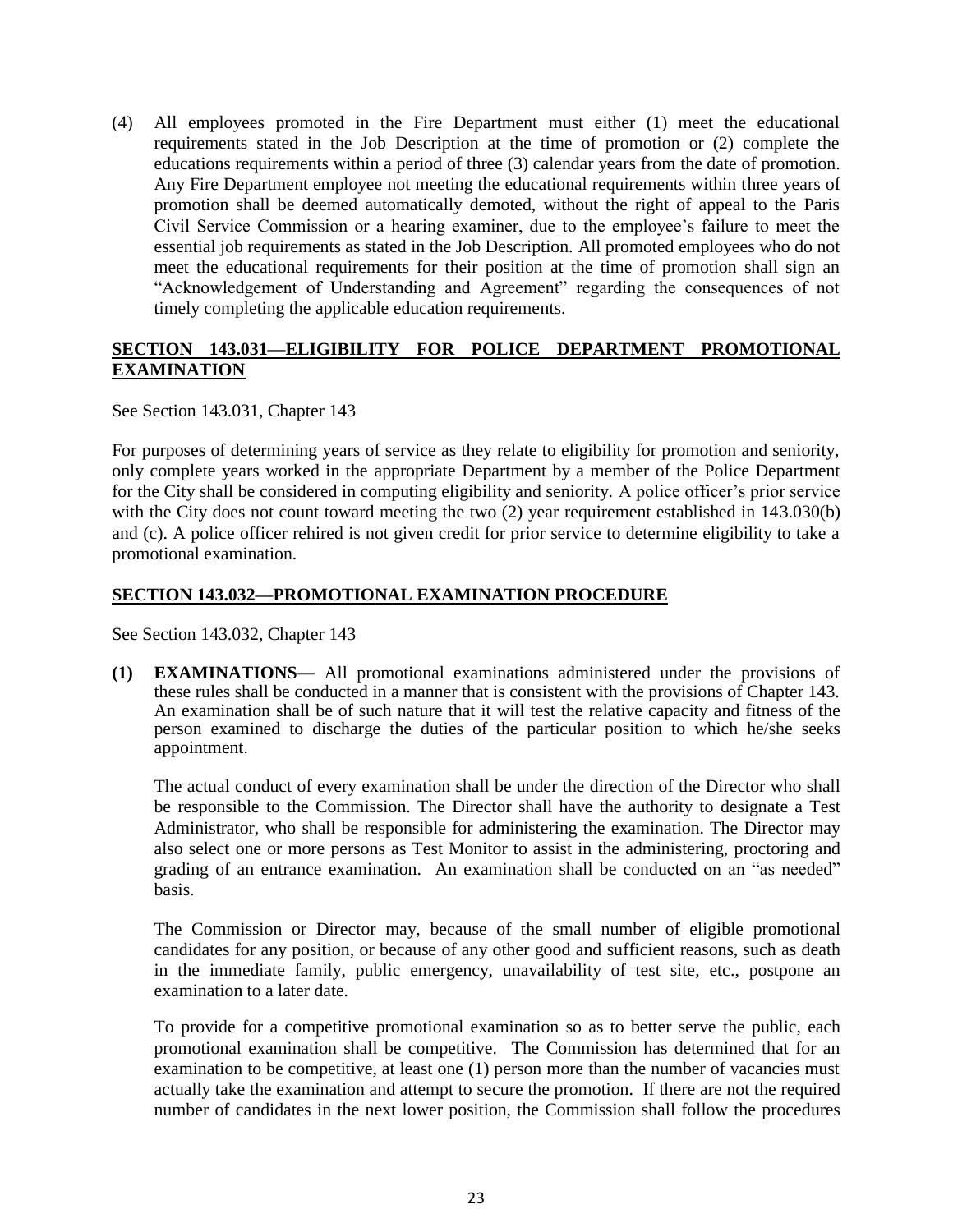relating to eligibility for promotional examinations outlined in Section 143.030(d) and 143.031(c) until at least the required number of qualified candidates sit for the examination. When more than one vacancy exists at the time an examination is to be given, the Director shall determine whether the number of examinees who have filed Notices of Intent to Test is competitive. In all promotional examinations, if necessary, the Director is authorized to open the examination to additional employees, as outlined in Section 143.030(d) and 143.031(c) Chapter 143.030(d) and 143.031(c).

No person shall deceive or obstruct any person in respect of his/her right of examination under the provision of these rules and the Civil Service Act; or falsely mark, grade or report the examination or standing of any person examined hereunder; or aid or furnish any special information for the purpose of either improving or injuring the rating of any such person for appointment or promotion. No promotional candidate shall deceive the Commission for the purpose of improving his/her chance for appointment or promotion.

## **(2) PROMOTIONAL EXAMINATION ADMINISTRATION PROCEDURES**

- (a) Check In An examinee shall be checked in and provide proof of identity with a valid Driver's License. No examinee shall be admitted once test instructions start.
- (b) Cancellation or postponement of promotional examination The Commission or Director may cancel or postpone a scheduled promotional examination for sufficient cause.
- (c) Dishonesty- An examinee taking a promotional examination who uses or attempts to use any dishonest means to answer a question on such an examination shall have his/her examination confiscated and voided by the Test Administrator. The examinee will be removed from the testing site. The Test Administrator shall report the action to the Director.
- (d) Upon request, accommodations shall be provided to an applicant in accordance with the Americans with Disabilities Act. An examinee who needs special arrangements shall submit a request in writing to the Director at a time to be determined by the Director.

## **(3) TESTING OF CANDIDATES ON ACTIVE MILITARY DUTY**

An eligible promotional candidate who is serving on active military duty outside of Texas or at a location in Texas greater than 100 miles from the City of Paris is entitled to take the examination outside of the presence of and at a different time than the other candidates and may be allowed to take an examination that is not identical to the examination administered to the other candidates. In the instance of such military personnel, the Director shall make arrangements for proctoring of the examination with the employee's commanding officer or other designated appropriate military personnel. The examination may be administered by said proctor in written form and returned to the City as the Director shall require, or the examination may be taken by a remote internet connection or other means, provided the examination is still proctored by responsible military personnel.

In the event military personnel are participating in said promotional examination, the posted scores shall indicate the final ranking of the examinees based on their scores, but ranking on the promotional list shall be subject to the result of the scores of candidates currently serving on active military duty who are taking the examination at or about the approximate time as the regular examination.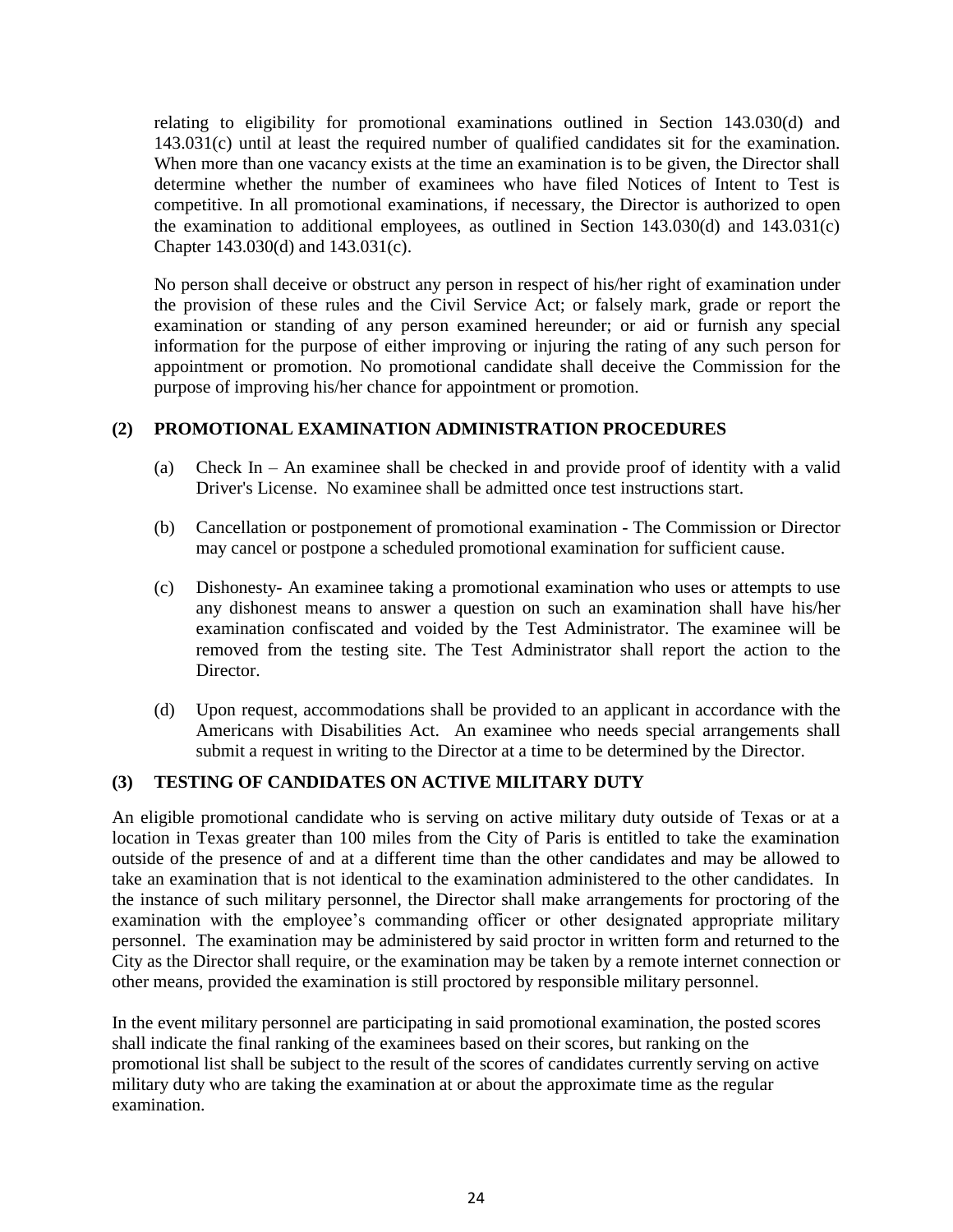## **SECTION 143.033 PROMOTIONAL EXAMINATION GRADES**

See Section 143.033, Chapter 143

- (1) **SENIORITY POINTS—**Up to ten (10) seniority points shall be added to the score of an examinee who receives a grade of at least 70 percent on the written examination, based upon whole years of service as a certified fire fighter in the Fire Department or police officer in the Police Department. Each full year of service equals one point. Seniority points shall be awarded only for whole years of service.
- (2) **TIE-BREAKERS—**Whenever two (2) or more competitors for promotion attain the same grade, including seniority points, the tie shall be broken in the order listed below:
	- a) The raw score of each tied applicant, disregarding any seniority points.
	- b) In the event that a tie remains, the tie shall be broken by the selecting of the applicant with the longest time in the rank immediately below the rank being tested.

## **SECTION 143.034—REVIEW AND APPEAL OF PROMOTIONAL EXAMINATION**

See Section 143.034, Chapter 143

Beginning on the first business day following the examination, a promotional candidate may review the examination booklet, his/her answer sheet, the answer key, and the source material for the examination in the presence of a monitor(s) designated by the Director. At such time that a promotional candidate submits a written appeal to the Director, a copy of the appealed question(s) along with the respective answer(s) from the answer key and the title and page number from the reference materials shall be given to the appellant.

The period of review of test materials begins the first business day after promotional examination grades are posted and is limited to five business days during which an appeal may be filed.

The Commission shall receive a copy of each appeal submitted, the appealed question(s), and the appropriate source reference sheet(s). The appeal information shall not reveal the name of the appellant, prior to the regularly scheduled Commission meeting.

A promotional examination question appealed to the Commission shall be sustained, overruled, or eliminated by a Ruling issued by the Commission.

(a) **Sustain the answer key** (test scores shall remain as reported)

A Ruling which rejects the appeal presented to the Commission shall require the Director to accept the answer as given on the answer key, while grading the promotional examinations of all eligible candidates.

(b) **Overrule the answer key** (the Commission shall designate another answer(s) to be accepted)

A Ruling which sustains the appeal of a promotional examination question shall require the Director to accept two or more answers, as directed in the Ruling, while grading the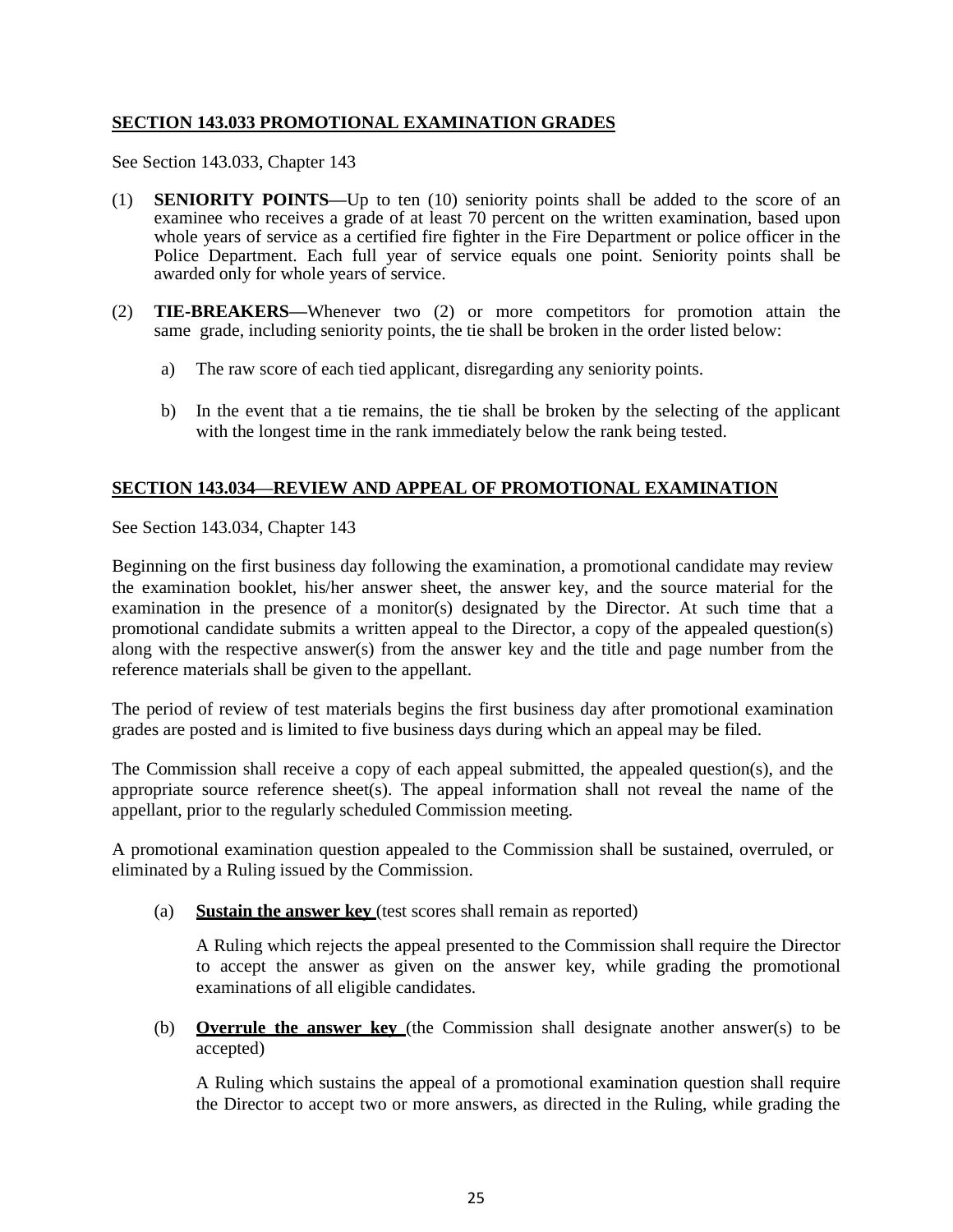promotional examination of all eligible candidates.

(c) **Eliminate the test question** (the test question shall not be included)

A Ruling which rejects the test question related to the appeal of a promotional examination question shall require the Director to disregard the question and its answer while grading the promotional examination of all eligible candidates.

#### **Formula for calculating scores after appeals**:

The formula for calculating the promotional test scores shall be as follows:

 $(100)$  / (total number of test questions used) = point value of each question (# of total test

questions) - (# of wrong questions) = # of correct questions (# of correct questions) x

 $\text{(value of each question)} = \text{score}$ 

## **SECTION 143.035—ALTERNATE PROMOTIONAL SYSTEM IN POLICE DEPT.**

See Section 143.035, Chapter 143

The Commission has not adopted an alternate promotional system under this provision.

## **SECTION 143.036—PROCEDURE FOR MAKING PROMOTIONAL APPOINTMENTS**

See Section 143.036, Chapter 143

- (1) When the term "Commission" is used in Section 143.036 of the Local Government Code, the Director may perform the duties specified.
- (2) All persons who are selected for promotion and who accept promotional advancement shall be required to take an appropriate physical and/or mental examination and drug screening prior to appointment, to be given by a physician, psychiatrist or psychologist appointed by the Commission and paid by the City of Paris.
- (3) Valid reasons for pass over shall include, but not be limited to:
	- a) inability to perform duties as a result of physical, emotional, psychological or other conditions;
	- b) prior job experience which uniquely qualifies another person to be appointed ahead of the person passed over;
	- c) educational training that uniquely qualifies another person to be appointed ahead of the person passed over;
	- d) a recent history of corrective/disciplinary action;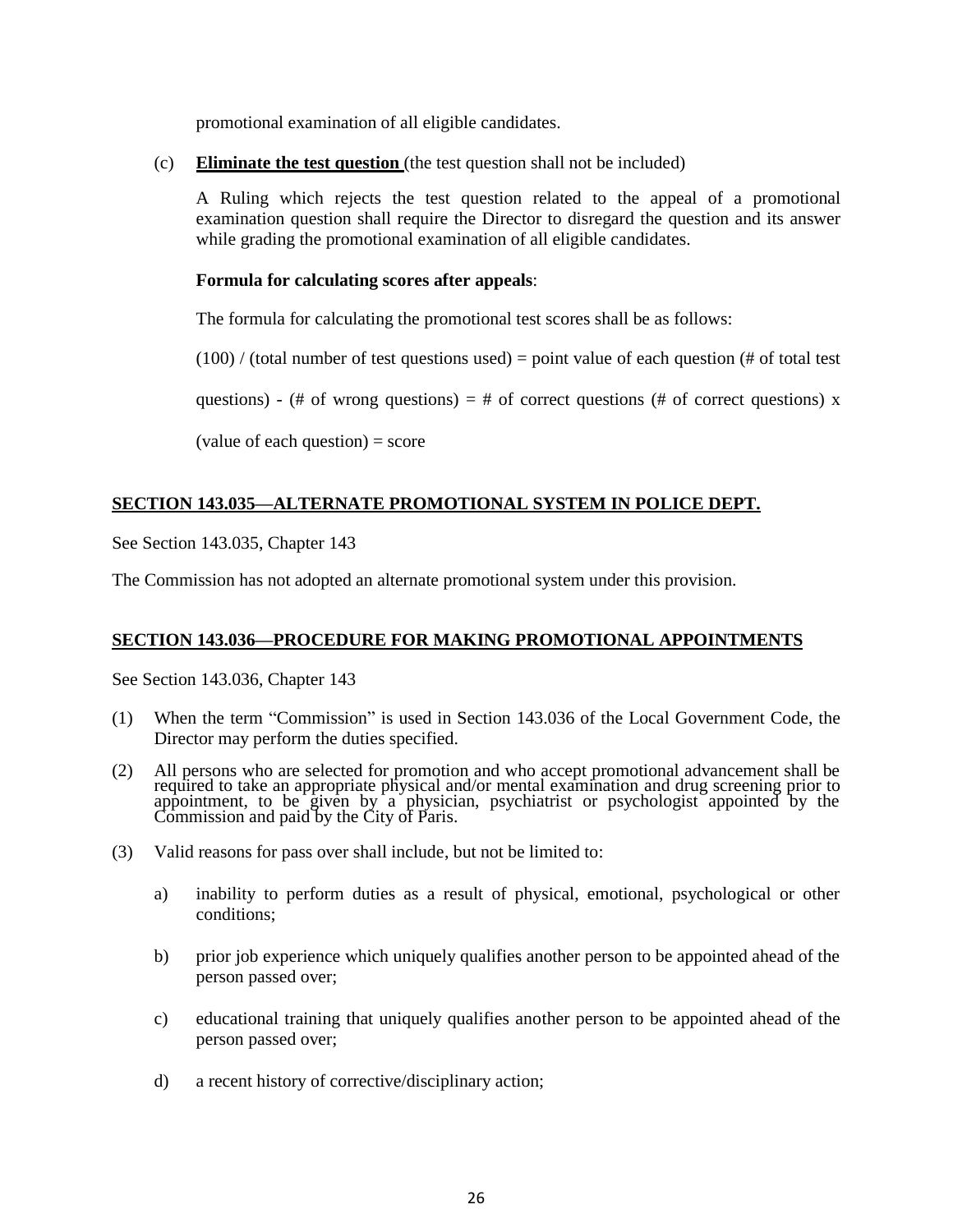- e) past criminal conviction or pending criminal charges;
- f) pending disciplinary action;
- g) disruptive actions by the person proposed to be passed over that are detrimental to the effective operations of the Department; and,
- h) such other reasons as may be asserted by the Department Heads of the Fire and Police Departments that are accepted by the Commission.

## **SECTION 143.037—RECORD OF CERTIFICATION AND APPOINTMENT**

See Section 143.037, Chapter 143

The Director shall serve as Secretary to the Commission and shall perform all such work as may be incidental to the Civil Service program and as may be required by the Commission, including, but not limited to preparation and filing of all certifications.

## **SECTION 143.038—TEMPORARY DUTIES IN HIGHER CLASSIFICATION**

See Section 143.038, Chapter 143

The Department Head may prescribe methods for selecting and making a temporary appointment to a higher classification when there is a vacancy. "Vacancy" does not mean temporary absence.

Such designation is effective only if it is made in writing and signed by the Department Head. Such designation shall detail the following information:

- a) effective date;
- b) duration;
- c) limitation of authority, if any; and,
- d) ending date.

## **SECTION 143.039-143.040**

(Sections 143.039-143.040 reserved for expansion)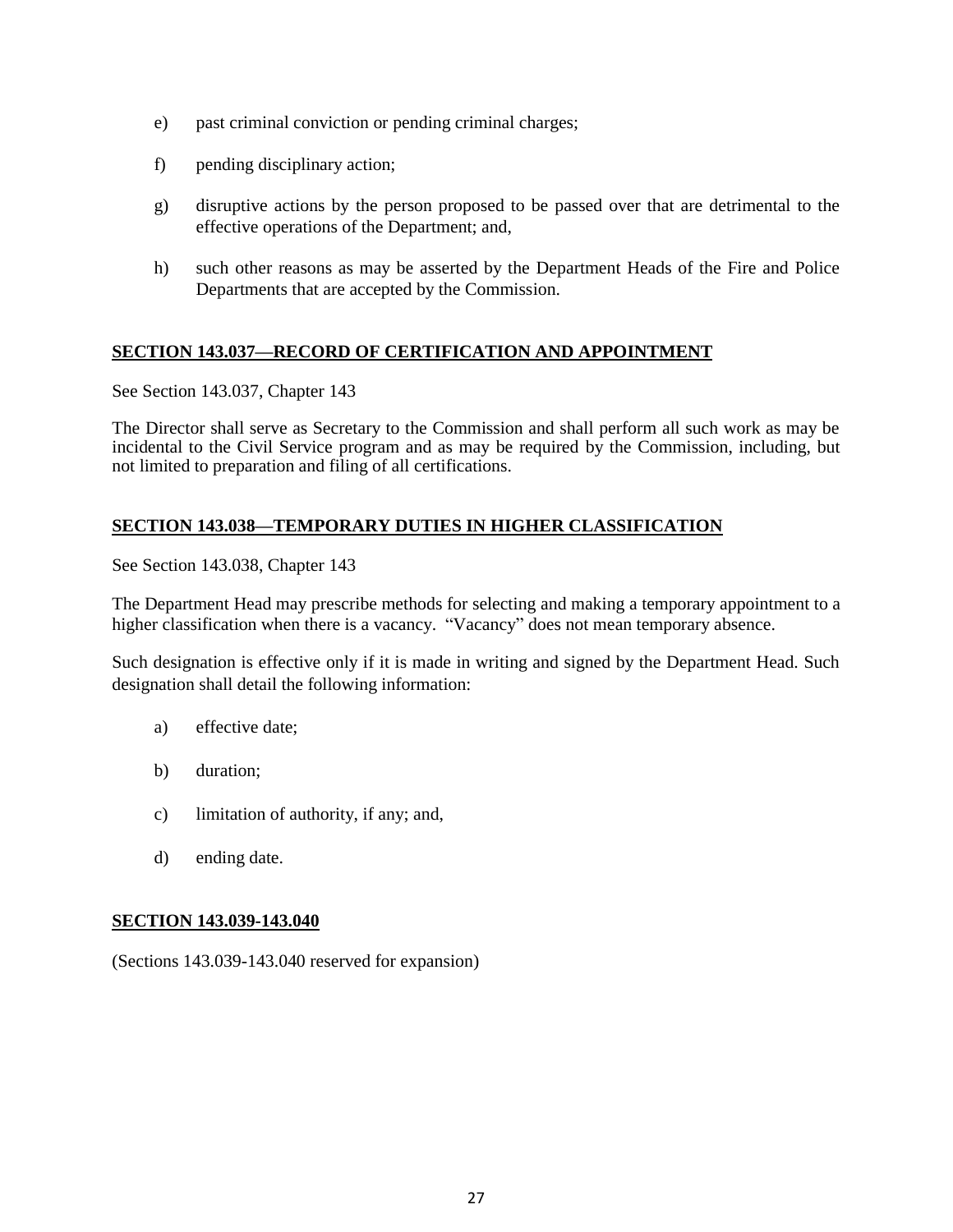## **SUBCHAPTER C.—COMPENSATION**

## **SECTION 143.041—SALARY**

See Section 143.041, Chapter 143

The Commission shall have no authority to set the rate of compensation of any employee of the Fire or Police Department.

#### **SECTION 143.042—ASSIGNMENT PAY**

See Section 143.042, Chapter 143

#### **SECTION 143.043—FIELD TRAINING OFFICER ASSIGNMENT PAY**

See Section 143.043, Chapter 143

## **SECTION 143.044—CERTIFICATION AND EDUCATIONAL INCENTIVE PAY**

See Section 143.044, Chapter 143

## **SECTION 143.045—ACCUMULATION AND PAYMENT OF SICK LEAVE**

See Section 143.045, Chapter, 143

An employee who is temporarily suspended or indefinitely suspended shall exhaust all appeal rights before the City is obligated to pay any accumulated civil service sick leave as prescribed under Chapter 143.

## **SECTION 143.046—VACATIONS**

See Section 143.046, Chapter 143

An employee who is temporarily suspended or indefinitely suspended shall exhaust all appeal rights before the City is obligated to pay any accumulated vacation pay as prescribed under Chapter 143.

#### **SECTION 143.047—SHIFT DIFFERENTIAL PAY**

See Section 143.047, Chapter 143

(Sections 143.048-143.050 reserved for expansion)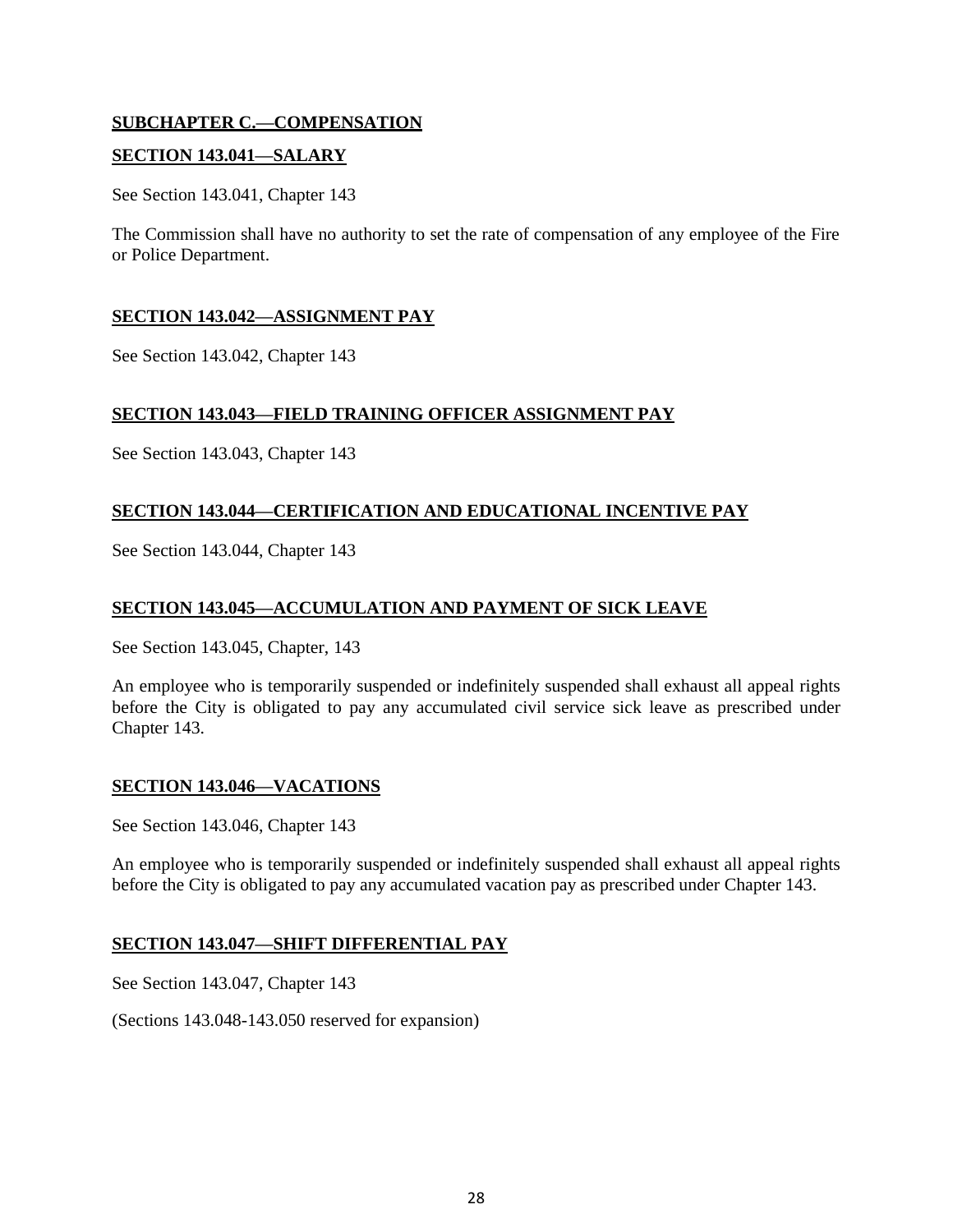#### **SUBCHAPTER D. DISCIPLINARY ACTIONS**

#### **SECTION 143.051—CAUSE FOR REMOVAL OR SUSPENSION**

#### See Section 143.051, Chapter 143

The following are declared to be grounds for dismissal or suspension of any employee from the classified service in the City of Paris:

- (1) Indictment, deferred adjudication or other deferred disposition, or conviction of a felony, including a state jail felony, State Class A or B misdemeanor, federal misdemeanor, or other crime involving moral turpitude;
- (2) Violation of the provisions of the Charter of the City of Paris;
- (3) Acts of incompetency;
- (4) Neglect of duty;
- (5) Discourtesy by said employee to the public or to fellow employees;
- (6) Acts of said employee showing a lack of good moral character, as defined in Departmental Rules;
- (7) Drinking of intoxicants while on duty or intoxication while off duty;
- (8) Conduct prejudicial to good order;
- (9) Refusal or neglect to pay just debts;
- (10) Absence without leave;
- (11) Shirking duties;
- (12) Cowardice; or
- (13) Violation of any of the Rules and Regulations of the Fire Department or the Police Department; or of special orders as applicable; or of these Rules and Regulations; or of any of the City Personnel Policies; or of any other City Ordinance or Policy applicable to Police and Fire Department employees.

All Fire Fighters and Police Officers are required to sign for receipt of electronic copy of the Rules and Regulations of their Department. The Department Heads shall maintain all electronically and/or printed format receipts.

Ignorance of the Rules and Regulations or special orders of the Fire Department or the Police Department shall not be an excuse for their violation.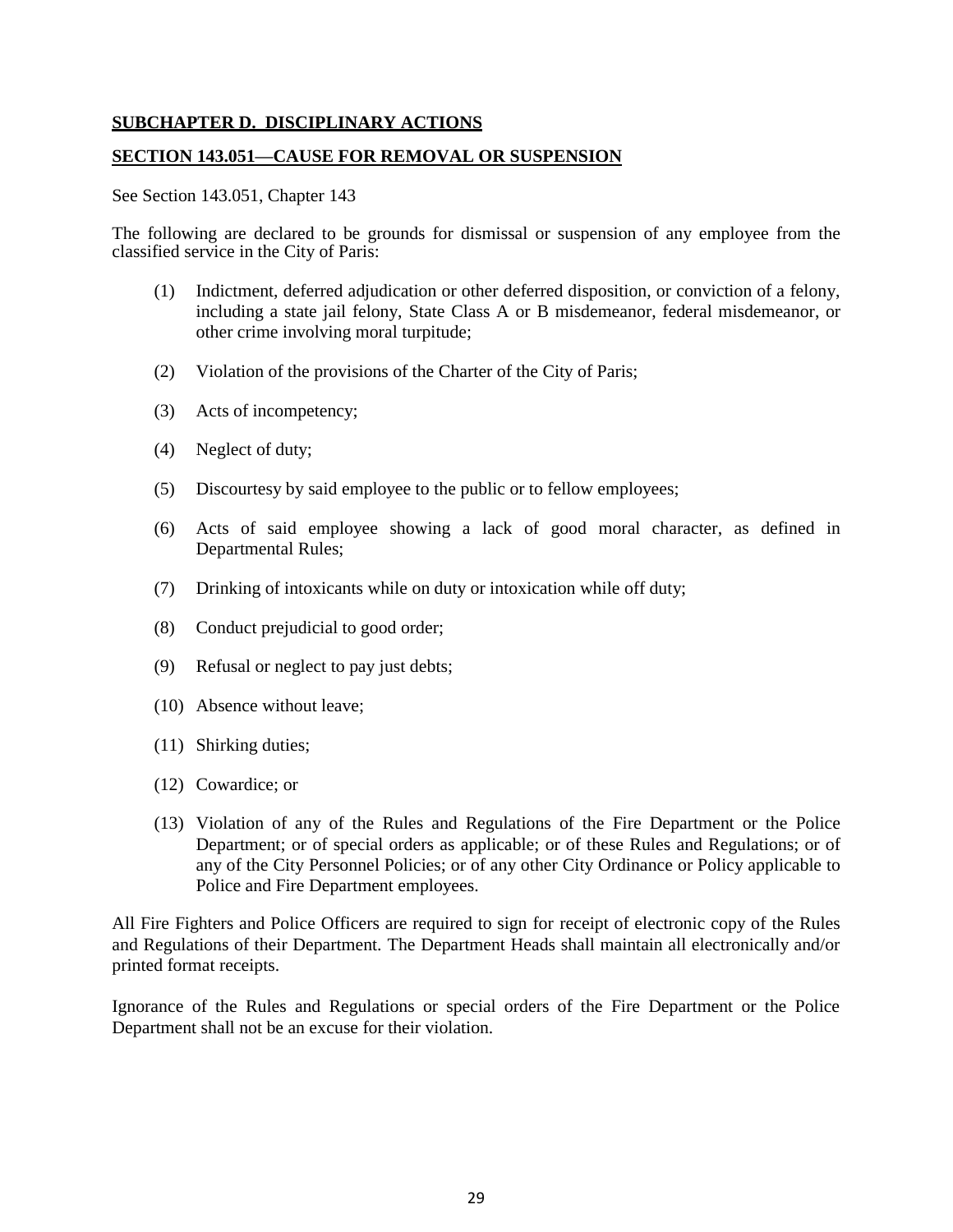## **SECTION 143.052—DISCIPLINARY SUSPENSIONS**

See Section 143.052, Chapter 143

- (1) An employee may be suspended for violation of:
	- (a) An applicable provision of Chapter 143, Texas Local Government Code;
	- (b) An applicable rule or regulation duly adopted by the Commission;
	- (c) Paris Fire Department Standard Operation Guidelines or Paris Police Policy Manual;
	- (d) The City Personnel Policies; or
	- (e) Or any other City Ordinance or Policy applicable to Police or Fire Department employees.

For a suspension, a determination of what constitutes "cause" is generally made by comparison to what a reasonable person, who is mindful of the habits and customs of his/her Department, who is also mindful of the responsibilities and needs of his/her Department and who is also mindful of the standards of justice and fair dealing prevalent in the City, should have done (or should not have done) under similar circumstances.

Prior to imposing a suspension, the Department Head may use lesser forms of disciplinary or corrective action. However, nothing herein shall prohibit the Department Head from proceeding directly to the appropriate level of discipline without using progressive discipline, if in the opinion of the Department Head, the employee's misconduct warrants more severe disciplinary action.

- (2) (a) Notice shall be served as required under the provisions of Chapter 143. A copy of the notice of indefinite suspension shall be served upon the employee under the authority of the Department Head. The notice served upon the employee may not be amended, but with the consent of the Commission, typographical and non-substantive clerical errors may be corrected.
	- (b) All proceedings under these Rules shall be conducted in accordance with these Rules. Any notice of appeal to the Commission or a hearing examiner shall comply strictly with the provisions of Chapter 143, relating with the timeliness and contents of such notice. The notice of appeal must contain all the issues to be raised at the hearing. The notice of appeal must be delivered to the Director or his or his~ designee. Issues not contained in the notice of appeal may not be heard by the Commission.

## (3) **WORKING OFF SUSPENDED TIME –**

(a) A classified employee in the Police or Fire Department who is suspended less than 40 hours in the Police Department or less than 60 hours in the Fire Department may, upon the employee's request and at the respective Department Head's discretion, forfeit vacation designated by the Department Head for a period equal to the time of the suspension. The employee shall be required to work on the forfeited vacation days. The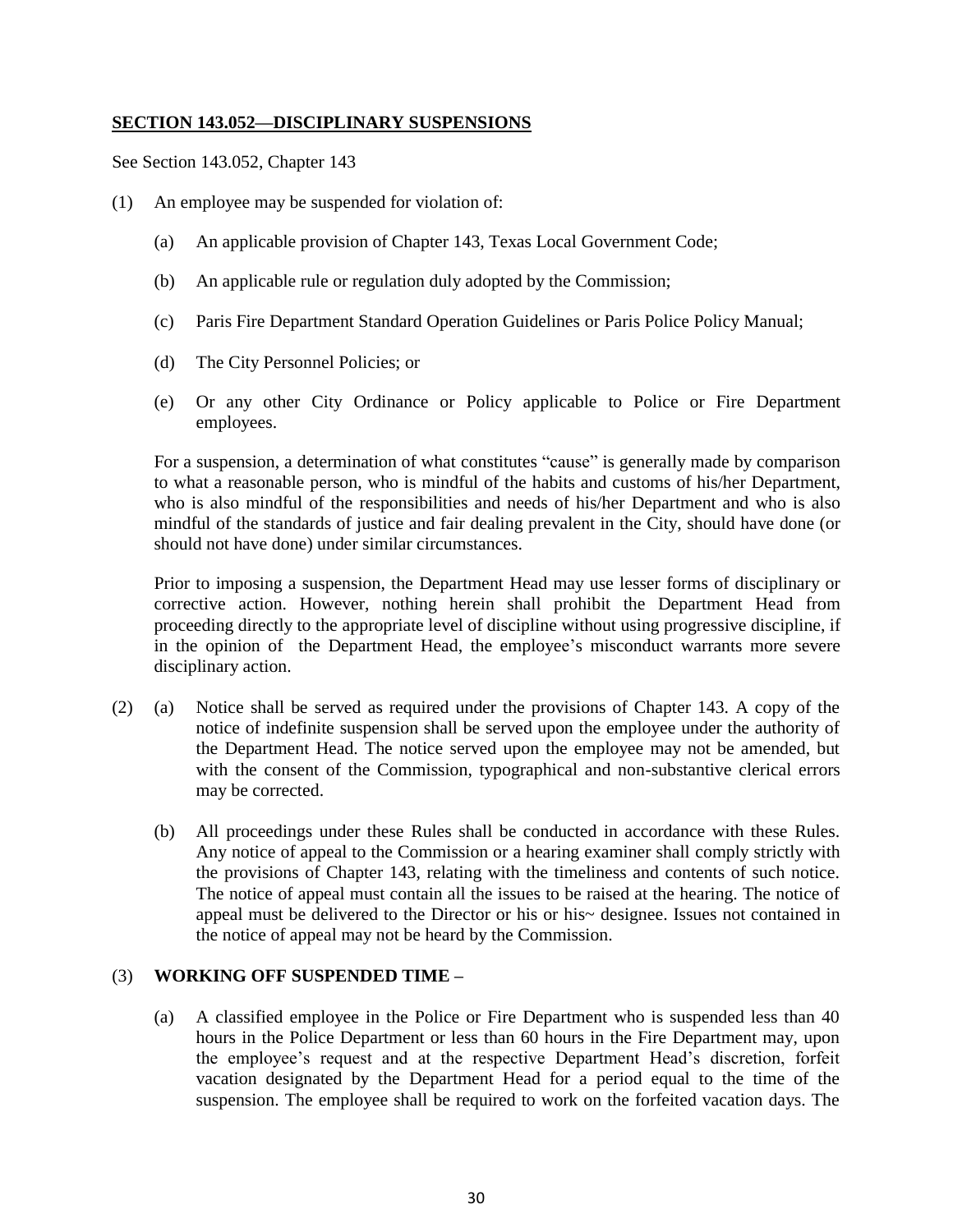provisions of this Section shall apply solely to a suspension which is agreed to by the employee and no appeal to the Commission or to a Hearing Examiner may be instituted on a suspension where the employee has agreed to the suspended time.

(b) The employee shall have his/her vacation leave accumulated balance deducted in an amount equal to the suspension to qualify for this provision. In order to request Working Off Suspended Time, the suspended employee shall make a written request to the respective Department Head within 240 hours after receiving the Notice of Suspension. Failure to make a written request to the Department Head within the allotted time shall result in an employee not being eligible for the provisions of this Section.

## **SECTION 143.053—APPEAL OF DISCIPLINARY SUSPENSION**

See Section 143.053, Chapter 143

- **(1) SCOPE OF MATTERS SUBJECT TO APPEAL**—The following disciplinary matters are subject to appeal:
	- (a) Indefinite suspension;
	- (b) Temporary suspension;
	- (c) Demotion; and/or
	- (d) Promotional pass over.

The Commission intends that as many such disputes as can be should be resolved by the utilization of the internal procedures of the Fire and Police Departments. The Commission will not hear any matter that has not arisen as a result of adverse action taken against an employee

Employee dissatisfaction because of transfer, reassignment, discretionary policy decisions or policy matters is not and shall not constitute a basis for appeal to the Commission.

Letters of reprimand shall not be subject to appeal to the Commission.

If an action is subject to appeal, the employee may file an appeal. In the event of an appeal, the employee shall give written notice to the Director as provided under Section 143.010. If the appeal is timely and valid, the Director shall arrange to have an appeal hearing placed on the Commission's agenda, or obtain a panel of Independent Third Party Hearing Examiners, as provided under Section 143.057. The Commission does not have jurisdiction to hear any disciplinary matter unless the aggrieved employee appeals in a timely manner.

An employee who has voluntarily resigned or retired from his/her position forfeits all rights to utilize the disciplinary appeal processes.

An employee may voluntarily enter a written agreement with the Fire Chief or Police Chief that expressly evidences his/her intent finally to resolve the issue(s) of any type of disciplinary action imposed. The agreement shall also include a statement that the employee waives all rights to appeal.

**(2) OPTIONS FOR DISCIPLINARY HEARINGS—**At any time after filing the original notice of appeal but before either party has incurred Hearing Examiner expenses, an employee may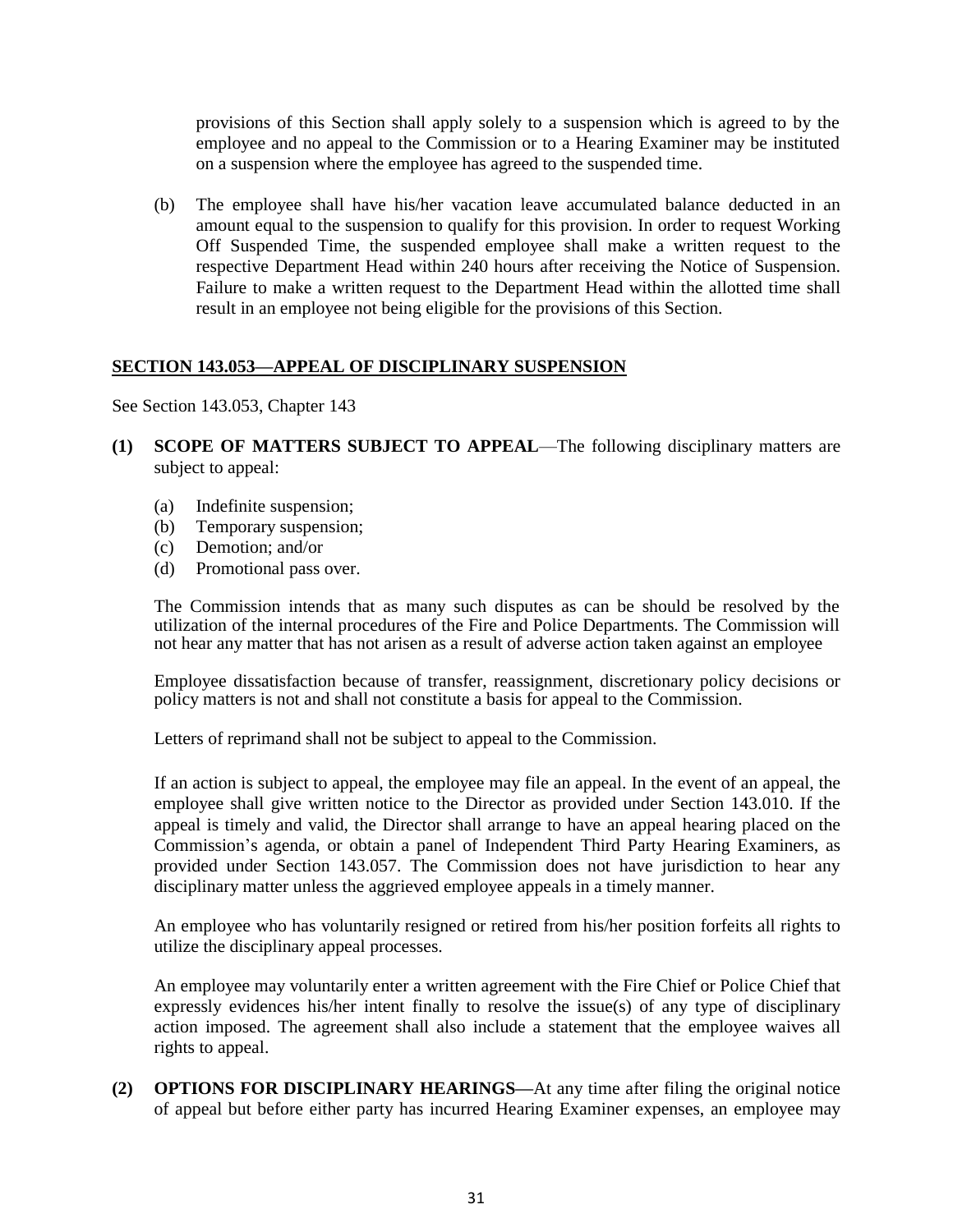withdraw the original request for the Hearing Examiner and either completely waive his/her right to appeal or submit the appeal to a hearing before the Commission. The election shall be made in writing and filed with the Director. If the employee elects to submit the appeal to a hearing before the Commission, the Commission must hold the appeal hearing within thirty (30) days of the withdrawal of the request for a Hearing Examiner.

At any time after filing of the notice of appeal, the employee and the Fire Chief or Police Chief may mutually agree to withdraw the appeal from a Hearing Examiner and submit the appeal to a hearing before the Commission. The mutual agreement shall be made in writing and filed with the Director.

**(3) DIRECTOR TO COORDINATE ALL MATTERS—**The location and accommodations for a hearing or appeal shall be arranged by the Director.

All subsequent matters raised by the appealing employee or the Department ("the parties") regarding attendance, scheduling, requests for subpoenas, request for continuance, etc., and shall be coordinated through the Director. All such information shall be provided to the Director who shall then provide copies of same to the opposing party or representative and also coordinate the appropriate response or action to be taken. In a hearing coordinated by an outside agency, that agency shall also provide coordination services between the parties and the Hearing Examiner in conjunction with the Director.

The Chairperson of the Civil Service Commission is authorized to act on behalf of the Commission in issuing subpoenas for appeals.

The Commission or any hearing examiner may receive a request for a continuance of a matter pending before the tribunal. The Commission or any hearing examiner may or may not grant such request. The Commission or any hearing examiner is not required to grant any request for continuance; however, the granting of such a request shall never operate to divest the tribunal of jurisdiction because of the passage of time.

**(4) EXPENSE AND COSTS—**The appropriate amount, as well as payment of all costs and expenses, may be determined and collected by the Director. An employee may receive an estimate of anticipated costs upon written request to the Director. All costs charged by the court reporter shall be split equally between the parties.

When applicable, the State law governing the doctrine of "mitigation of damages" shall be applied in computing reimbursements or an offset from an award of back pay.

**(5) FAILURE TO ATTEND SCHEDULED HEARING—**The Commission or Hearing Examiner shall treat the appealing employee's failure to attend a scheduled appeal hearing or to file a timely request for a continuance as a request to withdraw the appeal. Any request for a continuance must be filed with the Director or the Hearing Examiner at least three (3) business days before the date of the hearing. The failure of a party to appear and timely attend a scheduled appeal hearing shall not prevent the Commission from proceeding to convene the hearing, receive evidence and conclude the hearing by resolving the issues on appeal.

## **(6) EMPLOYEE AND DEPARTMENT REPRESENTATIVES—**The hearing process shall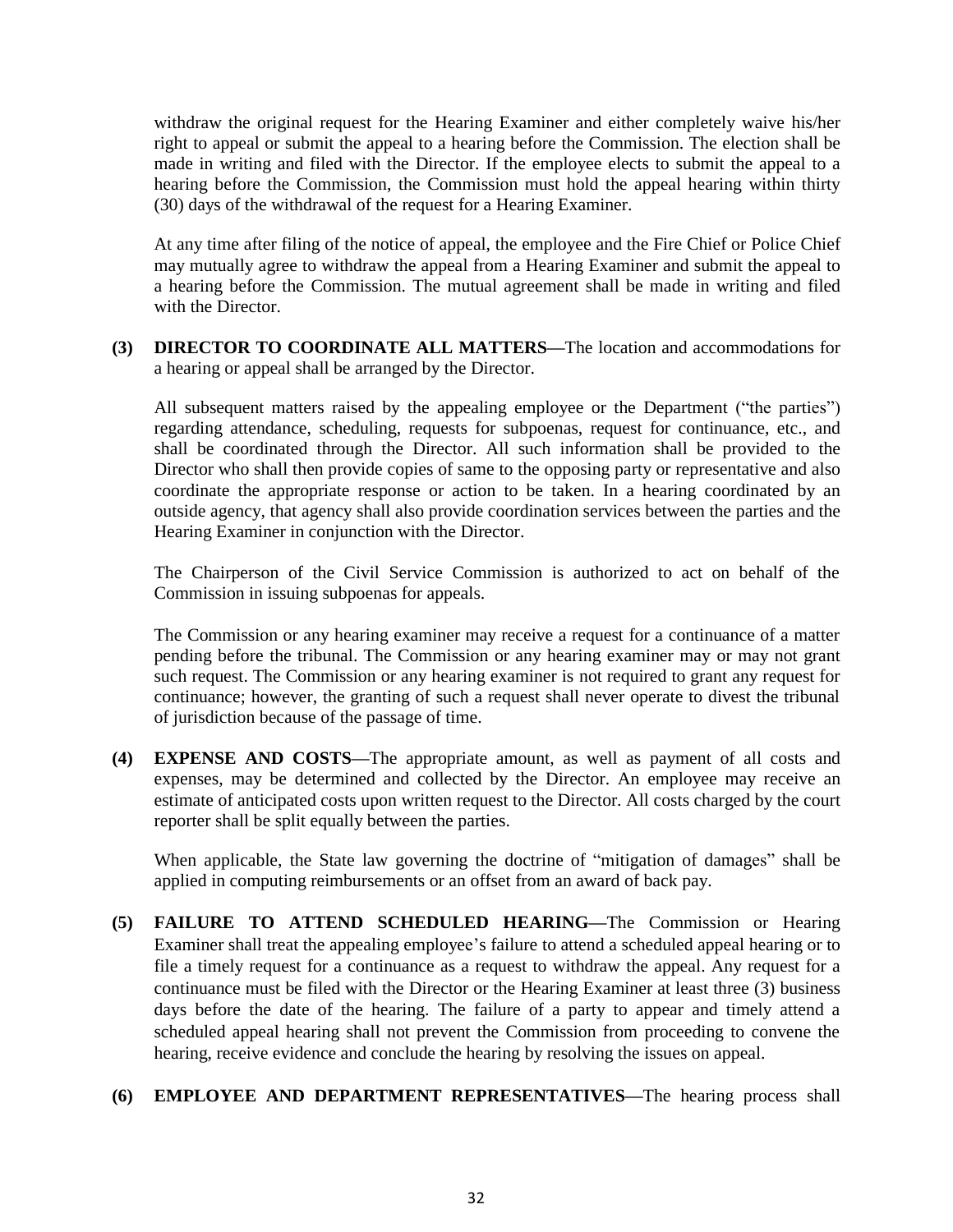recognize the right of the employee, as well as the Department, to be represented throughout the appeal. However, only one representative shall be allowed to speak or otherwise present evidence on behalf of either party throughout the questioning of a particular witness.

An employee or Department representative shall use his/her best efforts to conclude all proceedings smoothly, expediently, and as fairly as possible to all concerned.

The function of the representative shall be to articulate the best interests of the employee or the Department represented and to make his/her presentations pertinent to the issue(s) being considered. Dissatisfaction with a representative shall not constitute grounds for modification of the final ruling.

A representative or an employee who represents him/herself shall become familiar with and follow these Rules and Regulations at all times during the disciplinary appeal process.

A problem or concern regarding the manner in which the opposing party or his/her representative is handling a particular disciplinary appeal should be brought to the attention of the Director. The difficulty shall be expeditiously addressed.

**(7) LIMITED DISCOVERY--**The Texas Rules of Civil Evidence, the Texas Rules of Criminal Evidence, and all other Rules of Procedure, whether civil or criminal, regarding what is commonly known as "discovery" shall not apply to any civil service proceedings. Mediation and arbitration rules and processes do not apply to any civil service hearings.

Items from Departmental policies, rules and regulations manuals may be photocopied. Items such as Accident Review Board recommendations, time and attendance records, duty status forms and other such documents may also be provided so long as they are relevant to the employee and the disciplinary action under appeal.

An employee and his/her representative may obtain copies of documents contained in the employee's own personnel files after the employee has signed the appropriate release form(s).

- **(8)** (a) In accordance with Chapter 143, all hearings held under the provisions of these Rules shall be conducted in accordance with the Rules of Procedure adopted by the Commission. Such Rules of Procedure shall control as to all matters before the Commission. If the Rules of Procedure do not address an issue, then the Commission shall rely upon the provisions of Chapter 143. If the issue remains unresolved, the Commission may adopt such procedures as deemed necessary, in the sole discretion of the Commission, to resolve the disputed matter. These Rules shall also apply in the event a hearing examiner is selected to hear the appeal provided that in no event may a hearing examiner adopt any rule or procedure without the express written concurrence of the Commission.
	- (b) The parties shall promptly provide all information intended to be used by each party and witness lists within 3 calendar days prior to the hearing to each other. The failure to provide such information may operate to bar the party proffering from using the evidence or the witness, unless good cause for failure to comply with this Rule is presented. The Commission shall determine whether good cause exists. Exhibit and witness lists shall be exchanged through the Director 3 calendar days prior to the hearing. Failure to exchange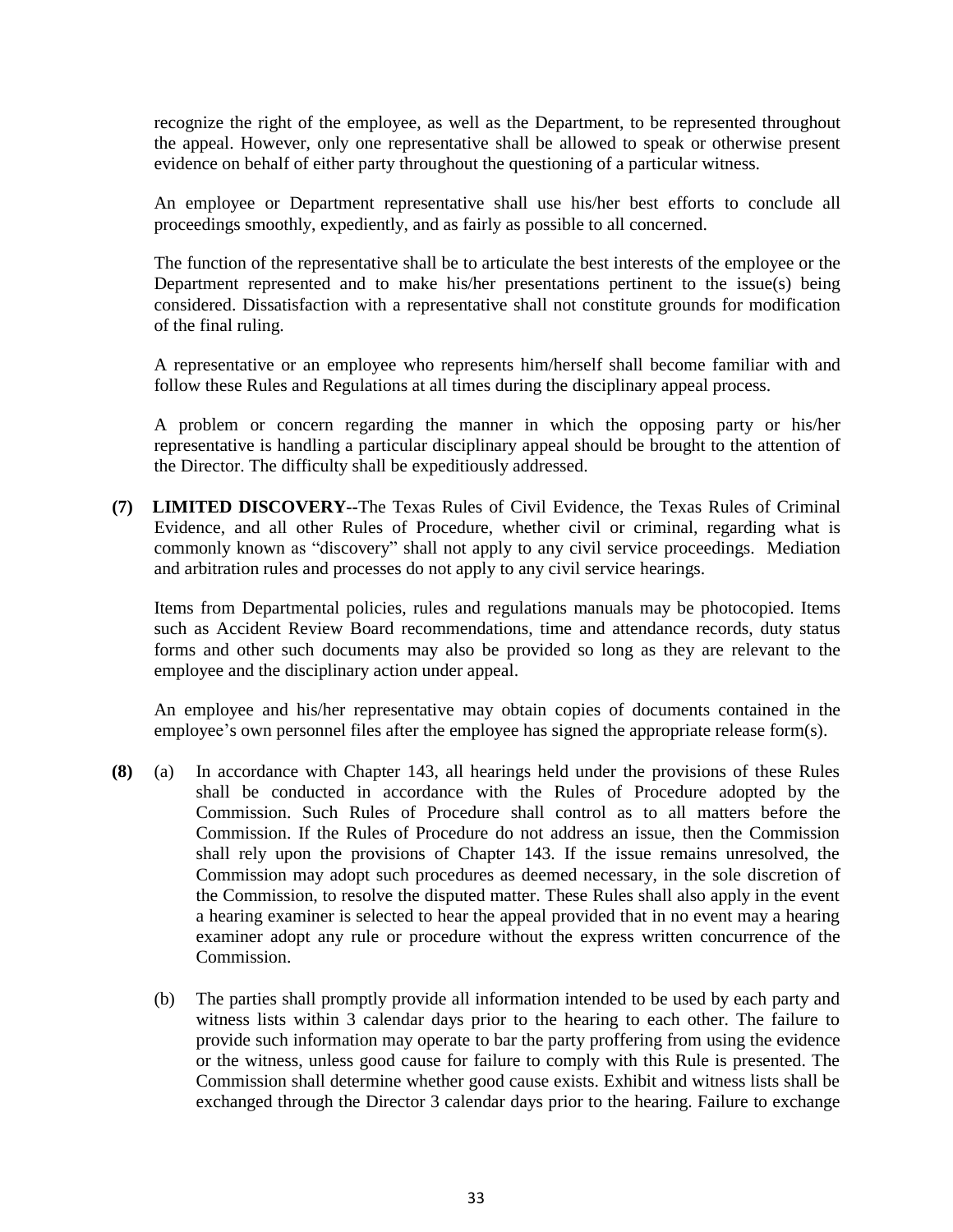such lists may result in the Commission disallowing such witnesses or exhibits.

- **(9) FORMAT OF APPEAL HEARINGS—**The format for an appeals hearing before the Commission shall be as follows:
	- (a) City's opening statement
	- (b) Employee's opening statement
	- (c) The City's (Department's) case:
		- (i) Direct testimony of witness
		- (ii) Cross-examination of witness
		- (iii) Redirect
		- (iv) Additional questions, if any, by Commission
	- (d) Employee's response:
		- (i) Direct testimony of witness
		- (ii) Cross-examination of witness
		- (iii) Redirect
		- (iv) Additional questions, if any, by Commission
	- (e) Rebuttal by the City, if any:
		- (i) Direct testimony of witness
		- (ii) Cross-examination of witness
		- (iii) Redirect
		- (iv) Additional questions, if any, by Commission
	- (f) City's closing argument
	- (g) Employee's closing argument
	- (h) City's rebuttal
	- (i) Deliberation by the Commission in Executive Session
	- (j) Decision

#### **(10) HEARING PROCEDURES**

Any appeal to the Commission, or to any hearing examiner, shall be governed by the Rules of Procedure adopted by the Commission.

- (a) At the scheduled time and place, the hearing shall be called to order. The Chairman of the Commission shall preside over all hearings.
- (b) Each party shall come to the hearing prepared and ready to proceed so as to minimize any disruption of the hearing process. Each party shall bring at least six (6) copies of all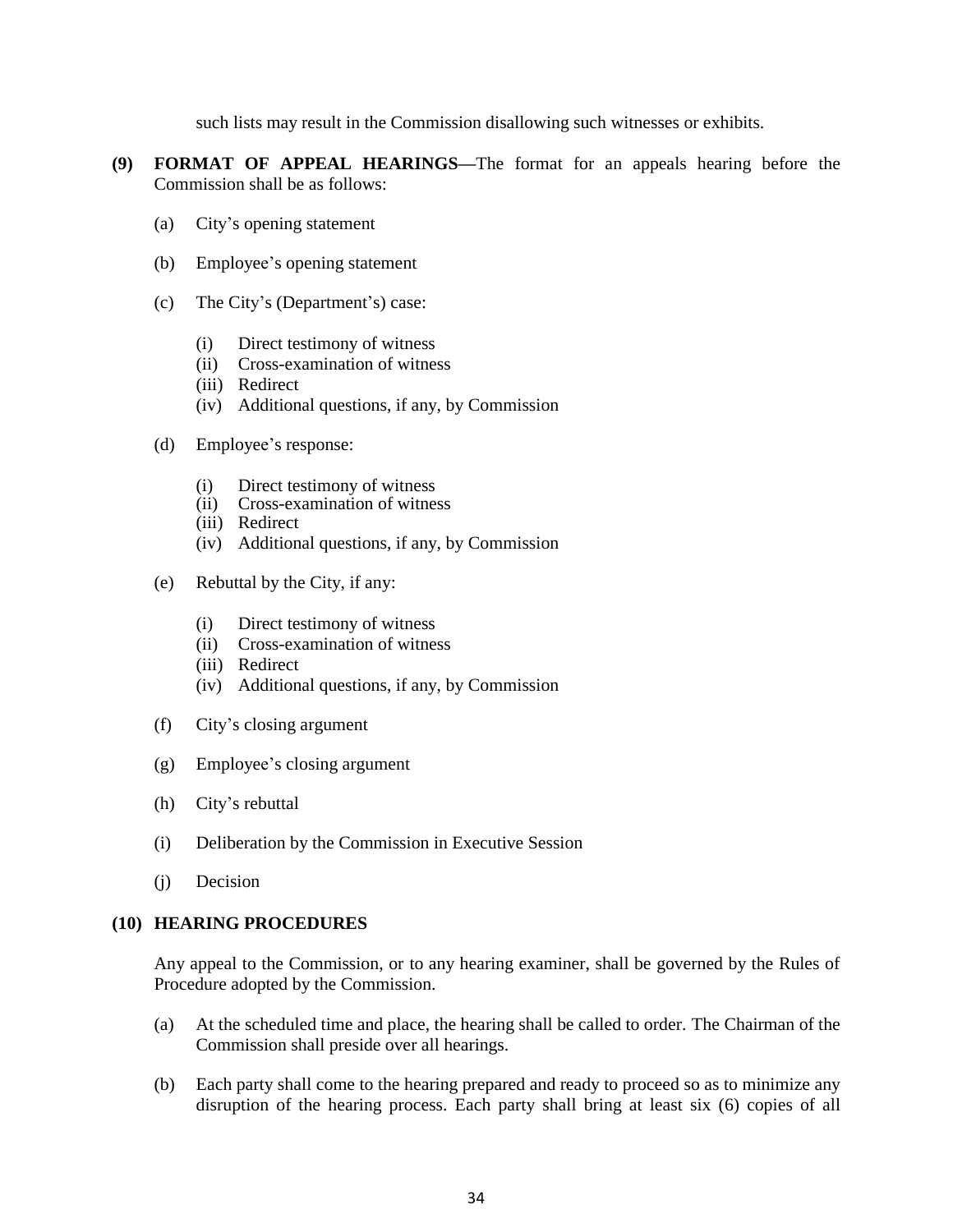documents or exhibits to be considered by the Commission at the hearing.

- (c) A record of the public proceedings, capable of clear and accurate reproduction or transcription, shall be made and maintained by the Director.
- (d) After being called to order, but prior to the beginning of testimony or evidence, consideration shall be made as to any pre-hearing motions, requests or jurisdictional matters as submitted by either party. The parties shall also seek to obtain as many stipulations as possible as to non- contested or non-material matters. The Commission may "carry" such pre-hearing motions until the hearing is completed and all factual evidence has been presented before making its final ruling thereto.
- (e) Upon request by either party, the hearing process shall utilize what is commonly known as "the Rule" concerning oral testimony, meaning that a person who shall be expected to testify at the hearing, other than the parties and their representatives, shall not be allowed to observe or listen to any of the proceedings except when he/she is actually testifying as a witness. "The Rule" may be used to ensure one witness' testimony is not influenced by another's testimony. While under "the Rule," a potential witness shall not discuss any aspect of the appeal or hearing except with the attorneys or the representatives involved. Invoking "the Rule" is not mandatory and may be waived in whole or in part by agreement between the parties.
- (f) The hearing shall then proceed to develop the evidence and testimony as to those contested matters.
- (g) The City shall make the first presentation of evidence and testimony. Thereafter, the employee shall have the opportunity to respond with his/her own evidence, witnesses or testimony. Thereafter, the City may come forward with rebuttal evidence or testimony as may be necessary. Presentations by both parties shall be as brief and as closely related to the issue(s) as possible. Throughout the proceedings, a Commission member may also ask questions as needed in order to aid his/her consideration of the testimony or evidence.
- (h) A witness may be sworn and his/her testimony taken under oath or affirmation. A witness is subject to reasonable and relevant cross-examination by the opposing party.
- (i) The Chairperson shall exercise reasonable control over the questioning of a witness and the presentation of evidence so as to:
	- (i) effectively ascertain the truth;
	- (ii) keep such presentations relevant to the issues to be determined; and
	- (iii) avoid the needless consumption of time and expense.
- (j) A party and his/her representative shall cooperate in keeping all presentations as brief and to the point as possible. Long drawn-out sessions shall be discouraged. The Commission may establish equal time limits for presentation of each side of the case.
- (k) The Commission shall exercise control over the proceedings to be sure that an effective assessment of the truth is made of only the issues before the Commission in as brief a manner as possible and without the harassment or undue embarrassment of any witness.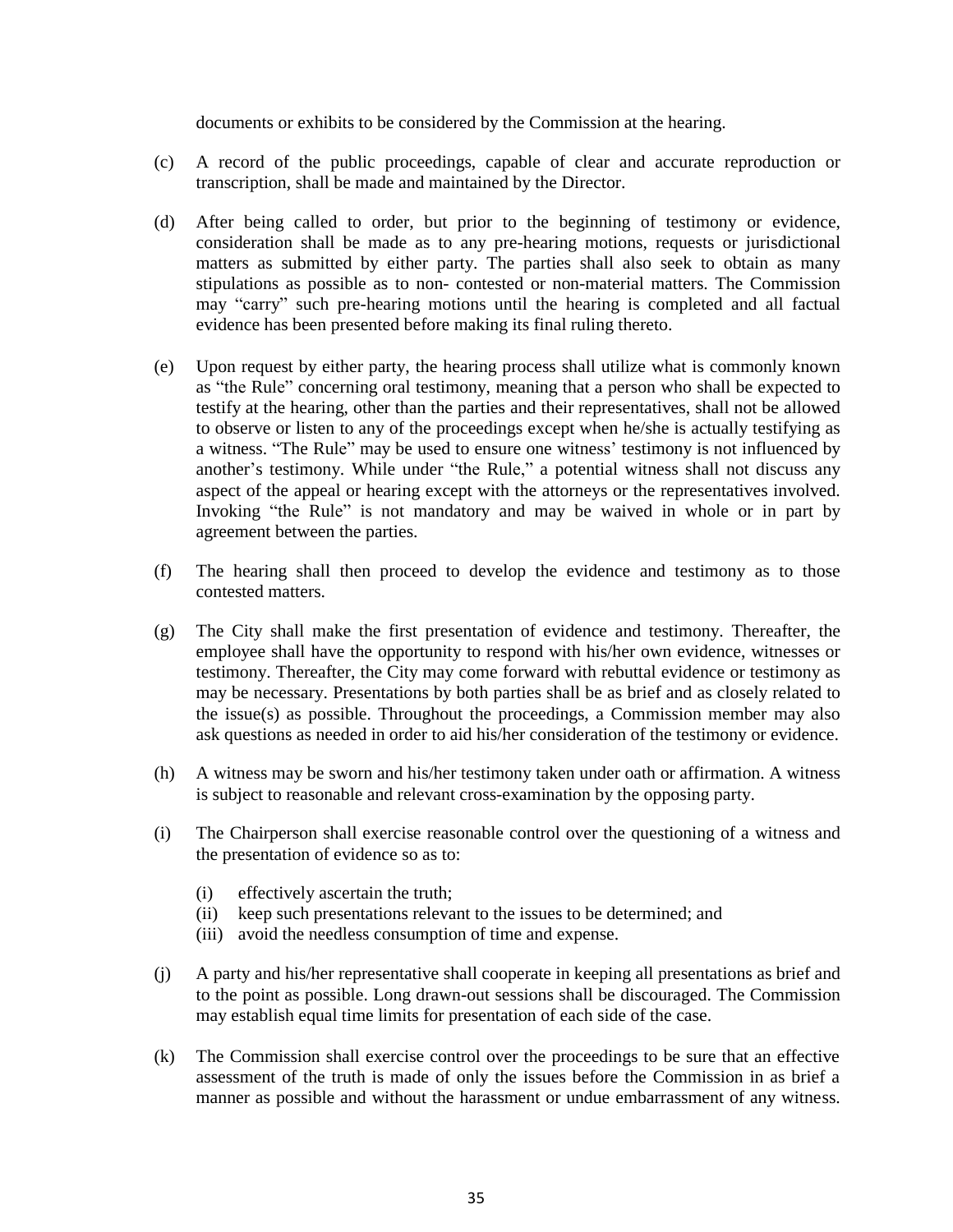Only evidence relevant to the issues before the Commission shall be heard. The Commission shall control the length of time expended during the hearing, when such hearing shall commence, recess and adjourn.

- (l) A hearing shall remain business-like and focus upon resolution of factual matters. A hearing shall not be a time for accusations, threats, speeches or arguments. The Commission shall have the discretion to adjourn any meeting that deteriorates into a "shouting match" or where fruitful dialogue ceases.
- (m) Before adjourning, the Commission may adjourn to Executive Session to deliberate. Thereafter, the Commission shall reconvene in open session and shall, upon motion and second, vote upon its decision. Thereafter, a written Order containing the Decision shall be prepared and signed by the Commissioners prior to adjourning the hearing.

#### **(11) RULES OF EVIDENCE**

- (a) Technical rules of evidence shall not apply nor control the conduct of any hearing. The Texas Rules of Civil Evidence, the Texas Rules of Criminal Evidence, and all other Rules of Procedure, whether civil or criminal, shall not apply nor govern any aspect of any civil service proceeding.
- (b) The scope of evidence to be considered at a disciplinary hearing shall be generally limited to matters material and probative to the statement of charges as set forth in the Department's written statement, the employee's notice of appeal and the employee's previous employment record with the Department.
- (c) Either party may offer such material and probative evidence as he/she may desire to aid in the determination of disputed issues.
- (d) It shall be the province of the Commission to determine:
	- (i) The admissibility of any particular evidence or testimony;
	- (ii) The materiality or probative value, of any evidence or testimony; and
	- (iii) The weight to be given to any particular evidence or testimony.
- (e) Subject to limited exceptions for compelling reasons shown by a party, the Commission shall refuse to hear or consider any testimony or item of evidence after the hearing has been closed.
- (f) The Commission may receive and consider the evidence of a witness by affidavit and assign same such weight as it deems proper after consideration of objections, if any, made to its admission.
- (g) On-site inspections are discouraged and shall be conducted only if the evidence to be considered cannot be otherwise presented via stipulations, photographs, videotapes, maps, diagrams, etc.
- (h) All evidence and testimony shall be presented and received into the record while in open session.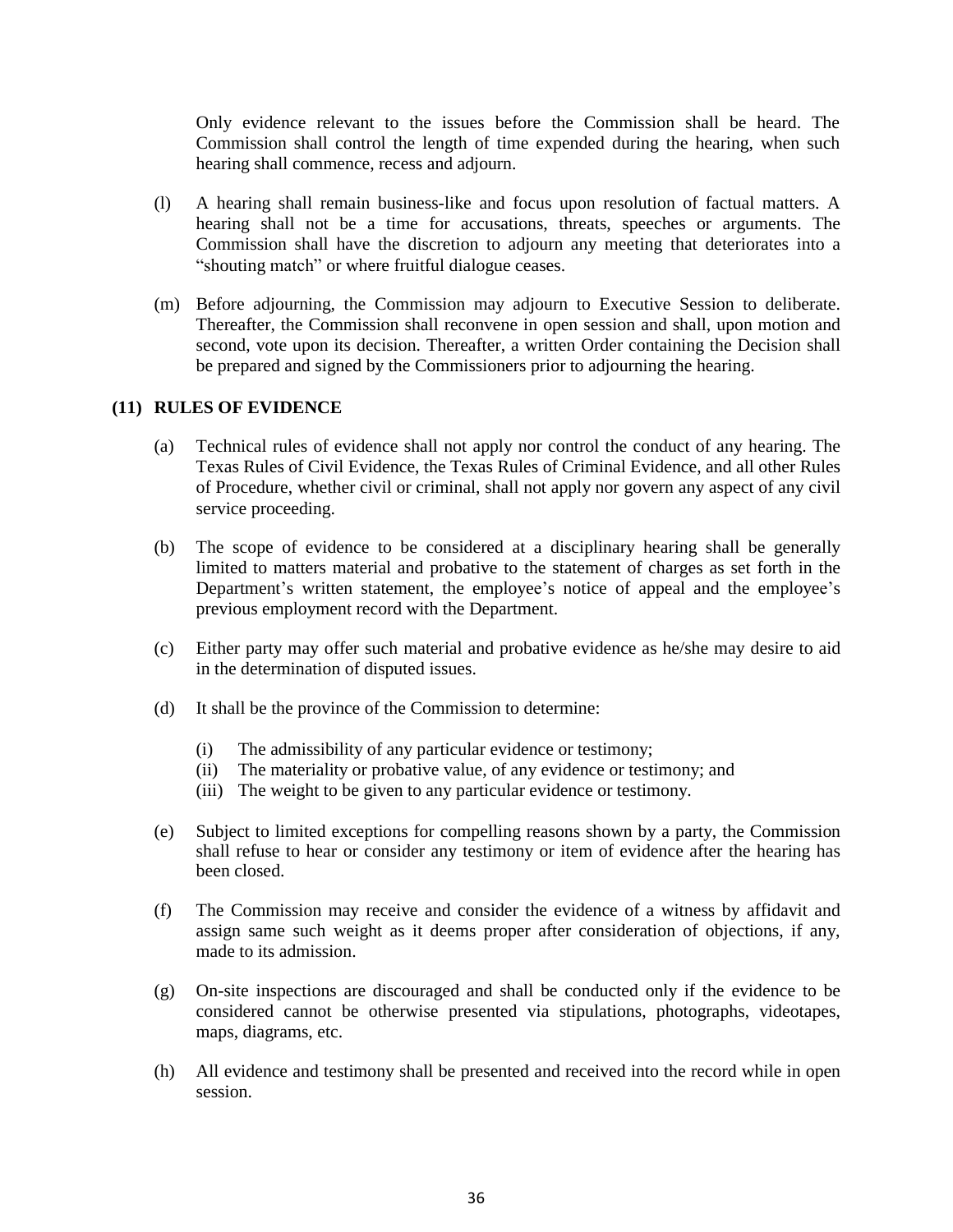#### **(12) ISSUES TO BE DETERMINED IN DISCIPLINARY APPEALS**

- (a) Generally, the determinative issues to be considered and determined by the disciplinary action appeal process shall be:
	- (i) Did cause exist to support the imposing of some form of disciplinary action as to the employee?
	- (ii) Was the degree of disciplinary action imposed by the Department reasonable under the circumstances? and
	- (iii) Has the hearing process developed matters that justify or compel modification of the Department Head's disciplinary action?
- (b) The Department Head shall establish the violation(s) by a preponderance of evidence standard.
- (c) It shall be recognized that prior to imposing any form of discipline, the Department Head may use lesser forms of disciplinary or corrective action. However, the failure to utilize progressive discipline shall not in itself be grounds to overturn or otherwise modify a Department Head's decision to proceed directly to the appropriate level of discipline if the employee's misconduct warrants such disciplinary action, including indefinite suspension. Progressive discipline need not always apply and the seriousness of a single offense may negate a previously unblemished record. The past practices of the Department shall not be controlling as to any future actions. Such pattern by the Department may be considered, if at all, only as mitigation or justification.
- (d) The hearing shall provide the employee a reasonable opportunity to produce objective evidence and/or testimony to demonstrate:
	- (i) That the employee did not commit the misconduct as alleged, i.e., "the allegations are not true"; or
	- (ii) That even if the employee committed the acts as alleged, that such activity does not constitute actionable misconduct; or
	- (iii) That even if the employee committed actionable misconduct, the degree of discipline imposed is too harsh or severe, i.e. the disciplinary action imposed was "unreasonable, arbitrary or capricious"; or
	- (iv) A combination of any of these matters would justify or compel modification of the Department Head's action.
- (e) An employee's mere disagreement or difference in opinion in regard to the Department Head's actions or reasoning shall not constitute grounds to overturn nor modify the disciplinary action.
- (f) If the Commission determines one valid charge of misconduct is supported by evidence sufficient to establish its truth, the Commission shall sustain that charge even if the evidence at the hearing does not support other charges in the letter of disciplinary action.
- (g) The Commission will consider only evidence that is directly relevant to the disputed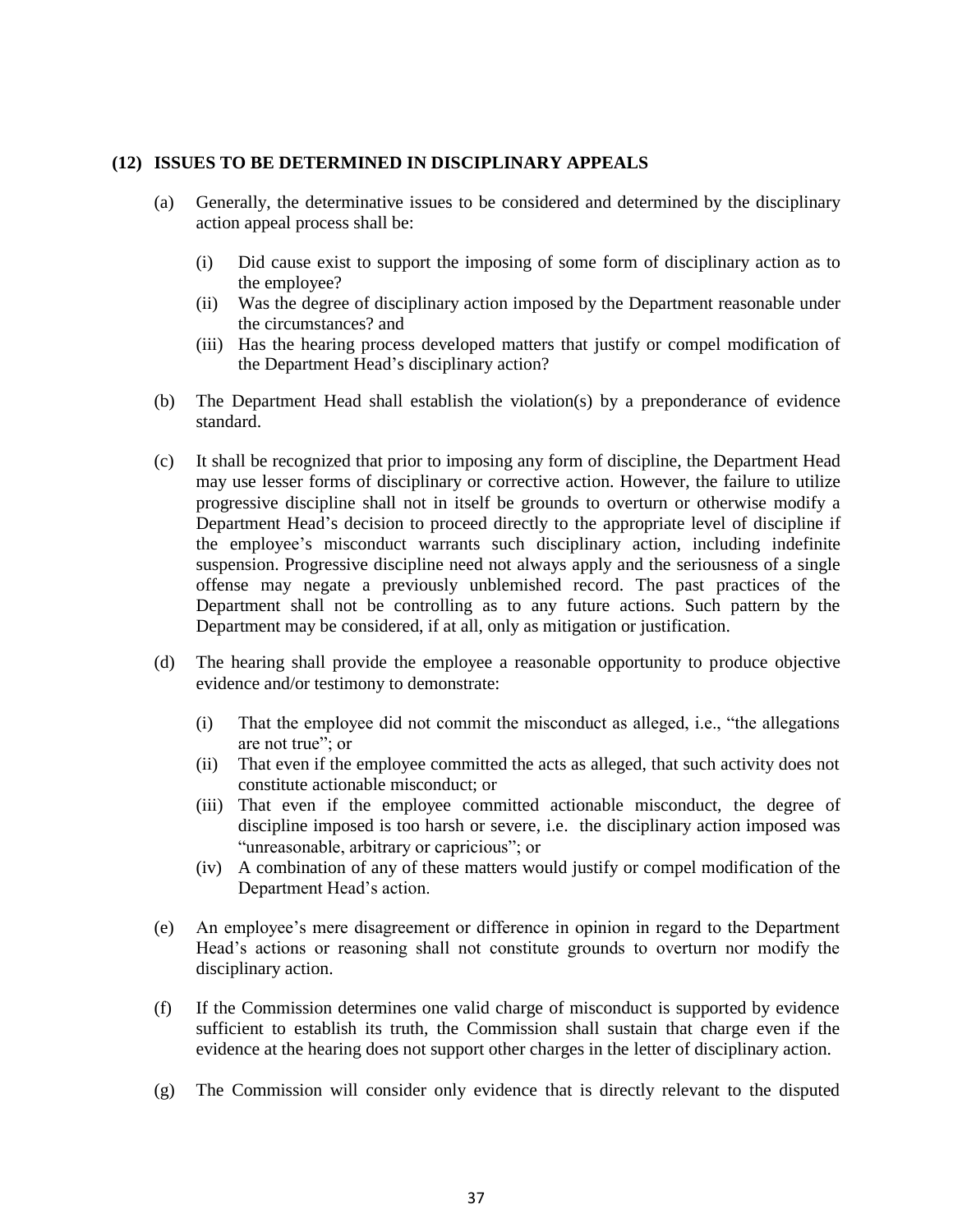items. This evaluation of the evidence shall be the sole province of the Commission (or hearing examiner).The Commission shall base its decision solely on evidence presented at the hearing.

#### **(13) FINDINGS AND ORDERS OF THE COMMISSION**

- (a) On the basis of the evidence and testimony presented at the hearing, the Commission shall vote in open session and issue a decision on the matter via a written Order finding the truth of the specific charge(s) against the employee, or a written Order finding that the specific charge(s) against the employee is not true.
- (b) The Commission's decision may be made by the majority vote of two of the three Commissioners present. If only two Commissioners are present, the final decision shall be made unanimously.
- (c) In the event that the charge(s) of misconduct against the employee is found to be "not true," then the final written Order shall be promptly to restore the employee to the employee's proper position or status.
- (d) In the event that the charge(s) of misconduct against the employee is found to be "true," then the written final Order shall clearly state whether the employee is:
	- (i) Permanently dismissed from the Fire or Police Department;
	- (ii) Temporarily suspended from the respective Department and shall then set forth the definite time period and conditions of suspension which shall be imposed;
	- (iii) Demoted (See Section 143.054);
	- (iv) Bypassed for promotion; (See Section 143.036(f); or
	- (v) Restored to the former position or status.
- (e) The final Order on a disciplinary appeal shall also include such other matters as to resolve the issues under consideration, particularly:
	- (i) The employee's resulting employment status;
	- (ii) Back pay and other employment benefits; and/or
	- (iii) Mitigation of damages.

A copy of the Order will be served on both parties and filed with the Director. The Order will indicate any reason for modification of the Department Head's action.

- (f) If modifying the disciplinary action of the Department, the Order shall clearly explain in writing the factors and rationale for doing so. If affirming the disciplinary action of the Department, it shall be presumed to be for the same reasons and facts as presented by the Department unless otherwise indicated.
- (g) The Commission may consider evidence of facts or events during the disciplinary appeal process that are outside the scope of the Department's statement of charges or the employee's notice of appeal to the extent permitted by law.
- (h) A copy of the Department's disciplinary action, a copy of the employee's request for appeal, the record of the proceedings, a copy of the exhibits submitted together with a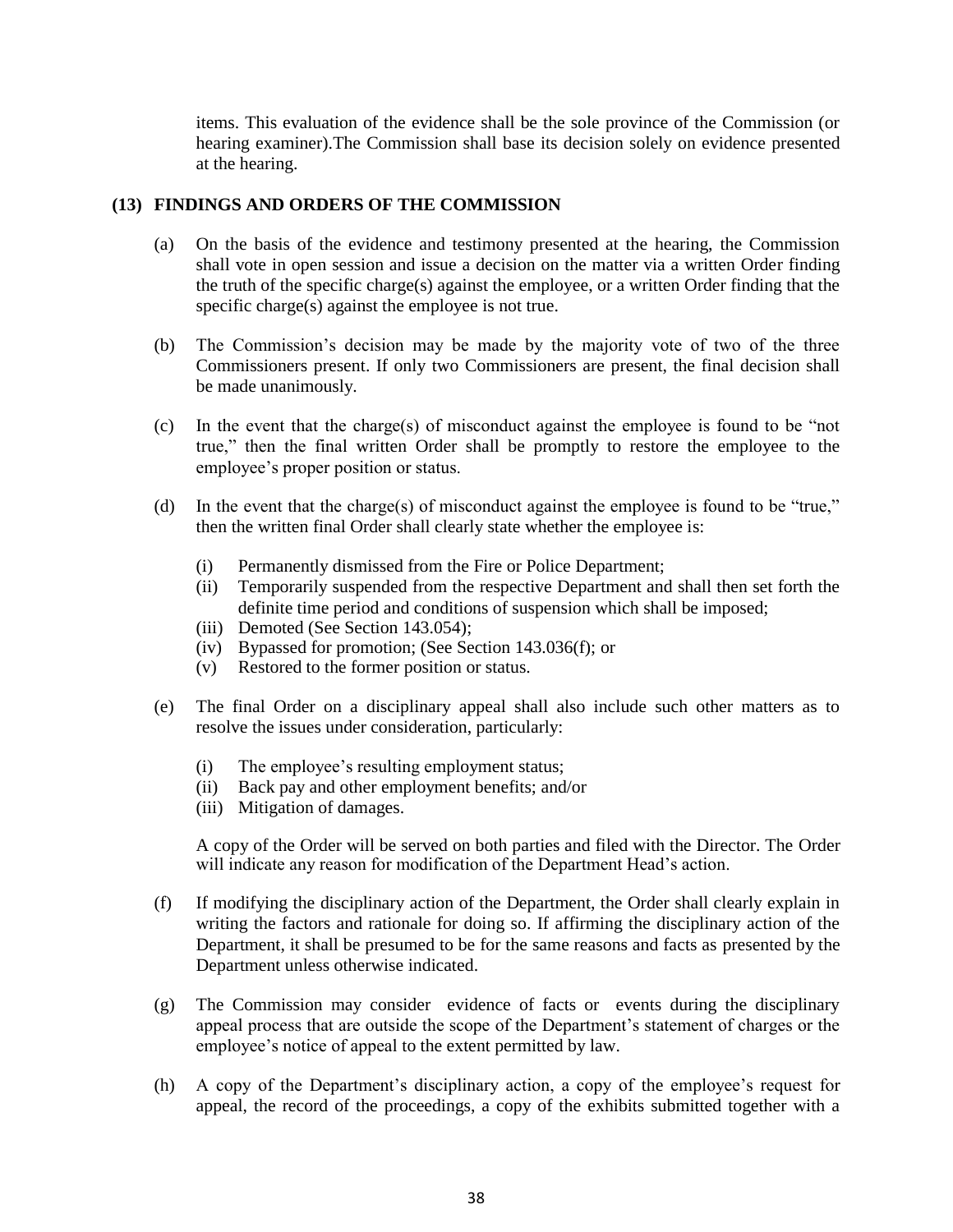copy of the final Order shall be filed in the Commission record. The Commission may cite these records as reference material in subsequent determinations.

## **SECTION 143.054—DEMOTIONS**

See Section 143.054, Chapter 143

- (1) The Commission's consideration of whether there is probable cause to support the Department Head's recommendation for demotion does not require an evidentiary hearing. If the Commission determines that probable cause exists for a recommended demotion, the Commission's letter to the employee shall include the Hearing Examiner option under Chapter 143.
- (2) After the Commission has determined that probable cause exists for a requested demotion and has provided the employee with a written Notice as per Chapter 143, the action for appeal of the demotion may be conducted according to the same hearing procedures as set forth herein for all other disciplinary actions or as expressly provided otherwise in Chapter 143.
- (3) A Fire Department employee who is promoted without meeting the required educational requirements in the Job Description shall be demoted to the rank he last held if he fails to meet those educational requirements within three calendar years from the date of his promotion. An employee demoted for failing to meet the educations requirements within the allotted time period shall not be entitled to an appeal hearing, as the employee will be automatically deemed not to meet the essential requirements of the position. Any such demotion for failure to meet essential educations requirements shall not be deemed disciplinary in nature, but shall be considered voluntary due to the employee's prior acknowledgement of his understanding of the terms of his promotion and subsequent non-disciplinary demotion, in the event he fails to meet the educational requirements.

## **SECTION 143.055—UNCOMPENSATED DUTY OF POLICE OFFICERS**

See Section 143.055, Chapter 143

## **SECTION 143.056—PROCEDURES AFTER FELONY INDICTMENT OR MISDEMEANOR COMPLAINT**

See Section 143.056, Chapter 143

A member of the Fire or Police Department who is charged with a criminal offense shall be subject to discipline by the Department Head. The provisions of Section 143.056 shall be employed, if the need arises, to delay the proceedings under these Rules.

Conviction or deferred adjudication of a felony shall result in the employee being terminated from his/her position. No hearing before the Commission or a Hearing Examiner shall be provided.

## **SECTION 143.057—HEARING EXAMINERS**

See Section 143.057, Chapter 143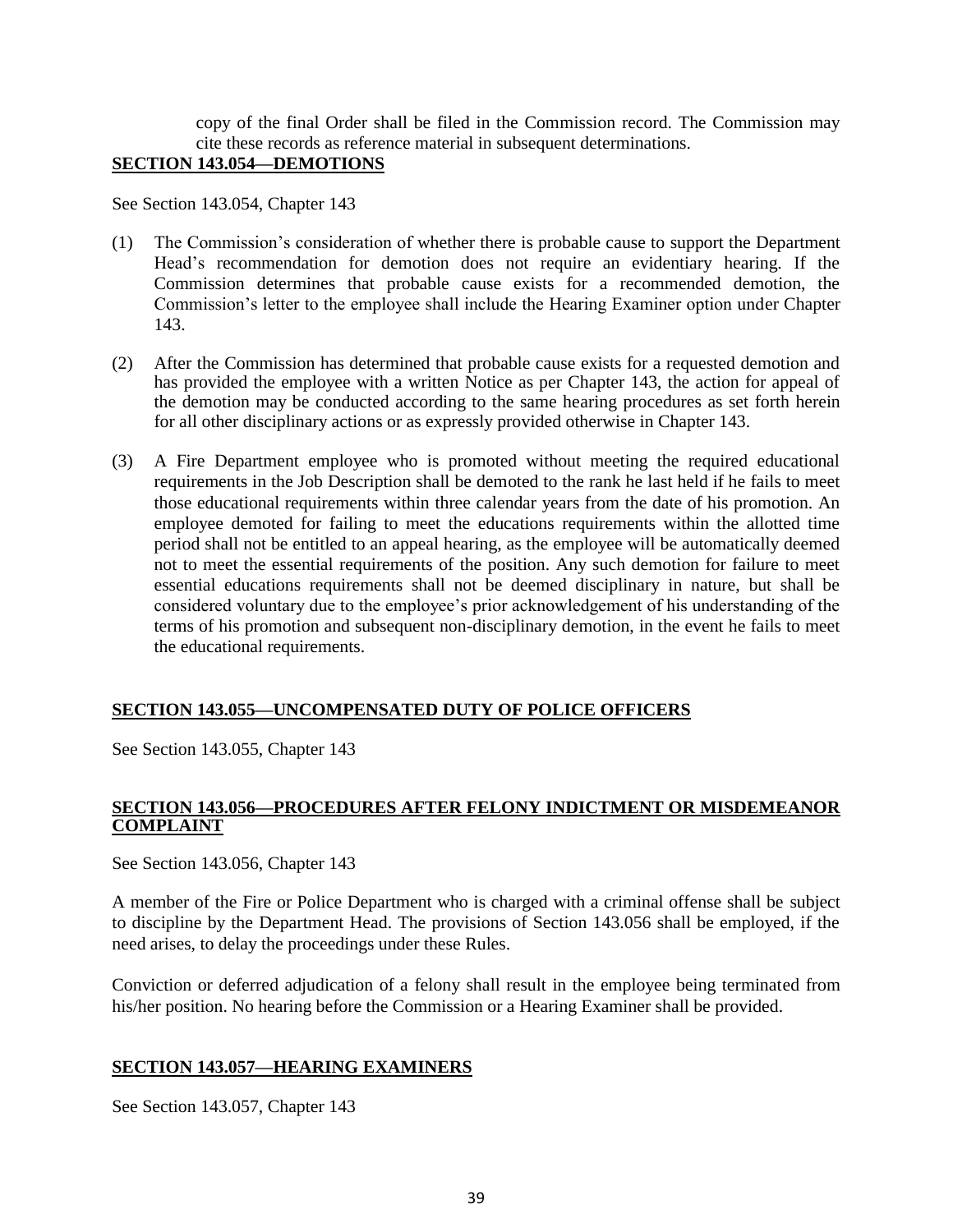- (1) Only a disciplinary action concerning an indefinite suspension, a suspension, a promotional pass over because of disciplinary history or a recommended demotion is appealable to a Hearing Examiner.
- (2) The Director shall coordinate with the parties and the agency sponsoring the Hearing Examiner as to all matters regarding scheduling, place of hearing, accommodations, etc.
- (3) The rule-making power and authority of the Commission is in no way conferred upon and/or delegated to any Hearing Examiner, either by implication or otherwise.
- (4) In a disciplinary appeal conducted under Chapter 143, the Hearing Examiner shall have the "same duties and powers" as would the Commission, including the right to issue subpoenas to compel the attendance of a witness.
- (5) A disciplinary proceeding conducted by a Hearing Examiner instead of the Commission shall not be conducted or resolved via arbitration or arbitration processes. An employee's election of appeal to a Hearing Examiner shall not constitute a right or an agreement to submit the appeal to arbitration or arbitration processes.
- (6) The Hearing Examiner is to conduct a hearing fairly, objectively and impartially under the provisions of Chapter 143 and these Rules and Regulations. The Hearing Examiner is to render a fair and just decision based solely on the evidence presented in the hearing. The scope of evidence to be considered at the hearing shall be generally limited to matters closely relevant to the charges of misconduct as set forth in the Department's written statement and the employee's notice of appeal as filed with the Commission as well as the employee's previous work record with the Department.
- (7) A hearing conducted by a Hearing Examiner shall also be recorded so as to be capable of clear and accurate reproduction or transcription.
- (8) If a situation arises pertaining to the administration process of selecting a Hearing Examiner, or meeting notices, or request for rescheduling, refusal, conflict or interest, etc., and the situation is not provided for Chapter 143 or in these Rules and Regulations, then the parties and the Director shall attempt to mutually resolve the situation by agreement. If the matter is not one capable of being reasonably resolved by agreement, the Director may refer the matter to the administrative processes of the entity sponsoring the Hearing Examiner to resolve the situation within its own processes.
- (9) If a Hearing Examiner has been initially selected but is thereafter objected to or is asked to be excused by a party, both parties may mutually agree to excuse the Hearing Examiner and thereafter request a new list of qualified and neutral Hearing Examiners and start the selection process over again. If no such agreement can be reached, then both parties shall prepare a written statement including their requests and reasoning therefore which shall be submitted to the Director. The Director shall then transmit it to the entity sponsoring the Hearing Examiner, which shall then resolve the dispute according to its own administrative processes. The response shall either excuse the Hearing Examiner and thereafter provide a new list, or it shall provide a written statement of reasons why the Hearing Examiner was not excused.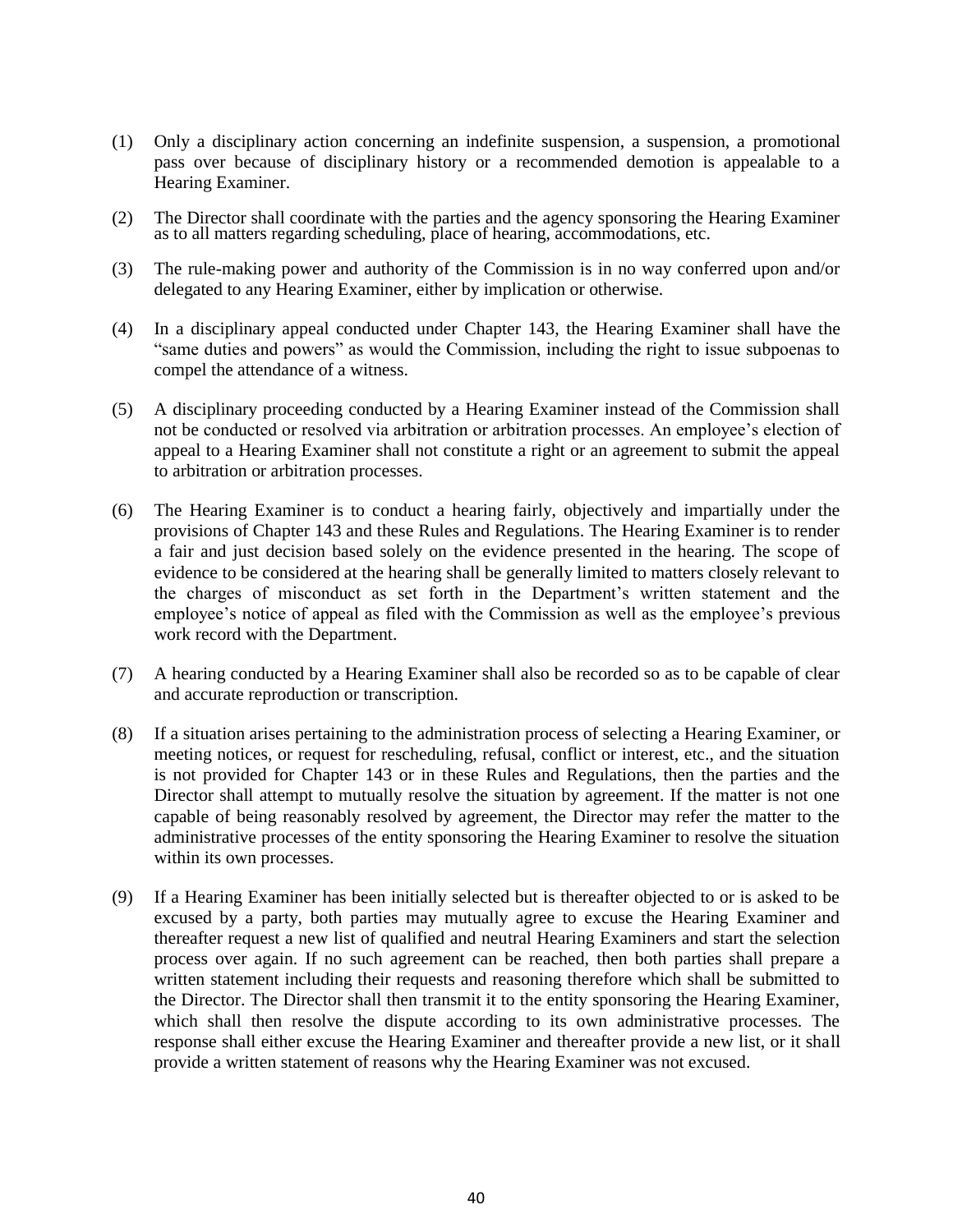(Sections 143.058-143.070 reserved for expansion)

## **SUBCHAPTER E.—LEAVES SECTION 143.071—LEAVES OF ABSENCE; RESTRICTION PROHIBITED**

See Section 143.071, Chapter 143

## **SECTION 143.072—MILITARY LEAVE OF ABSENCE**

See Section 143.072, Chapter 143

## **SECTION 143.073—LINE OF DUTY ILLNESS OR INJURY LEAVE OF ABSENCE**

See Section 143.073, Chapter 143

"Temporary leave" under this section shall not exceed one (1) year.

## **SECTION 143.074—REAPPOINTMENT AFTER RECOVERY FROM DISABILITY**

See Section 143.074, Chapter 143

## **SECTION 143.075—MILITARY LEAVE TIME ACCOUNTS**

See Section 143.075, Chapter 143

(Sections 143.076 - 143.080 reserved for expansion)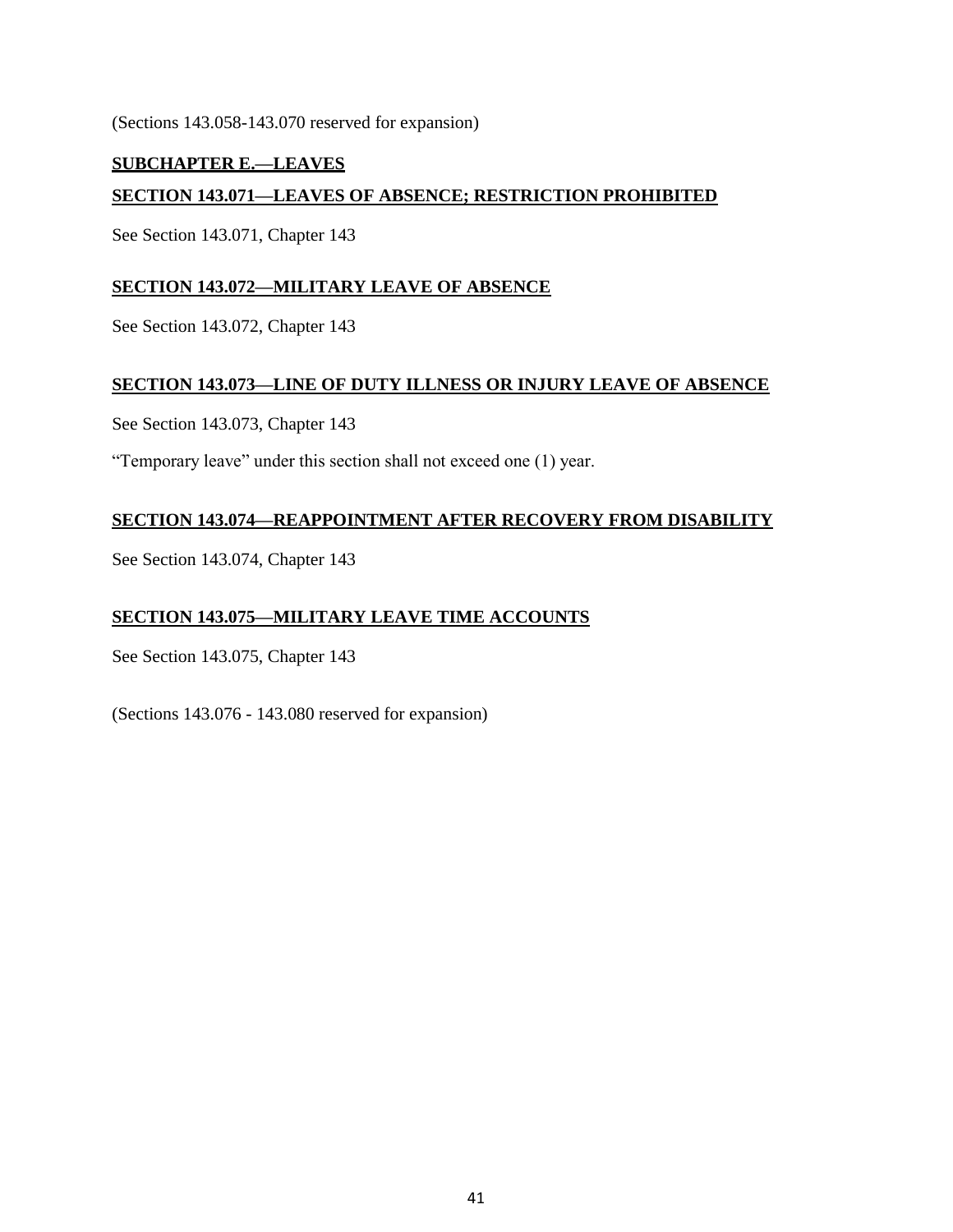## **SUBCHAPTER F.—MISCELLANEOUS PROVISIONS**

#### **SECTION 143.081—DETERMINATION OF PHYSICAL OR MENTAL FITNESS**

See Section 143.081, Chapter 143

- (1) Each employee shall continually remain in such physical and mental condition as to be capable of rendering safe and efficient service to the City and performance of the duties and essential functions assigned to the employee.
- (2) In keeping with the City's policy of being a drug free work place, the Commission finds that the physical and mental fitness of all classified employees is of significant importance to the City and the Commission.
- (3) Each employee shall be required to submit to a psychological or physical examination where there exists some reasonable basis to believe that the employee's mental or physical fitness for duty is an issue. Determination of the employee's mental and/or physical fitness for duty shall not be subject to Commission or Hearing Examiner's review. The findings of the medical panel as outlined in Chapter 143 shall be determinative and final.
- (4) A member who has not been certified as fit for duty shall be subject to removal from the classified service. Such removal may be voluntary or involuntary.

## **SECTION 143.082—EFFICIENCY REPORTS**

See Section 143.082, Chapter 143

The Heads of the Fire Department and Police Department shall annually evaluate the performance and efficiency of each classified employee of the Fire and Police Departments. The efficiency reports shall reflect the actual performance of classified employees.

## **SECTION 143.083—EMERGENCY APPOINTMENT OF TEMPORARY FIREFIGHTERS AND POLICE OFFICERS**

See Section 143.083, Chapter 143

## **SECTION 143.084—CIVIL SERVICE STATUS AND PENSION BENEFITS FOR CERTAIN FIRE FIGHTERS AND POLICE OFFICERS**

See Section 143.084, Chapter 143

## **SECTION 143.085—FORCE REDUCTION AND REINSTATEMENT LIST**

See Section 143.085, Chapter 143